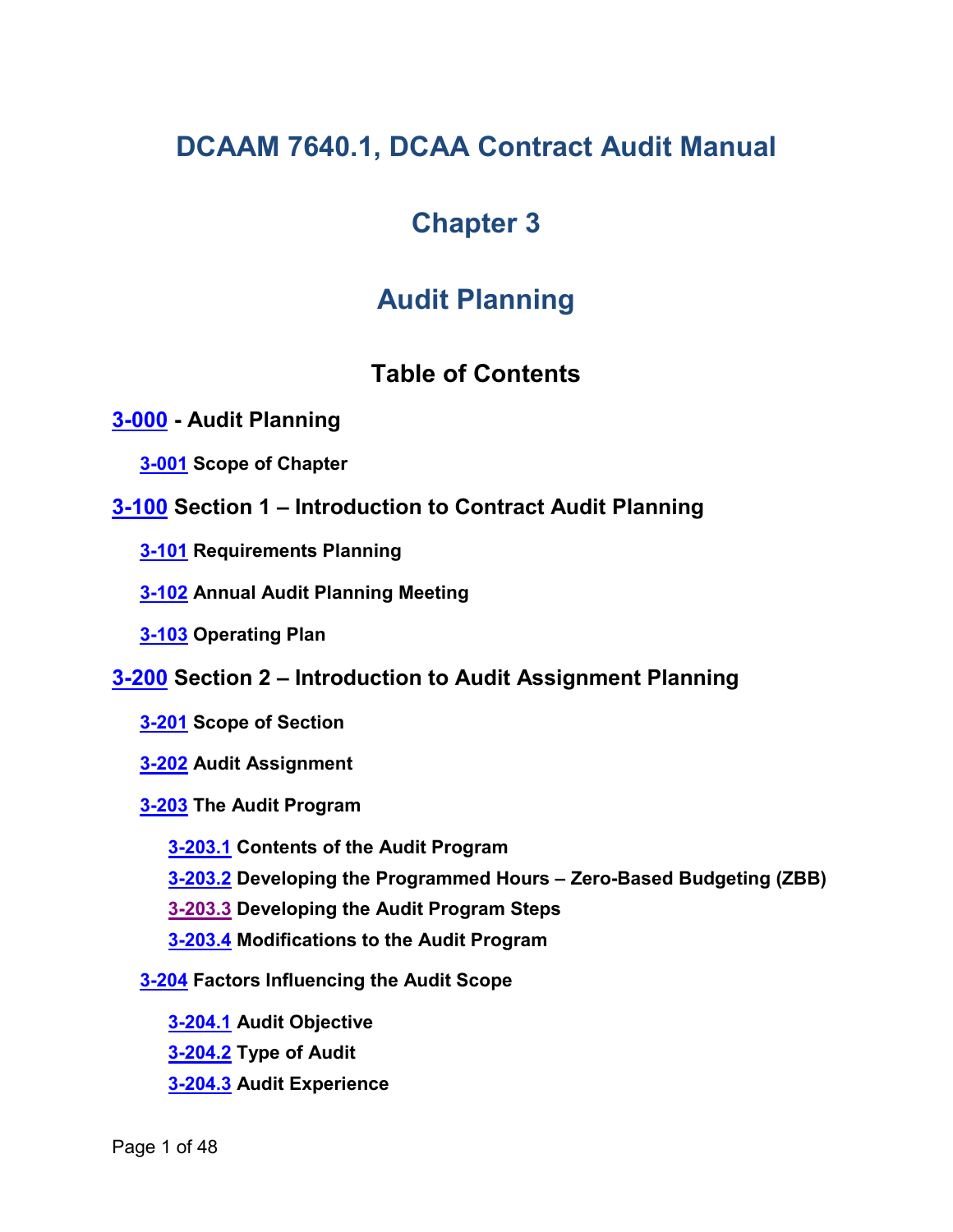- <span id="page-1-0"></span>**[3-204.4](#page-10-2) Known Deficiencies**
- <span id="page-1-1"></span>**[3-204.5](#page-10-3) Direct Costs**
- **[3-204.6](#page-10-4) Extent of Government Business**
- <span id="page-1-2"></span>**[3-204.7](#page-11-0) Organizational and Capital Structure**
- <span id="page-1-3"></span>**[3-204.8](#page-11-1) Similarity of Product**
- <span id="page-1-4"></span>**[3-204.9](#page-11-2) Indirect Cost Allocation Bases**
- **[3-204.10](#page-12-0) Contract Financial Management**
- <span id="page-1-5"></span>**[3-204.11](#page-12-1) Adequacy and Complexity of the Contractor's Systems, Policies, Procedures, and Internal Controls**
- <span id="page-1-6"></span>**[3-204.12](#page-13-0) Degree of Technology and Automation**
- <span id="page-1-7"></span>**[3-204.13](#page-13-1) Types and Flow of Transactions**
- <span id="page-1-8"></span>**[3-204.14](#page-14-0) Sufficient, Appropriate Audit Evidence and Adequate Testing**
- <span id="page-1-9"></span>**[3-204.15](#page-14-1) Types, Sources, and Relative Quality of Audit Evidence**
- <span id="page-1-10"></span>**[3-204.16](#page-20-0) Planning in Connection with Cost Accounting Standards**
- <span id="page-1-11"></span>**[3-204.17](#page-20-1) Mandatory Annual Audit Requirements (MAARs) Accomplishment**
- <span id="page-1-12"></span>**[3-204.18](#page-21-0) Use of Quantitative Methods and IT in Contract Audits**
- **[3-204.19](#page-21-1) RFP/RFQ and Contract Provisions**
- <span id="page-1-13"></span>**[3-204.20](#page-22-0) Assessment of Internal Controls at Service Organizations**
- <span id="page-1-16"></span><span id="page-1-15"></span><span id="page-1-14"></span>**[3-204.21](#page-22-1) Contractors Use of Scanned Images**
	- **[3-2S1](#page-24-0) Supplement – Contractor Securities and Exchange Commission Reports**
	- **[3-2S2](#page-25-0) Supplement – Contractor Internal Revenue Service and State Taxes Reports**

## **[3-300](#page-27-0) Section 3 – Briefing of Contracts and Requests for Proposals**

**[3-301](#page-27-1) Introduction**

**[3-302](#page-27-2) Contract Briefing System**

- <span id="page-1-18"></span><span id="page-1-17"></span>**[3-302.1](#page-27-3) Objective of a Contract Briefing System**
- <span id="page-1-19"></span>**[3-302.2](#page-27-4) Auditor Reliance on Contractor Prepared Briefs**
- <span id="page-1-21"></span><span id="page-1-20"></span>**[3-302.3](#page-28-0) Adequacy of the Contractor's Briefing System**
- **[3-303](#page-29-0) Requests for Proposals**
- <span id="page-1-22"></span>**[3-304](#page-29-1) Reporting on Provisions Impeding Effective Contract Audit or Administration**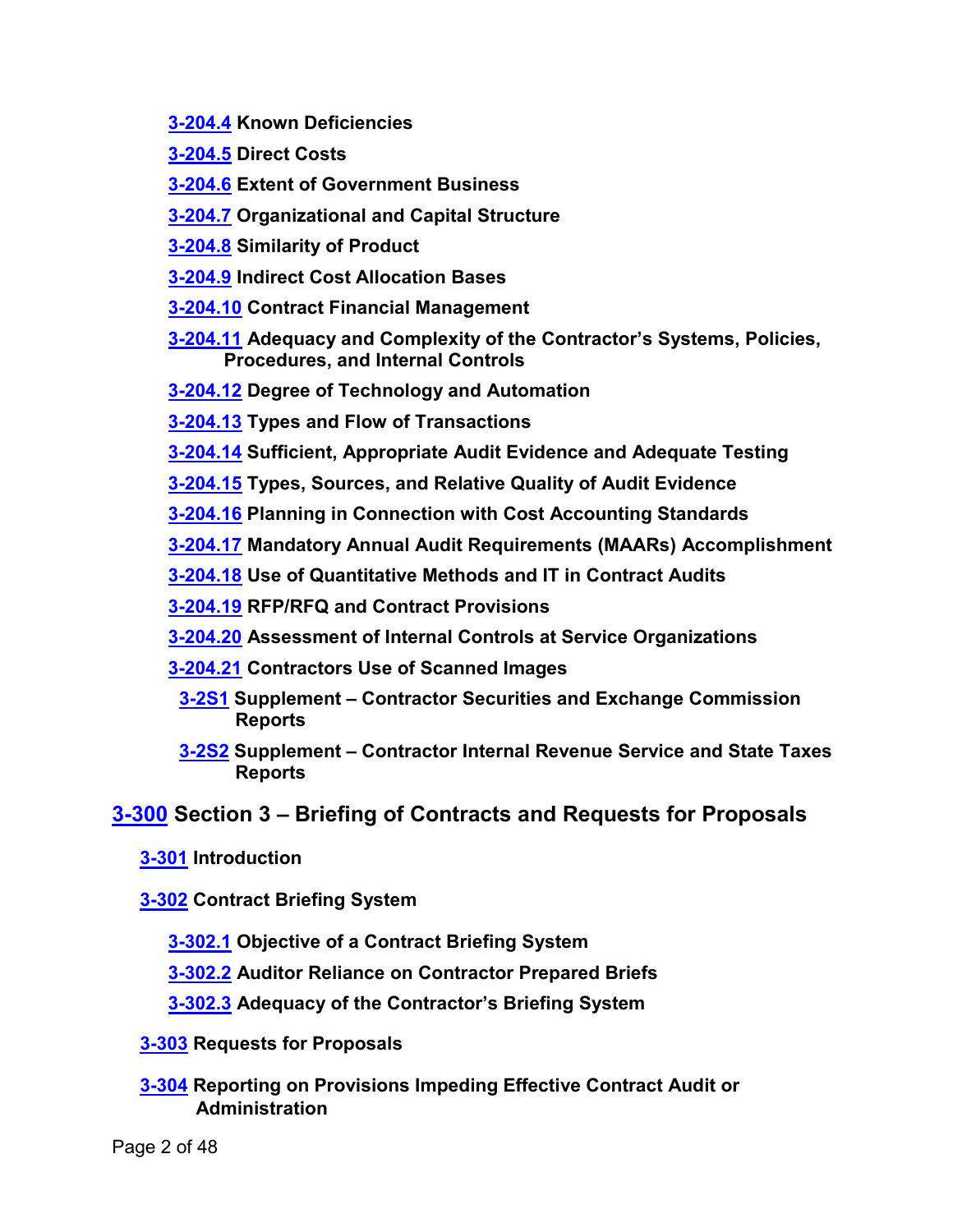- **[3-304.1](#page-29-2) Examples of Impeding Provisions**
- <span id="page-2-3"></span><span id="page-2-2"></span><span id="page-2-1"></span>**[3-304.2](#page-30-0) Reporting to the Contracting Officer**
- **[3-304.3](#page-30-1) Internal DCAA Reporting**
- **[3-305](#page-30-2) DCAA Implementation of the DoD Operations Security (OPSEC) Program**
- <span id="page-2-6"></span><span id="page-2-5"></span><span id="page-2-4"></span>**[3-3S1](#page-32-0) Supplement – Special Considerations in Audits of Selected Contract Types**

**[3-400](#page-38-0) Reserved**

- **[3-S10](#page-39-0) Supplement – Reserved**
- <span id="page-2-17"></span><span id="page-2-16"></span><span id="page-2-15"></span><span id="page-2-14"></span><span id="page-2-13"></span><span id="page-2-12"></span><span id="page-2-11"></span><span id="page-2-10"></span><span id="page-2-9"></span><span id="page-2-8"></span><span id="page-2-7"></span><span id="page-2-0"></span>**[3-S20](#page-39-1) Supplement – Recommended Areas of Coverage for Audits of National Aeronautics and Space Administration Contracts (Ref. 15-106)**
	- **[3-S201](#page-39-2) Introduction**
	- **[3-S202](#page-39-3) Performance Controls**
	- **[3-S203](#page-40-0) Contractor Financial Management**
	- **[3-S204](#page-43-0) Purchasing and Subcontract Practices at NASA Contractors**
	- **[3-S205](#page-45-0) Inventory Management**
	- **[3-S206](#page-45-1) Engineering and Scientific Manpower Utilization**
	- **[3-S207](#page-46-0) Facilities and Equipment**
	- **[3-S208](#page-46-1) Engineering Changes – NASA**
	- **[3-S209](#page-47-0) Indirect Costs – NASA**
	- **[3-S210](#page-47-1) GAO Audits at NASA Contractors**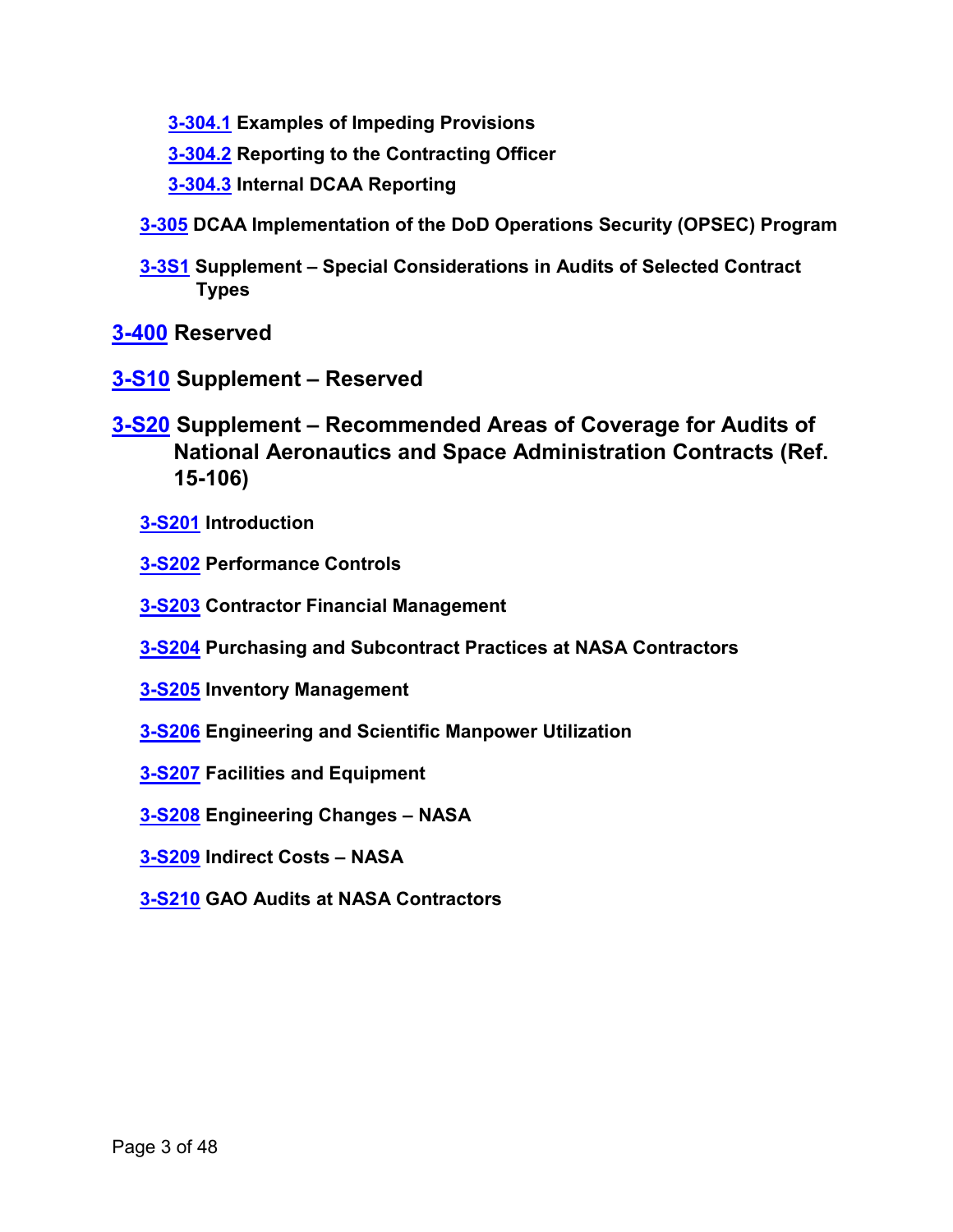## **3-000 - Audit Planning [\\*\\*](#page-0-0)**

#### <span id="page-3-0"></span>**3-001 Scope of Chapter [\\*\\*](#page-0-1)**

The DCAA Management Information System (DMIS) User Guide, available on DCAA's Intranet, is the principal reference and source of information for the overall Agency planning process. DMIS contains general information about the planning process as well as specific and detailed estimating procedures.

This chapter presents general concepts and techniques of contract audit planning. Section 1 covers planning meetings with contractors and contracting officers. Section 2 covers such fundamentals as the audit assignment, the audit program for a specific assignment, factors influencing the audit scope, the types, sources and relative quality of audit evidence, and an introduction to use of quantitative methods and information technology (IT) in contract audits. Section 3 provides guidance on briefing the contract and reporting contract provisions, which would impede contract audit or administration. Supplement 3-S20 below presents areas of audit coverage desired at National Aeronautics and Space Administration (NASA) contractors.

## <span id="page-3-1"></span>**3-100 Section 1 - Introduction to Contract Audit Planning \*\***

## <span id="page-3-2"></span>**3-101 – Requirements Planning [\\*\\*](#page-0-2)**

FAOs will communicate with their contractors and contracting officers during the preparation of the requirements and future plans. In planning audit effort for the upcomng year, this communication helps to identify areas of risk. This communication should include discussions related to the contractor's business systems and FAR requirements (for additional information, see the [DMIS User's Guide,](https://intranet.dcaa.mil/dmisug/SitePages/Home.aspx) under Planning, Audit Guide, Other Planning Topics, Other Considerations). Document the communication in the requirements and future plan working papers.

#### <span id="page-3-3"></span>**3-102 – Annual Audit Planning Meeting [\\*\\*](#page-0-3)**

At contractor locations where significant audit effort is planned, FAOs will hold an annual audit planning meeting, generally within the first quarter of the fiscal year. Participants should include the contractor's designated representatives (e.g., controller, chief financial officer, accounting personnel), administrative contracting officers (ACOs), procurement contracting officers (PCOs) with significant contracting activity with the contractor, and appropriate regional personnel (e.g., RAM, DRD, RD). At CAC locations, invite the contractor's audit committee. At the meeting, discuss the planned audit effort, the timing of significant audits, required contractor records, required contractor support and any audit matters that may require contractor management or ACO/PCO attention. The intent of this meeting is not to change the planned audit effort but to ensure the audit effort is time-phased in an efficient and effective manner. While a general discussion of real-time testing (e.g., labor interviews, material verification) is appropriate, do not give the specific dates. Documentation of the meeting should include items such as minutes, attendee list, and power point presentation or other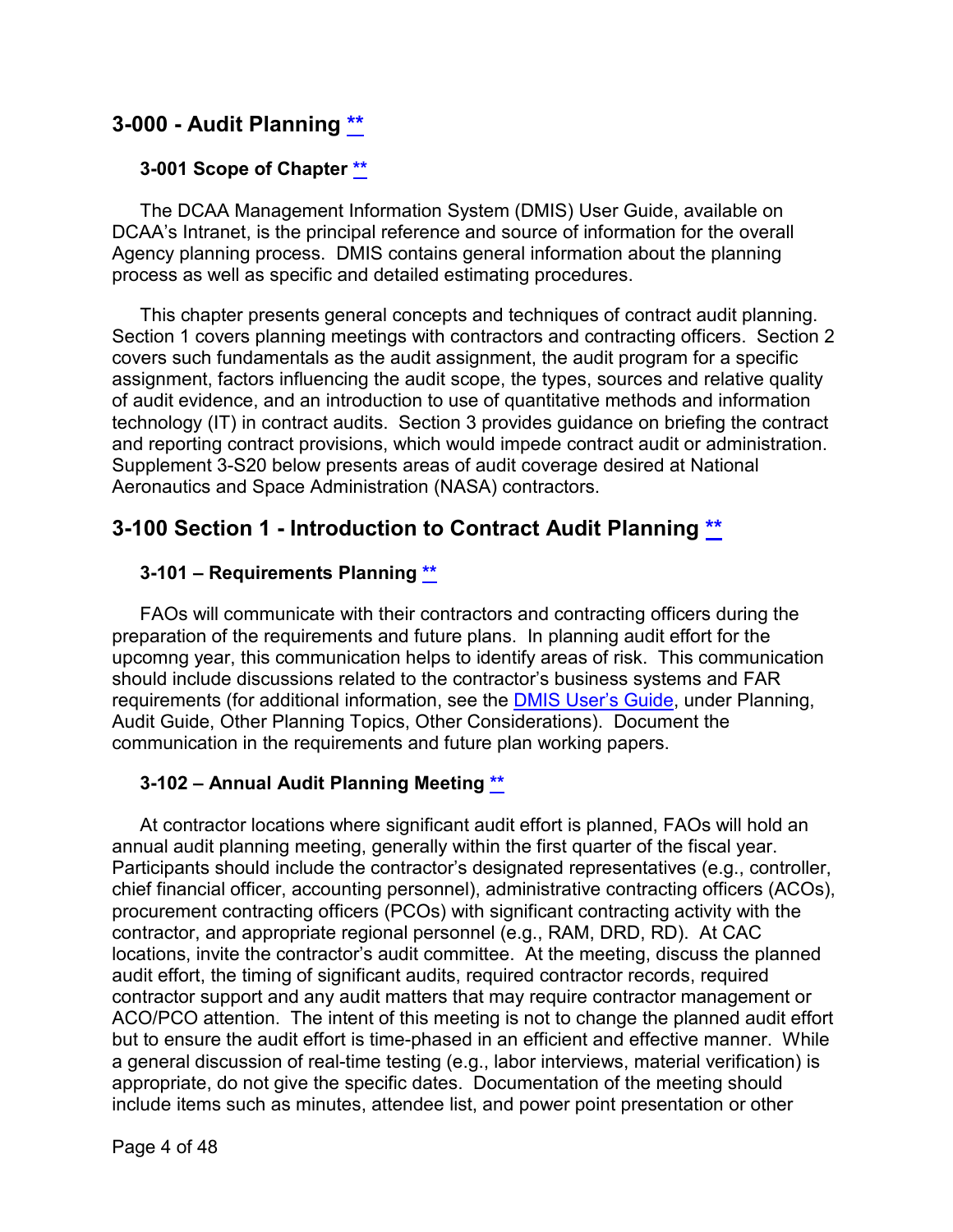documents provided to the contractor to facilitate discussion. The documentation should be filed in 710.6, Coordination/Correspondence with Non-DCAA Organizations. A copy of this documentation should also be maintained in the contractor permanent files on the Q Drive/Contractor Perm Files/A-03 Contractor Presentations and Briefing.

For contractors without significant audit effort, a teleconference may be appropriate. Do not identify a contractor's audit effort as insignificant based solely on low auditable dollar volume (ADV); consider the significance of all planned audits. Annual audit planning meetings are not required for contractors with little or no planned audit effort.

## <span id="page-4-0"></span>**3-103 Operating Pla[n\\*\\*](#page-0-4)**

FAOs should keep contractors and contracting officers apprised of significant changes to their operating plan that would impact the time-phasing discussed during the annual planning meeting.

## <span id="page-4-1"></span>**3-200 Section 2 – Introduction to Audit Assignment Plannin[g\\*\\*](#page-0-5)**

## <span id="page-4-2"></span>**3-201 Scope of Sectio[n\\*\\*](#page-0-6)**

This section discusses the audit assignment; factors influencing the audit scope; preparation of the audit program, the types, sources, and relative quality of audit evidence; and the use of quantitative methods and IT in contract audits.

## <span id="page-4-3"></span>**3-202 Audit Assignmen[t\\*\\*](#page-0-7)**

a. An audit assignment is an authorization to perform a particular phase or aspect of the contract audit responsibility at a specified contractor. It includes a summary statement of the audit objectives, identifies the person or office requesting the audit, the date required, and other pertinent information which will assist in the development of the audit plan.

b. Individual audit assignments can be FAO initiated, established based on requests from internal/external customers or a combination of the two. Typical circumstances which may lead to an audit assignment include (1) a customer request for audit; (2) established contract audit requirements; (3) a new proposal, contract, or contract change; (4) a contract termination; (5) continuous system/operation audit requirements; and (6) changes in contractor's organization, operational procedures, or accounting and estimating policies. The auditor at all levels should always be alert to identify and report any instance where in her or his judgment an audit is needed to protect the Government's interest.

c. The overall audit plan at a major contractor should normally consider requirements for completion of current year and prior year audits of incurred costs by fiscal year. Plans for the completion of incurred cost audits may group prior years' effort as single audits. Audits programmed at major and nonmajor contractors may include one or more assignments established to evaluate individual audit areas of the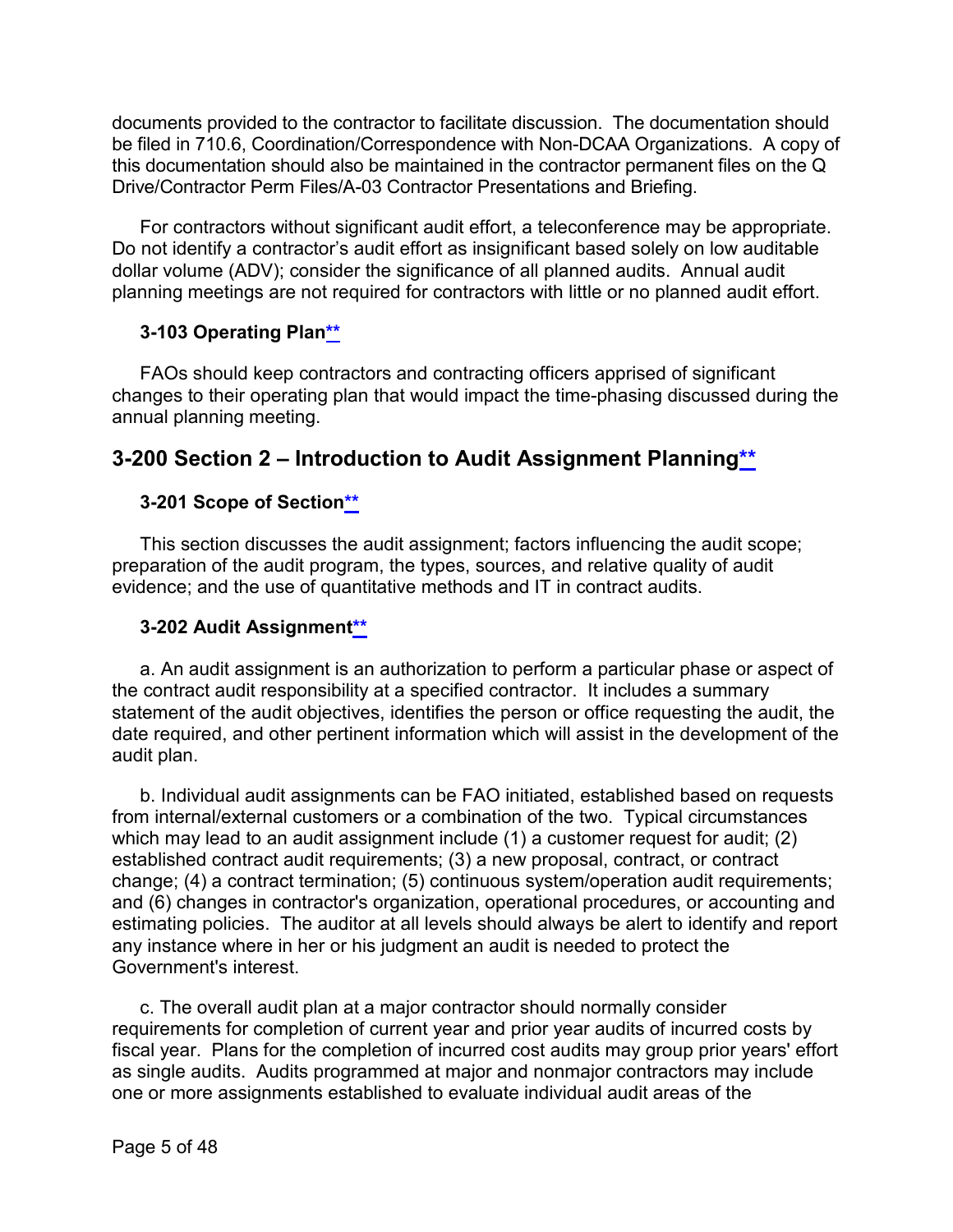contractor's system(s). Each assignment should include appropriate audit programs and working papers documenting work accomplished. Each assignment should also be cross-referenced to other assignments established to evaluate individual audit areas of the contractor's system(s). This should ensure that each audit assignment file stands alone without unnecessary duplication of documentation.

d. On all assignments, if not already provided electronically, request the contractor to submit its assertion or subject matter and the supporting data in electronic media, (e.g., CD-ROM, on-line access). The data should be in an acceptable format for processing on DCAA computers.

## <span id="page-5-1"></span><span id="page-5-0"></span>**3-203 The Audit Program [\\*\\*](#page-0-8)**

## **3-203.1 Contents of the Audit Program \*\***

The major elements of an audit program include:

- Purpose and Scope describes the overall purpose and scope of the audit
- $\bullet$  References provides references to key audit guidance
- Audit Planning Considerations describes the key considerations when planning the audit
- Preliminary Audit Steps includes steps to assess adequacy of the contractor's submission (if any), obtain familiarity with the submission or audit area, assess and summarize risk (including the assessment of the contractor's internal controls) to establish the specific audit objectives, and to accomplish the entrance conference
- Detailed Audit Steps (Field Work) includes tailored audit steps based on risk and the specific audit objectives to gather and analyze evidence to serve as a basis for the audit opinion
- Concluding Audit Steps includes steps to summarize the results of the audit, prepare the audit report, conduct and document the exit conference, update the permanent files, and other concluding steps as necessary

## **3-203.2 Developing the Programmed Hours – Zero-Based Budgeting (ZBB[\)\\*\\*](#page-0-9)**

<span id="page-5-2"></span>a. AICPA standards require "The practitioner should establish an overall engagement strategy that sets the scope, timing, and direction of the engagement and guides the development of the engagement plan." The audit program is the key to documenting the audit planning and audit procedures to be performed. It is a written plan for orderly accomplishment of the audit assignment and, when completed, is a permanent record of the work done. It reflects a mutual understanding between the auditor and supervisor on the scope required to meet government auditing standards and objectives for the assignment.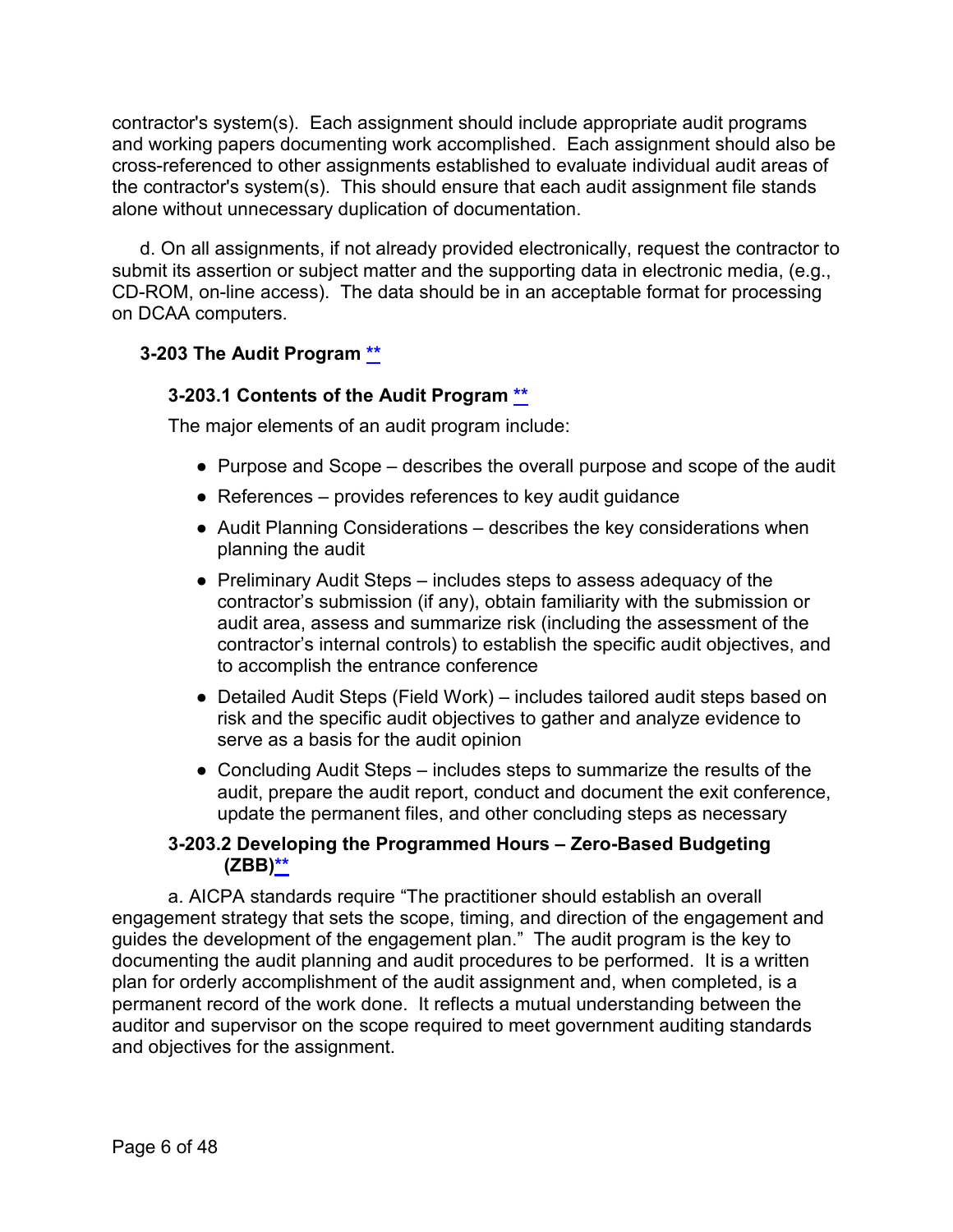b. The audit program, as initially prepared, indicates the steps to be performed and the estimated time to complete each group of steps at the lead working paper level. For assignments with estimates in excess of 40 hours, all ZBB techniques must be used. Under ZBB:

(1) the supervisor initially provides the assignment to the auditor without a budget and instructs the auditor to perform a risk assessment, develop/tailor the audit program based on the audit scope, and estimate the budgeted hours by major audit step;

(2) the completed risk assessment and audit program are then submitted for supervisory review and approval prior to starting the fieldwork;

(3) the auditor and supervisor should discuss the risk assessment and attempt to reach consensus on the audit program/scope and budgeted hours for the assignment (if consensus cannot be reached, the process for resolving differences of opinion on audit issues provided in [4-409](https://viper.dcaa.mil/guidance/cam/3130/general-audit-requirements#Sec4409) should be followed to resolve the difference of opinion on the appropriate audit program/scope and budgeted hours for the assignment); and

(4) fieldwork normally should not begin until the audit program is approved to ensure that no misdirected or unnecessary effort is expended. However, if the auditor is unable to obtain supervisory approval prior to beginning the fieldwork, that approval should be obtained as soon as practicable. Note: When the "Reviewed by" function is used to sign-off on a working paper in CaseWare, evidence of earlier approvals (i.e., supervisor's initials and date) are overwritten by newer approvals and are not retained during the cleanup and lockdown process. Therefore, the audit team should be aware that when a risk assessment or audit program is modified and subsequently reapproved, the prior sign-offs will not be retained in CaseWare. A "Risk Assessment Review" or "Interim Guidance" issue should be created to document the previous signoffs. Guidance on modifications to the audit program is discussed in 3-203.4.

c. Supervisors have the flexibility to not apply all ZBB techniques on limited complexity assignments of 40 hours or less. In these circumstances, the supervisor's initial guidance would provide the auditor with an initial budget and instruct the auditor to first complete the risk assessment, adjust the audit scope and the initial budget for any identified risk, and then perform the audit. Depending on the circumstances (e.g., contractor, type of assignment, and experience of the auditor assigned), the supervisor would review and approve the risk assessment either prior to the auditor initiating any fieldwork, during an interim review, or as part of the final review process. The initial supervisory guidance should be documented in W/P Section A in accordance with [4-](https://viper.dcaa.mil/guidance/cam/3130/general-audit-requirements#Sec4403) [403f.\(1\).](https://viper.dcaa.mil/guidance/cam/3130/general-audit-requirements#Sec4403)

d. Supervisors and auditors should use caution when setting up budgets for assignments. Audit budgets should be based upon risk factors identified in the risk assessment and throughout the course of the audit including appropriate risk factors based upon historical experience with the contractor. However, the audit risk, scope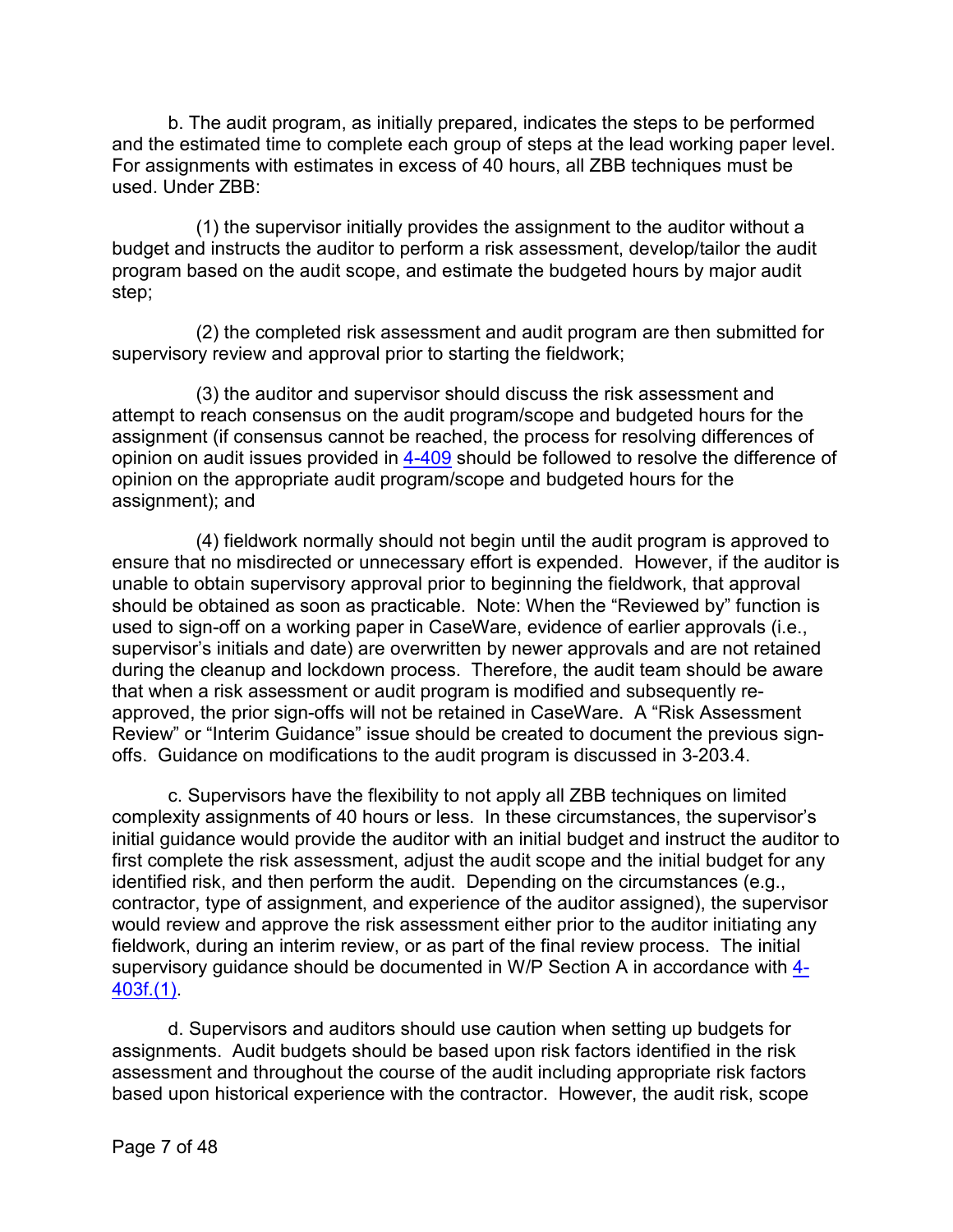and budget should not be based upon the programmed hours nor productivity measures because neither consider current facts and circumstances applicable to the specific audit. Programmed hours are generally based upon historical experience and are to be used as a staffing tool. Further, performance measures apply at the macro level, an average of the aggregate of assignments, and not to the micro level, that is, to individual assignments.

e. The audit program provides for recording actual time, working paper reference, date completed and by whom, evidence of supervisory review and the date, and an explanation of any work not completed as initially planned, also at the lead working paper level. As a rule of thumb, budgeted and actual hours below the lead working paper level need not be separately accounted for. However, auditors and supervisors may choose to budget and account for audit hours at a greater level of detail by editing the audit program to insert the hours, by annotating the supervisory instructions, or by any other available procedure which communicates the planner's intentions. In any case, there should rarely be a need to budget and record time in increments of less than eight hours.

f. Milestone plans are required for audits of all high risk proposals, major contractor incurred costs submissions, business systems audits and other audits deemed significant by the FAO manager/supervisor and will assist in zero based budgeting. A well-developed milestone plan will include detailed audit tasks, team roles and responsibilities, and a realistic completion date for each milestone (consideration for auditor experience, annual leave, training, budgeted hours and other assignments should be factored in). The audit team will develop the milestone plan. The supervisory auditor will review the milestone plan and discuss any concerns with the audit team. The entire audit team, including the supervisory auditor, should agree to the final milestone plan. Auditors should share portions of the milestone plan with the contracting officer and the contractor. For example, auditors should discuss with the contractor the planned dates for testing, when data is needed to support the testing, and when we plan to provide them our draft report and will require a response to our findings, if applicable. Additionally, auditors should discuss with the contracting officer the need for technical reviews, including the necessary review dates, and the date we will provide our draft and final reports to them.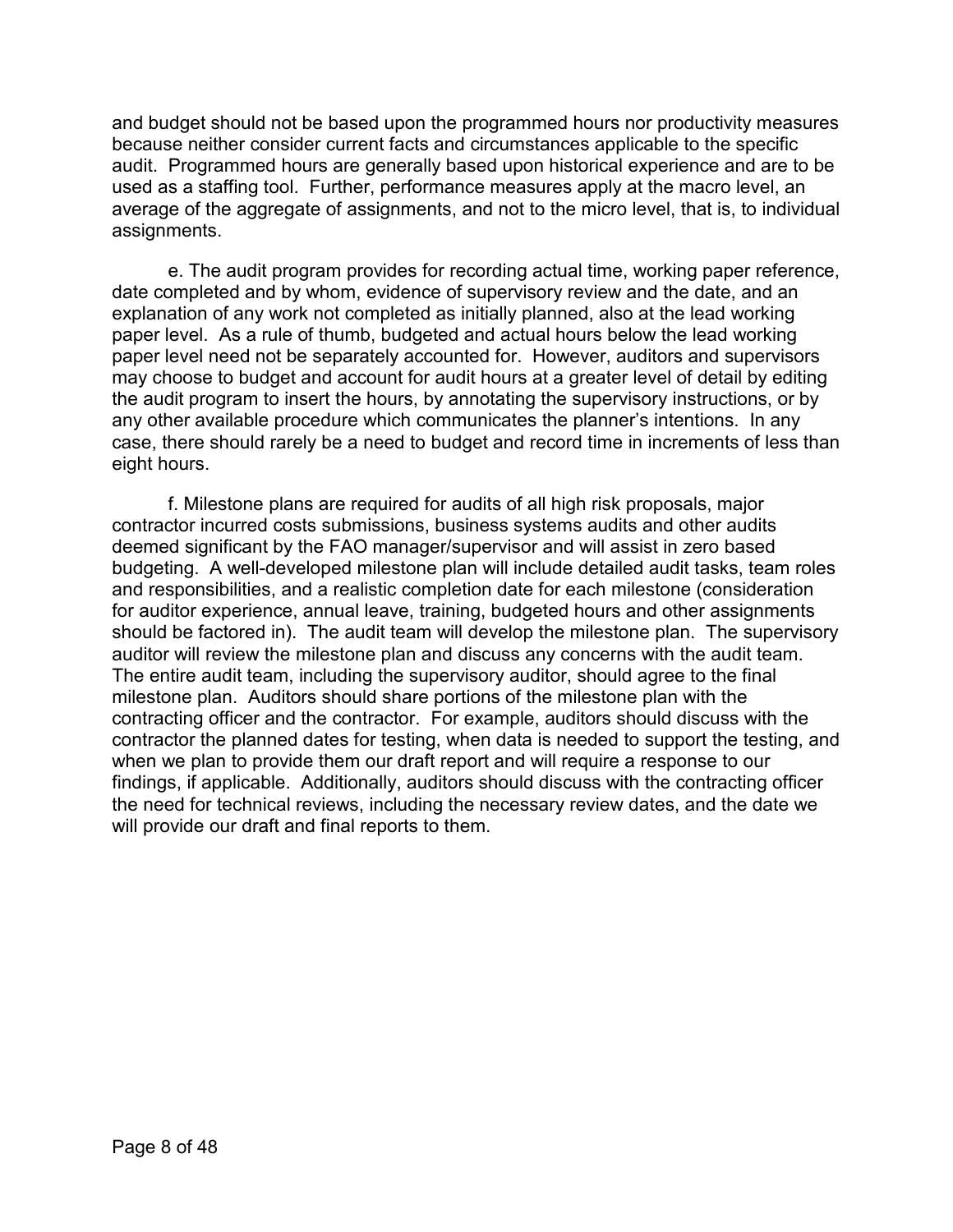## **3-203.3 Developing the Audit Program Steps [\\*\\*](#page-0-10)**

<span id="page-8-0"></span>a. Agency electronic working papers (CaseWare) should be used for all audit assignments. Auditors should ensure they begin the audit with the most current version of CaseWare. The standard audit program included in the electronic working papers should be tailored (i.e., audit steps should be added, identified as not applicable (N/A), or modified, as appropriate) based on the documented risk assessment and the specific audit objectives. Prior to submitting for supervisory approval, the auditor will identify unnecessary steps as N/A and add an explanation why the step is unnecessary directly below the step or provide an explanation on a separate working paper and include a reference in the appropriate column. If a standard audit program does not exist for the audit area, develop a program based on the risk and audit objectives. When a tailored audit program is developed for recurring use, a copy of the tailored program should be placed in the permanent file.

b. The steps of the audit program will be integrated into the relevant working paper sections where the audit work will be performed. The audit program would typically be broken out as described below:

- Working Paper A Summary Working Paper and Audit Planning Document - includes purpose and scope of audit and concluding audit steps
- Working Paper B Risk Assessment and Preliminary Audit Steps includes audit planning considerations, preliminary audit steps, and steps needed to assess risk
- Lead Working Papers include the applicable detailed audit program steps for the cost element/area being evaluated in that section of the working papers
- Detailed Working Papers would not typically contain any audit program steps, but provide evidence of the accomplishment of the audit program steps in the lead working papers

Refer to [4-403](https://viper.dcaa.mil/guidance/cam/3130/general-audit-requirements#Sec4403) for further information on working paper format and contents.

#### **3-203.4 Modifications to the Audit Program [\\*\\*](#page-0-11)**

<span id="page-8-1"></span>a. During the audit, the auditor may identify conditions that require the initial audit program to be modified (e.g., steps need to be added, are determined no longer necessary, or existing steps need to be modified). When changes to the approved audit program are necessary, the auditor should discuss the need to modify the audit program with the supervisor, document the results of the discussion in interim supervisory guidance, modify the audit program based on the interim discussion, and un-check the sign-off as "Completed-By" in CaseWare. If it is determined that a step is no longer necessary, the audit program should be modified and the step identified as N/A, and an explanation added directly below the lined out step or in a separate working paper as necessary. When revisions are made to the audit program, the auditor should sign-off on the approved audit program as "Completed-By" in CaseWare. If the modification to the audit program is a result of a significant change to the initial risk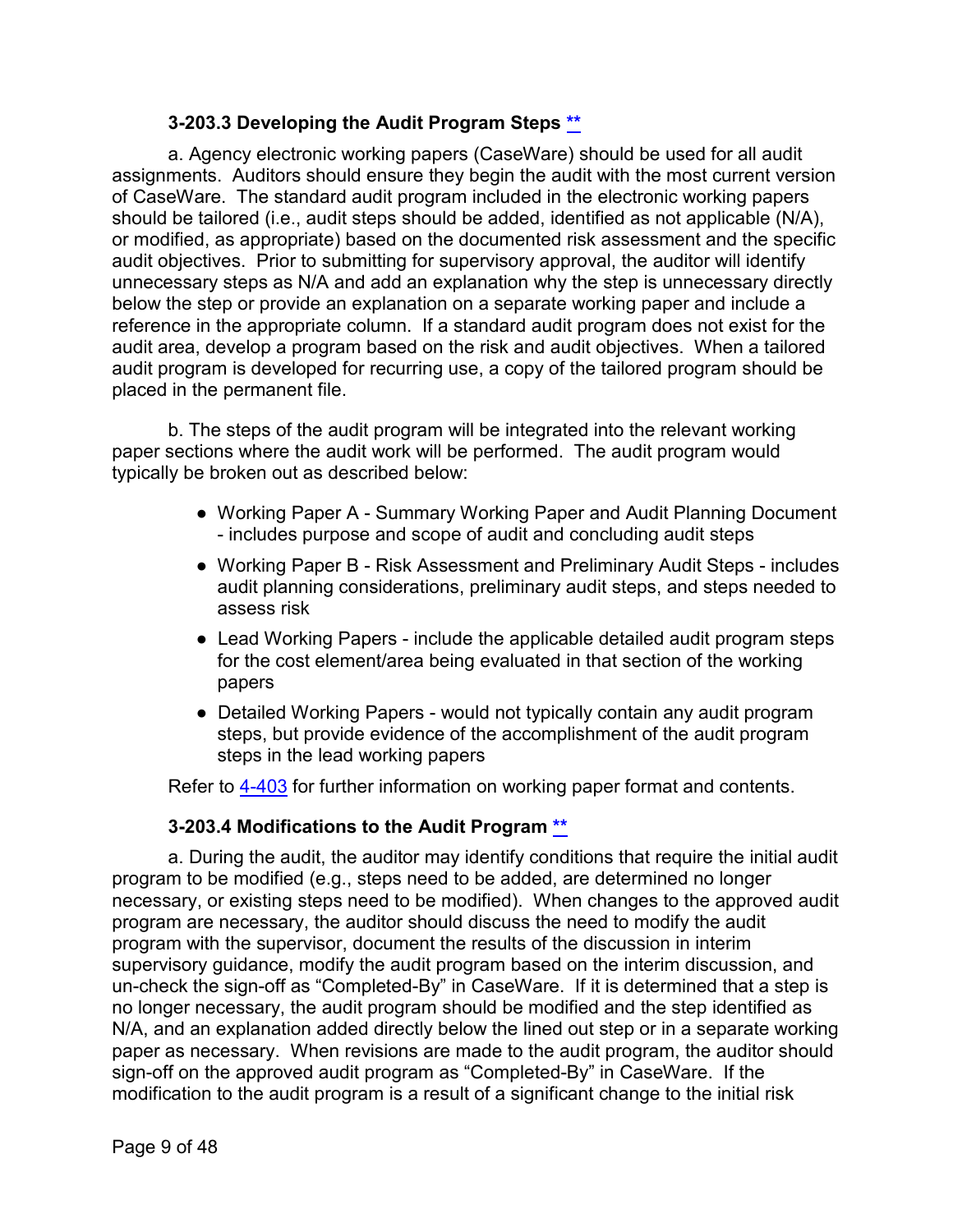assessment, the risk assessment should be updated in accordance with the guidance in [4-403f\(1\).](https://viper.dcaa.mil/guidance/cam/3130/general-audit-requirements#Sec4403) If the Agency significantly revises the standard audit programs, Headquarters will post a revision notice on the Revision Notices Intranet page. If any of these revisions are so significant that they must be incorporated into audits in process, auditors will be notified via email from Policy.

b. During the audit, reference each audit step to the working paper(s) where the step was accomplished or NA if the audit program step was determined unnecessary. Also record the actual hours expended on each step or group of steps (in the same increments as the budgeted hours).

c. On completion of the assignment, make sure that all steps in the originally approved audit program are referenced to working papers or include an explanation for why they were not done. Also make sure that the total actual hours recorded in the audit program agree with the time reported in the DCAA management information system (DMIS).

## <span id="page-9-0"></span>**3-204 Factors Influencing the Audit Scope [\\*\\*](#page-0-12)**

The auditor is expected to exercise professional judgment, considering vulnerability and risk, in determining the audit scope. Several factors which may influence the audit scope are discussed in subsections 3-204.1 through 3-204.19 below.

#### **3-204.1 Audit Objective [\\*\\*](#page-0-13)**

<span id="page-9-1"></span>a. The purpose of the audit, or audit objective, will often determine the extent of testing as well as the steps required to accomplish the objective. The objective may range from only gathering specific data to expressing an opinion on the contractor's entire operations. Accordingly, the audit scope may be limited to gathering data or expanded to a comprehensive audit of several functions within the contractor's operations. Additionally, the scope may change depending on what the auditor finds during the audit. Regardless, the audit scope must be sufficient to develop an informed opinion on the audit objective that will satisfy the needs of the potential users of the audit findings.

b. The needs of the potential user should be identified in the request for audit and should be considered in defining the audit objective and resulting audit scope. If the requestor identifies specific areas of concern, include audit steps which will develop information to answer those concerns. If the specific concerns cannot be answered during the audit, immediately notify the requestor. If the necessary steps are beyond the auditor's expertise or ability or require significantly more than normal audit effort for the type of audit planned, coordinate with the requestor to either clarify the request and its impact on the audit or suggest alternative sources for the needed information (such as a technical evaluation). See [4-104](https://viper.dcaa.mil/guidance/cam/3130/general-audit-requirements#Sec4104) for guidance on coordinating and communicating with our audit customer.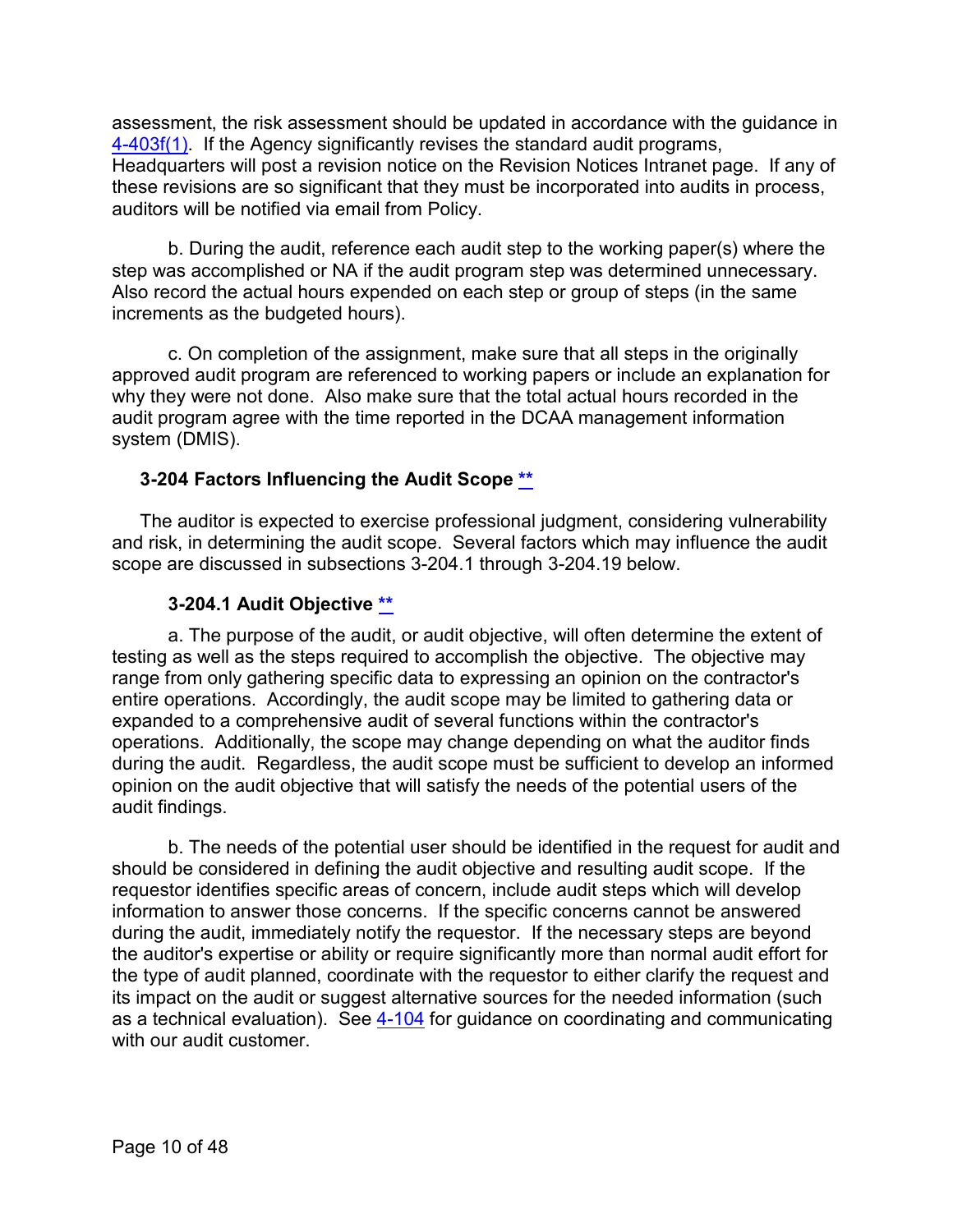## **3-204.2 Type of Audit [\\*\\*](#page-0-14)**

<span id="page-10-0"></span>The type of audit will affect the degree of risk to the Government and resulting audit scope. For example, in a price proposal audit, a proposed cost-type contract will generally involve a low risk of overstatement because the contractor will be paid its incurred costs under the contract as long as they are allowable, allocable, and reasonable. One risk is that the costs are understated in the proposal (as in the case of a buy-in). However, in an incurred cost or systems audit, a cost-type contract will generally involve a high risk of overstatement for the same reasons.

## **3-204.3 Audit Experience [\\*\\*](#page-0-15)**

<span id="page-10-1"></span>When developing the audit scope, review the permanent file (including assessments of internal control system and control risk summarized on the internal control assessment planning summary sheets or internal control questionnaires, and audit lead sheets) and prior audit work packages to determine what data are available, what audit steps were done in the past, and the findings from those steps. This may identify areas where additional audit work is advisable (i.e., areas of high risk) or where audit scope can be reduced (i.e., areas of low risk).

## **3-204.4 Known Deficiencies [\\*\\*](#page-1-0)**

<span id="page-10-2"></span>A review of prior audits may disclose known deficiencies. All such deficiencies must be considered when preparing the audit program, paying particular attention to those which have potential impact on the audit area. Include sufficient audit steps to determine whether the deficiencies still exist (i.e., the contractor may not have taken any corrective actions or may have taken actions which did not adequately correct the deficiencies) as well as determine the impact of the deficiencies on the audit results.

## **3-204.5 Direct Costs [\\*\\*](#page-1-1)**

<span id="page-10-3"></span>Since direct costs are the basis of the indirect allocation, direct costs are more significant than indirect costs.

## **3-204.6 Extent of Government Business \*\***

<span id="page-10-4"></span>a. When the dollar value of the Government's interest in the contractor's operation is significant, evaluation of management controls and decisions affecting the economy and efficiency of the contractor's operations takes on added importance. The audit scope should include an evaluation of the considerations which motivate a contractor to choose one course of action over others to achieve a cost objective, and the means by which all management echelons control both direct and indirect cost levels. When the total costs charged to Government contracts are not significant, the audit effort need not be as comprehensive in the area of management controls and may be directed more toward the selection of specific cost elements, based on significance and sensitivity, for analysis to determine the costs' acceptability.

b. When the preponderance of the contractor's costs is recovered through Government cost-reimbursement type contracts and fixed-price contracts which provide for price adjustment, give particular attention to the effectiveness of management cost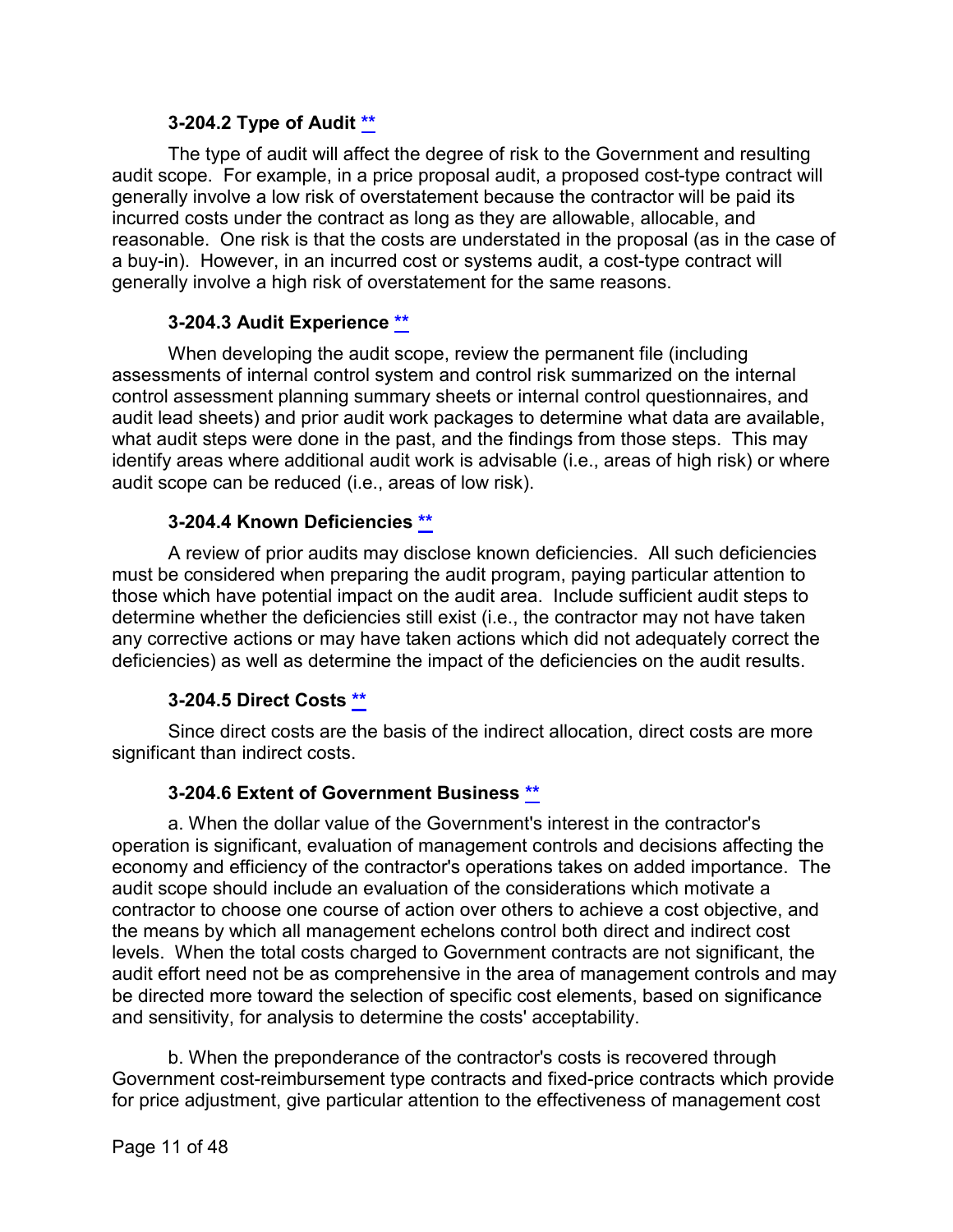control. Cost-plus-fixed-fee contracts do not provide the contractor with a direct incentive to minimize costs. Similarly, redeterminable fixed-price contracts do not provide a strong incentive to maintain contract costs below the ceiling price except for incentive sharing provisions. On the other hand, when the bulk of the contractor's work consists of commercial business and firm-fixed-price Government contracts, competition and the desire to maximize profit, influence the contractor toward instituting prudent business decisions and practices to minimize costs. When cost-reimbursement and fixed-price contracts awarded to the contractor include incentive clauses, the auditor can place more reliance on the profit motive to encourage proper management control over costs. However, the extent of the audit effort in each situation should be sufficient to enable the auditor to determine the reasonableness of the contractor's policies, procedures, and practices influencing costs to assure they maximize economy and efficiency of operations.

c. Also to be considered is the mix of the above contract types in the contractor's business. A preponderance of one type or similar types will generally reduce the risk of mischarging or misallocating costs between contracts. Conversely, a variety of contract types increases the risk of mischarging or misallocation of costs, usually to the cost/redeterminable contracts from the fixed-price/commercial contracts. Therefore, the audit scope must be adjusted accordingly.

## **3-204.7 Organizational and Capital Structure [\\*\\*](#page-1-2)**

<span id="page-11-0"></span>a. The contractor's capital structure also can affect the audit scope. When its working capital is insufficient to support its daily operations or there is a cash flow problem, the risk increases for the mischarging or misallocation of costs to those contracts which have interim financing provisions.

b. Similar problems may arise as a result of the contractor's business cycle. If its normal business is extremely cyclical, there may be a tendency to mischarge or misallocate costs to its Government contracts to help it through the low portion of the cycle. Therefore, sufficient testing of transactions must be done to assure that such actions are not occurring.

## **3-204.8 Similarity of Product [\\*\\*](#page-1-3)**

<span id="page-11-1"></span>When the end items produced for the contract under audit are similar to end items produced commercially or for other Government contracts, place audit emphasis on the equity and consistency with which the contractor identifies direct costs with the various contracts and products. When the work performed under a Government contract differs substantially from other production, place audit emphasis on the consistency of direct charging and the use of proper bases to allocate indirect costs.

## **3-204.9 Indirect Cost Allocation Bases [\\*\\*](#page-1-4)**

<span id="page-11-2"></span>The contractor's selection of bases for the allocation of indirect costs may have a substantial effect on contract costs.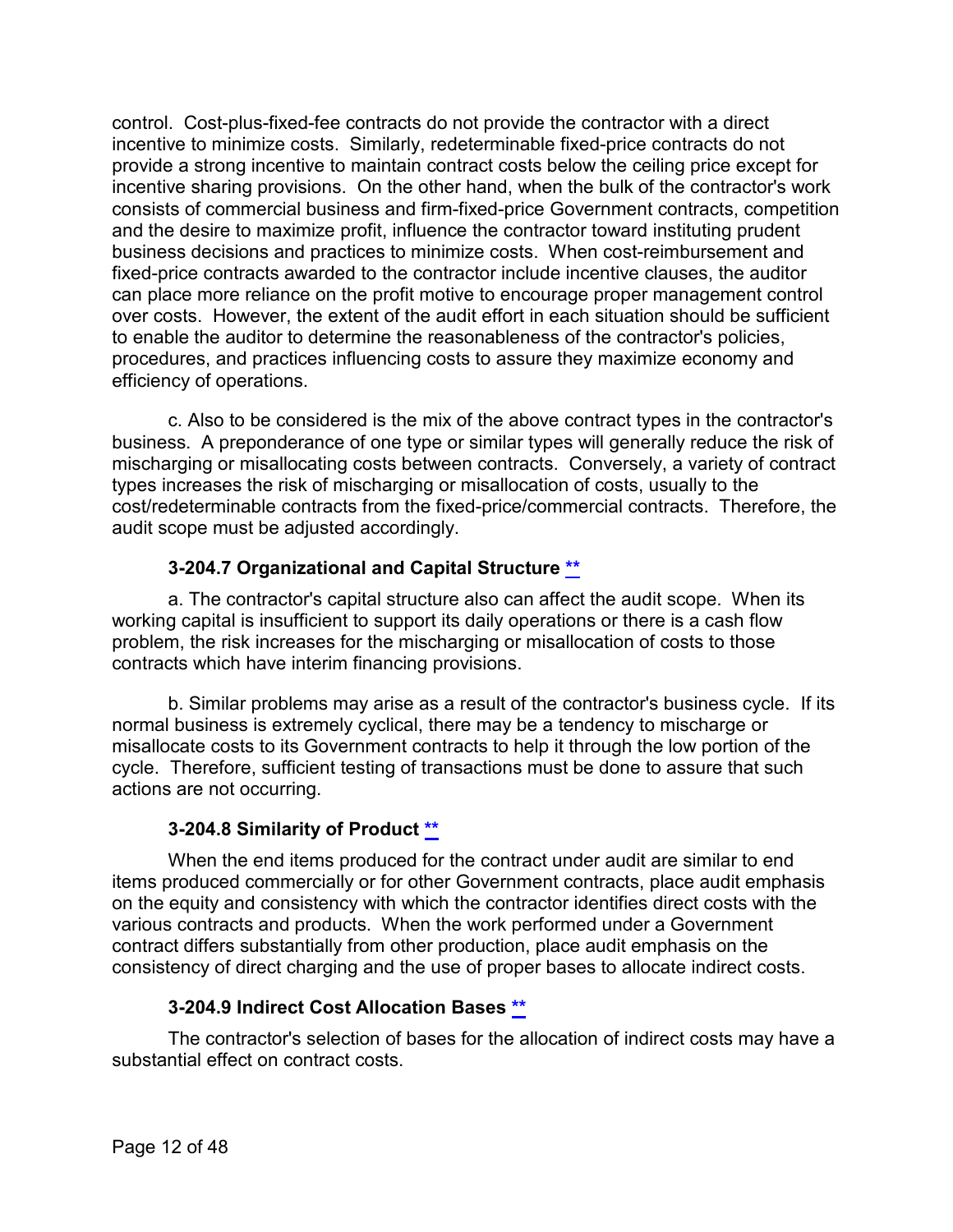## **3-204.10 Contract Financial Management \*\***

<span id="page-12-0"></span>Contract financial management relates to the overall financial controls maintained by the contractor on individual contracts. It ties to the detailed controls maintained by the contractor at the various management levels and assures that timely data are generated to disclose, among other factors, when estimated costs at completion will be substantially greater or less than the contract price. In this manner, both the contractor and the Government would be in a position to adequately consider available management alternatives and make informed decisions concerning:

(1) whether additional funds are available and will be used on the contract;

(2) the possible availability of funds on the existing contract for reprogramming to other projects; and

(3) the feasibility of adjusting the requirements under the existing contract through changes in the scope of work or technical trade-offs.

The audit scope should include steps to evaluate the adequacy of the contractor's financial management systems. Further guidance on this area is in [Chapter](https://viper.dcaa.mil/guidance/cam/3153/audits-of-contractor-compliance-with-contract-financial-management-requirements#Sec)  [11.](https://viper.dcaa.mil/guidance/cam/3153/audits-of-contractor-compliance-with-contract-financial-management-requirements#Sec)

## **3-204.11 Adequacy and Complexity of the Contractor's Systems, Policies, Procedures, and Internal Controls [\\*\\*](#page-1-5)**

<span id="page-12-1"></span>a. The adequacy of the contractor's internal control structure is an important factor in determining the audit scope. Adequate controls, sound policies, and the effective implementation of prescribed policies and procedures contribute to the reliance that the auditor can place on the contractor's cost representations, and permit reduction of the extent of verification which might otherwise be required. See [Chapter 5](https://viper.dcaa.mil/guidance/cam/3135/audit-of-contractor-compliance-with-defense-federal-acquisition-regulation-supplement-for-contractor-business-systems-and-subsystems#Sec) for guidance on the audit of contractor systems of internal controls.

b. More formalized systems, such as the accounting, estimating, and purchasing, with strong self-controls built into those systems can reduce the audit effort required to satisfy the audit objective once the system has been evaluated and determined to be adequate. Poorly defined or nonexistent systems, or those which rely on external controls only, increase the risk for cost mischarging or misallocation and should correspondingly result in an increase to the audit scope.

c. Additionally, the internal control structure may affect the audit scope. If there is little separation of duties and responsibilities or if the separation is not conducive to adequate internal controls, there is greater risk for costs to be mischarged or misallocated. The control environment may be such that the same management has responsibility for and control over multiple contracts and can manipulate the allocation of costs to those contracts to the Government's detriment. Also, if the internal control structure changes frequently, the audit scope must be expanded to assure that the change(s) have not adversely affected contract costs.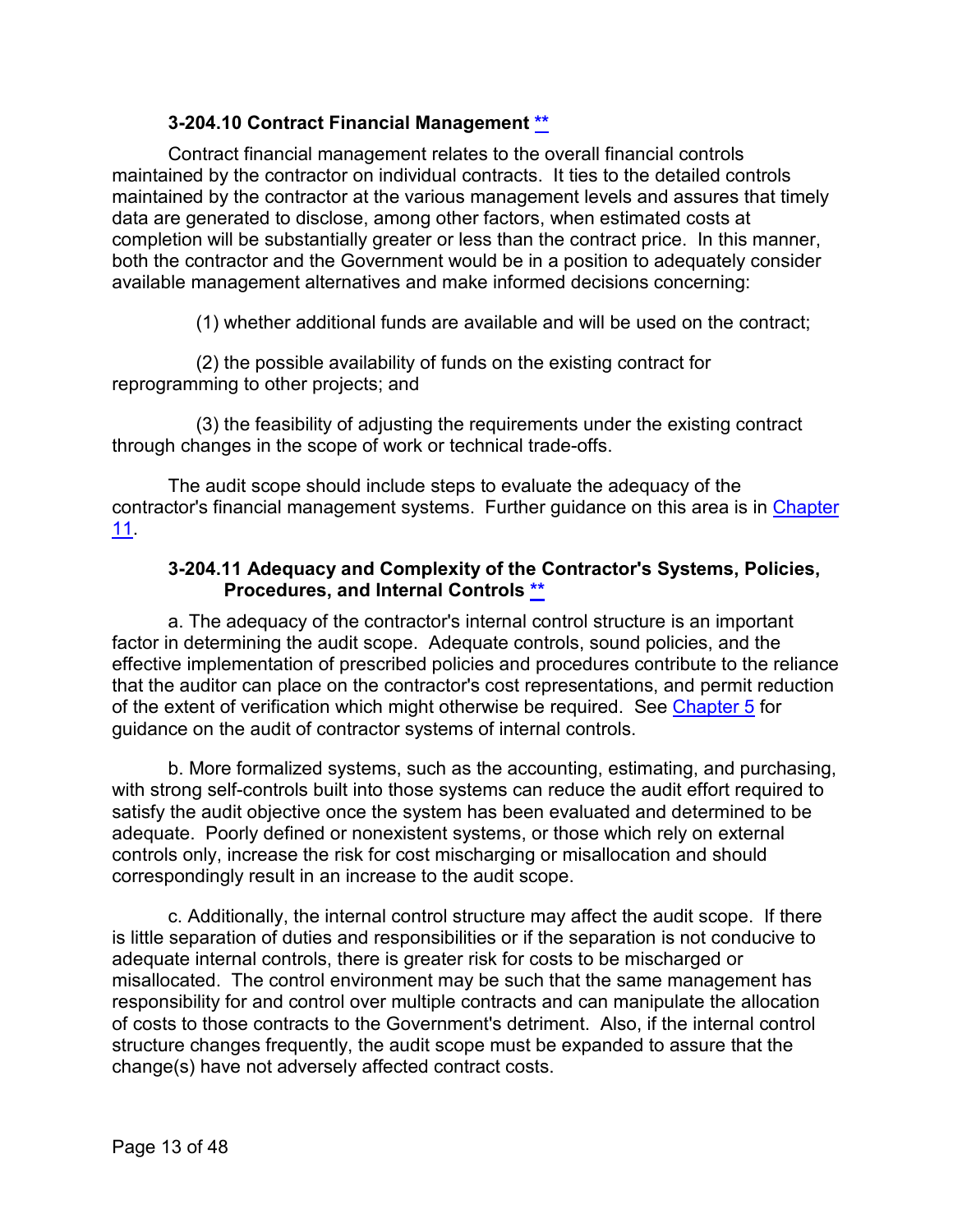d. When evaluating the contractor's internal control systems, auditors should consider:

(1) the amount of systems testing previously performed or currently planned by other Government agencies or independent reviewers, such as public accounting firms; and

(2) contractor self-governance programs.

## <span id="page-13-0"></span>**3-204.12 Degree of Technology and Automation [\\*\\*](#page-1-6)**

The degree of technology and automation used by the contractor in its operations can affect the audit scope also (see 4-500 for use of IT in contract auditing). Generally, the more sophisticated the contractor's technology and automation, the greater will be the reliability of the resulting data. However, the reliance cannot be blind; greater sophistication also can open doors to greater risks for mischarging or misallocating costs through multiple transactions hiding the results "in the computer". Generally, the audit trail becomes less distinct as the contractor's systems become more advanced. Therefore, the auditor must consider the results of prior audits, if any, of these sophisticated systems in determining the audit scope.

## **3-204.13 Types and Flow of Transactions [\\*\\*](#page-1-7)**

<span id="page-13-1"></span>The types of transactions which the contractor processes through its systems obviously affect contract costs. They also affect the audit scope. When transactions are generated externally, such as materials and outside services purchases, the audit scope is often limited to verification to supporting records for the transactions. There is usually documentary evidence created by an "arm's length" party that substantiates the claimed costs. When the transactions are generated internally, as with labor costs or cost transfers, the audit scope is usually more extensive. Not only are the supporting records verified, but the entire system for cost incurrence, identification to cost objectives, authorization and approval, control, monitoring, and allocation must be evaluated to ensure the validity of the costs. Additionally, the flow of the transactions through the system must be considered. If a transaction flows through any level responsible for cost control, there is increased risk of cost misallocation.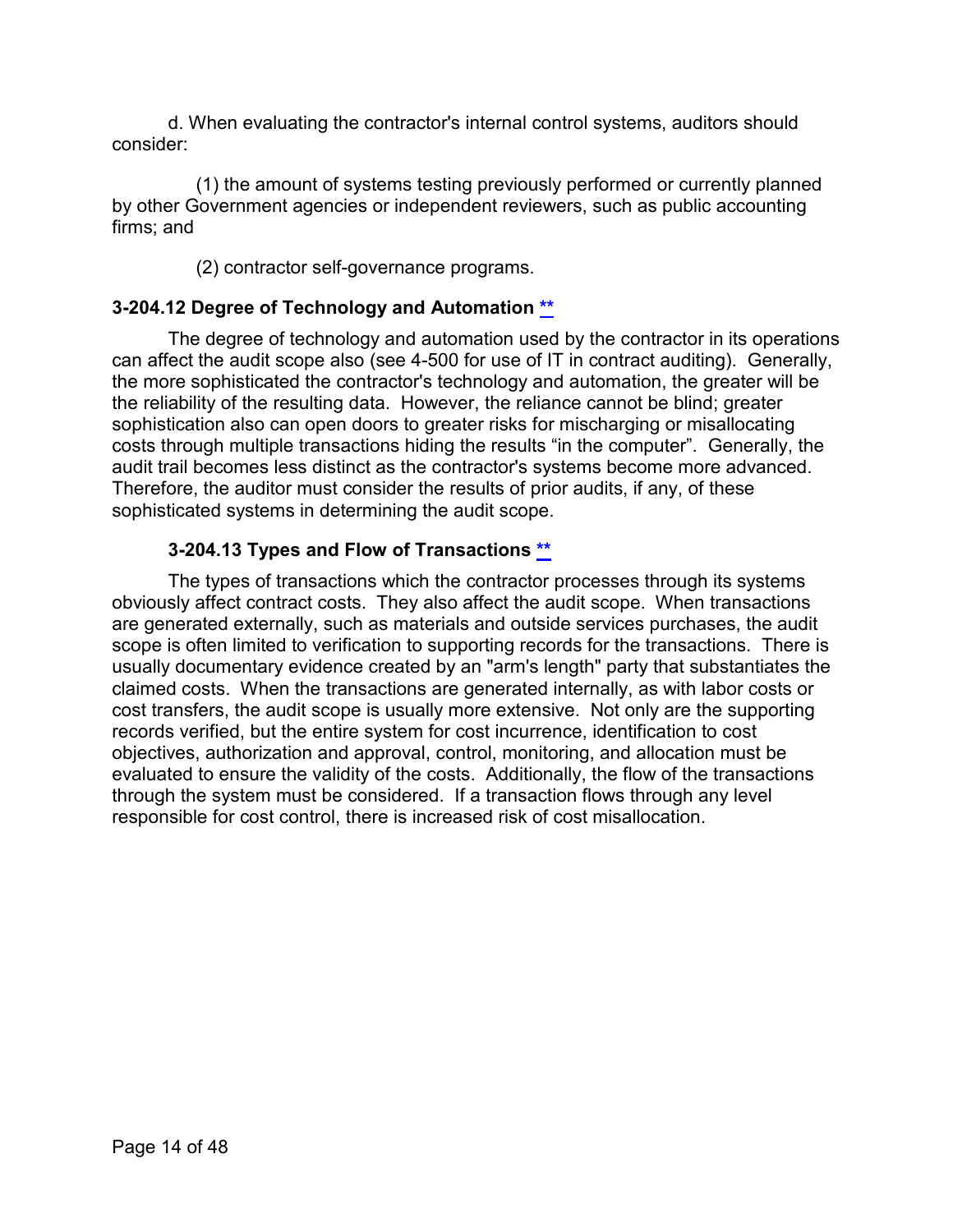## **3-204.14 Sufficient, Appropriate Audit Evidence and Adequate Testing [\\*\\*](#page-1-8)**

<span id="page-14-0"></span>a. GAGAS requires the auditor to obtain sufficient, appropriate evidence to provide a reasonable basis for the conclusions expressed in the report. Appropriateness is the measure of the quality of the evidence. Sufficiency is a measure of the quantity of evidence. Appropriateness and sufficiency are interrelated and, taken together, the auditor must obtain sufficient (enough) appropriate (relevant, valid and reliable) audit evidence to meet the audit objective (e.g., express an opinion on the subject matter). The quantity of audit evidence needed is affected by the risk (the greater the risk, the more audit evidence required) and also by the quality of such audit evidence (the higher the quality, the less the audit evidence that may be required). The relative quality of the various types and sources of audit evidence is discussed in detail in 3-204.15. Obtaining sufficient, appropriate evidence requires that enough testing be performed to provide reasonable assurance that unallowable costs and other noncompliances with applicable Government laws and regulations are identified.

b. Performing an adequate risk assessment to identify specific areas requiring further evaluation is the first step in obtaining sufficient, appropriate evidence. The risk assessment takes into consideration factors such as prior audit experience, understanding of internal controls, materiality, sensitivity, and audit leads. Other factors may also be considered depending on the audit objectives (3-204.1-.13 and 3-204.16- 20). Based on the risk assessment, the auditor plans and performs substantive procedures of those areas (e.g., accounts or control activities) that warrant further testing. Substantive procedures include analytical procedures and tests of details. The nature and extent of substantive procedures is a matter of auditor judgment based on the risk assessment.

c. Tests of details must be performed in all examination engagements and it must be sufficient to provide a basis for the audit opinion. Auditing standards do not envision any circumstances in an examination where the assessed level of audit risk would be low enough to eliminate the need for substantive procedures. Furthermore, inquiry and/or analytical procedures alone are not appropriate to support the high level of assurance provided in examination engagements. Therefore, the auditor should perform tests of details for significant/sensitive accounts or other areas (e.g., control activities) identified for further evaluation based on the risk assessment.

## **3-204.15 Types, Sources, and Relative Quality of Audit Evidence [\\*\\*](#page-1-8)**

<span id="page-14-1"></span>a. Evidence in contract auditing is all the information used by the auditor in arriving at the conclusions on which the audit opinion is based. It includes all or any part of the body of evidence (records, data, observations, or any other information) which underlie or support a contractor's cost representations, or other area subject to audit such as Disclosure Statements and CAS Compliance. Certain types of evidence are more reliable and relevant (i.e., of higher quality) than others; thus, a small quantity of high quality evidence may be a more acceptable basis on which to form an opinion than a large quantity of lesser quality evidence. To determine the quantity of evidence required, the auditor must evaluate the quality of the types of evidence available. (See 3.204.14 for general requirements regarding the sufficiency of evidence and adequate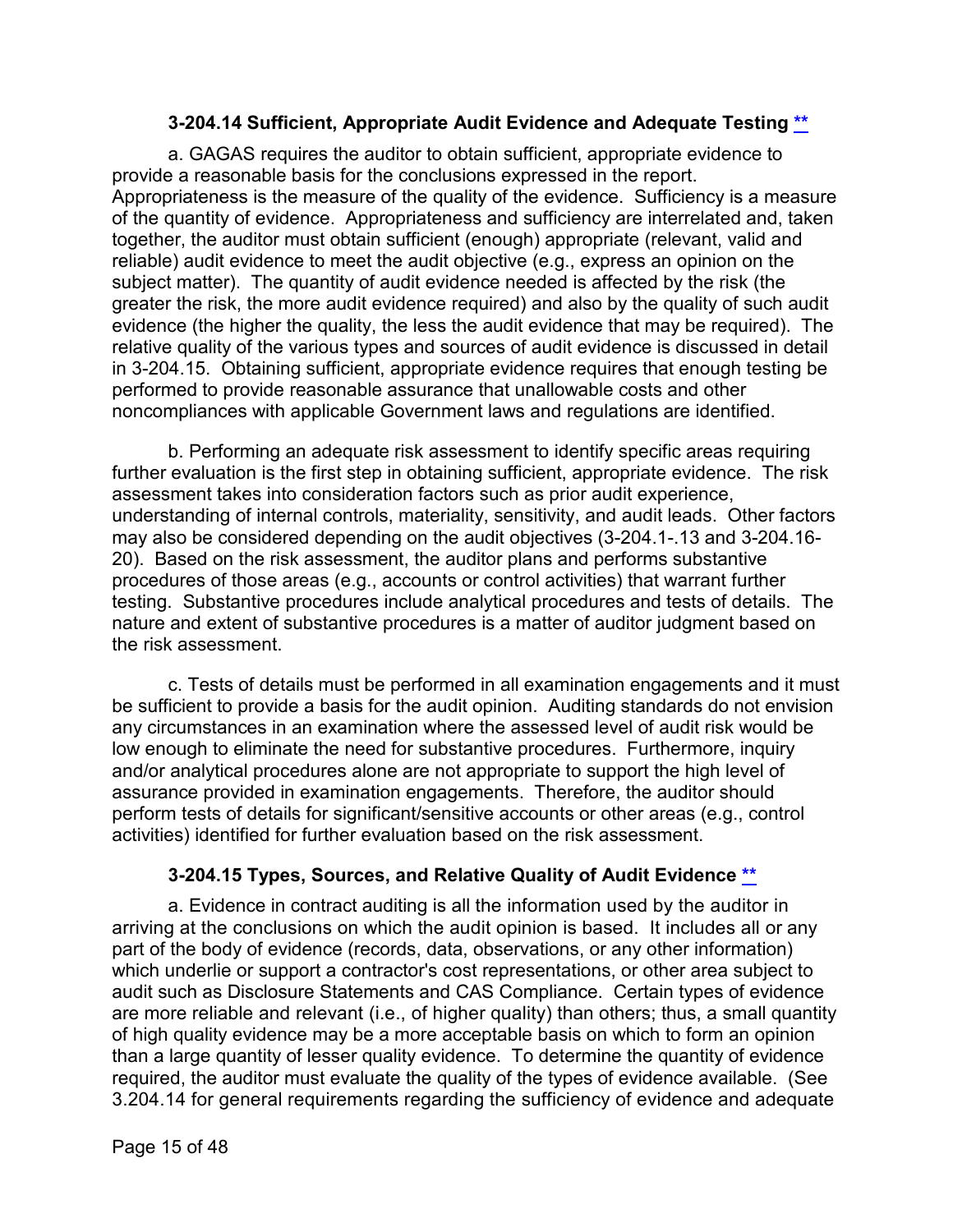testing). The reliability of audit evidence is influenced by its sources and nature and also depends on the individual circumstances under which it is obtained. The following general guidelines are useful in judging the relative quality (i.e., reliability) of evidence; however, auditors should keep in mind that there are exceptions:

(1) Evidence obtained from a knowledgeable independent source is more reliable than evidence secured solely from the contractor.

(2) Evidence is more reliable when the related internal controls are effective.

(3) Evidence obtained from the auditor's direct personal knowledge (such as through physical examination, observation, computation, operating tests and inspection) is more reliable than evidence obtained indirectly.

(4) Evidence existing in documentary form, whether paper, electronic, or other medium (e.g., a contemporaneously written record of a meeting) is more reliable than a subsequent oral representation of the matters discussed.

(5) Evidence provided by original documents are more reliable than copies.

b. A single type of evidence evaluated by itself may establish an inference, but the acceptability of the evidence is greatly increased by interrelating and reconciling several kinds of evidence. Evidence obtained from different sources or of a different nature generally provides greater assurance than items of audit evidence considered individually. For example, a controller's written statement explaining how costs are allocated to contracts by a computer program is not sufficient by itself to use as the basis for an opinion on the reliability of the generated costs. This is the poorest quality evidence, since it is testimonial and is generated by the contractor. A written manual, even if prepared by an outside computer programmer, documenting the program's operation also alone is not sufficient. While it is better quality evidence since it was prepared by an independent source, it is still not sufficient alone to satisfy the audit objective; however, it may be used as corroborative evidence with the controller's statement. But even the two together are not sufficient evidence to base an opinion on the costs. Testing of a sufficient number of transactions processed through the program is necessary to assure that costs are being allocated as they should. The testing alone may be sufficient (i.e., relatively better quality evidence since it is directly obtained), but also may require further evidence to develop an opinion. These tests combined with the other two pieces of evidence may be sufficient on which to base an opinion.

c. Contractor Ledgers and Journals as Evidence. To express an opinion on the contractor's representations of incurred costs, the auditor should have evidence that the:

(1) costs claimed are supported by entries in the ledger accounts,

(2) account totals correctly summarize the detailed entries,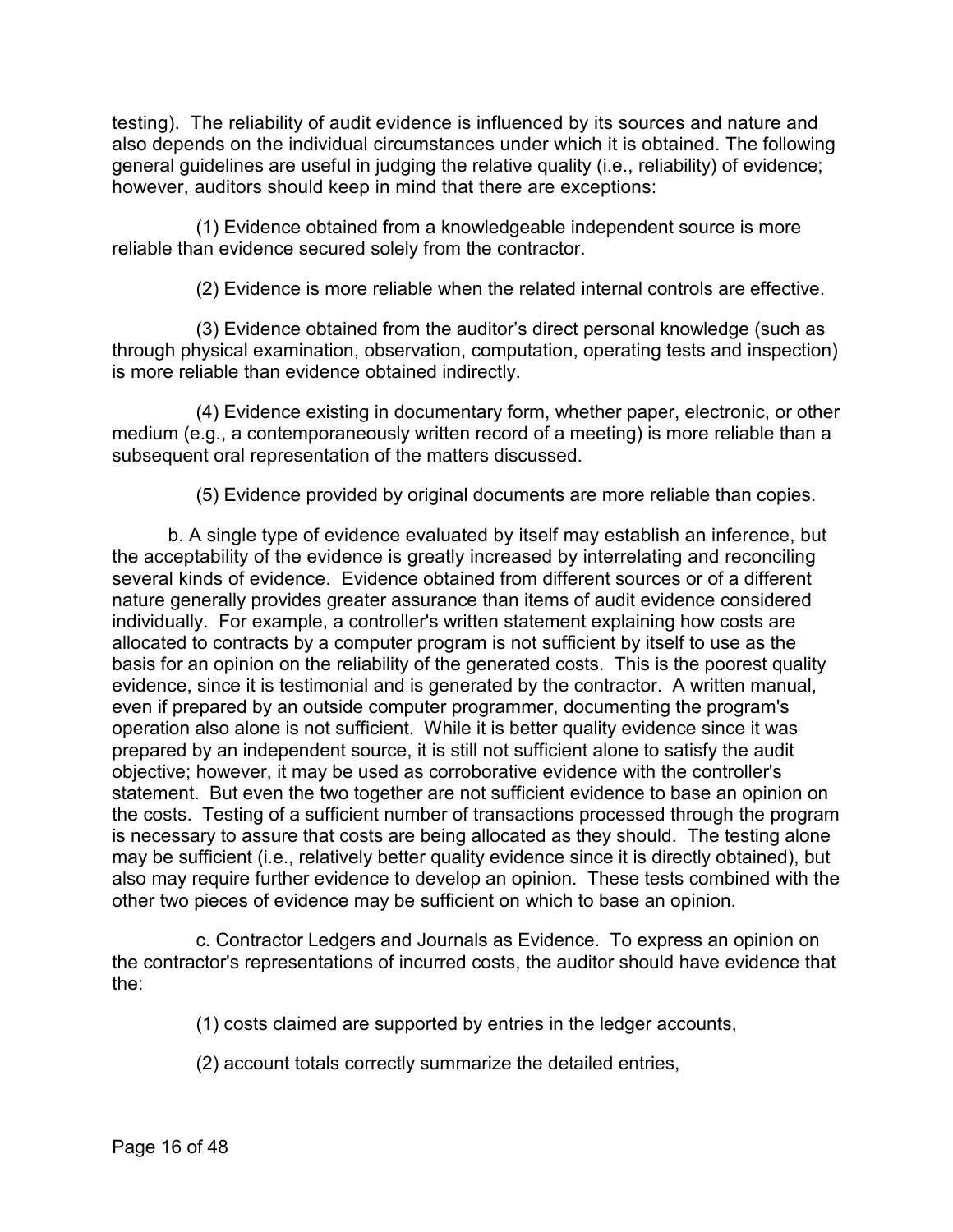(3) entries in the accounts represent a proper accounting interpretation of transactions, and

(4) individual items making up the account balances do not include costs that are unallowable under the applicable Government laws and regulations (This would require that tests of detail be performed for significant/sensitive accounts).

The chain of evidence extends from source documents supporting the individual transactions through the books of original entry to ledger accounts and to the cost representations. The reliability of ledgers and accounts as evidence is dependent on the soundness of the principles and policies upon which the records were developed and on the reliability of internal controls exercised in the preparation and review of the records. Auditors should constantly be alert for potential manipulation of contractor ledgers and accounts. One example would be the removal of pages containing transactions that management or others do not want the auditor to review from a computer listing. If such a listing includes many transactions, it would be difficult to manually verify the accuracy of the totals at the end of the listing.

d. Inspection of Records or Documents. The review of documents is an important step in determining the quality and reliability of audit evidence. In evaluating a document as evidence, the auditor should consider the source of the document and the controls used in its preparation and processing. Inspection consists of examining records or documents, whether internal or external, in paper form, electronic form, or other media. Inspection of records and documents provides audit evidence of varying degrees of reliability depending on their nature and source.

e. Physical Observations.

(1) Physical observation is the actual observance of the work being performed, the physical inspection of facilities such as the buildings and machinery, and the counting of certain assets such as inventory items. The results of physical observation usually are considered good quality evidence. However, auditors should keep in mind that evidence obtained by observing a particular process has some drawbacks, since it is limited to the point in time at which the observation takes place and by the fact that the act of being observed may affect how the process or procedure is performed.

(2) Among the objectives of physical observation are (a) to ascertain the physical existence of a particular item(s), (b) to inspect an item(s) to determine whether it is being used for the purpose for which it was obtained and the extent of its use, and (c) to assist the auditor in determining the extent of testing and verification necessary to arrive at an opinion regarding the allowability of costs generated by the area being audited.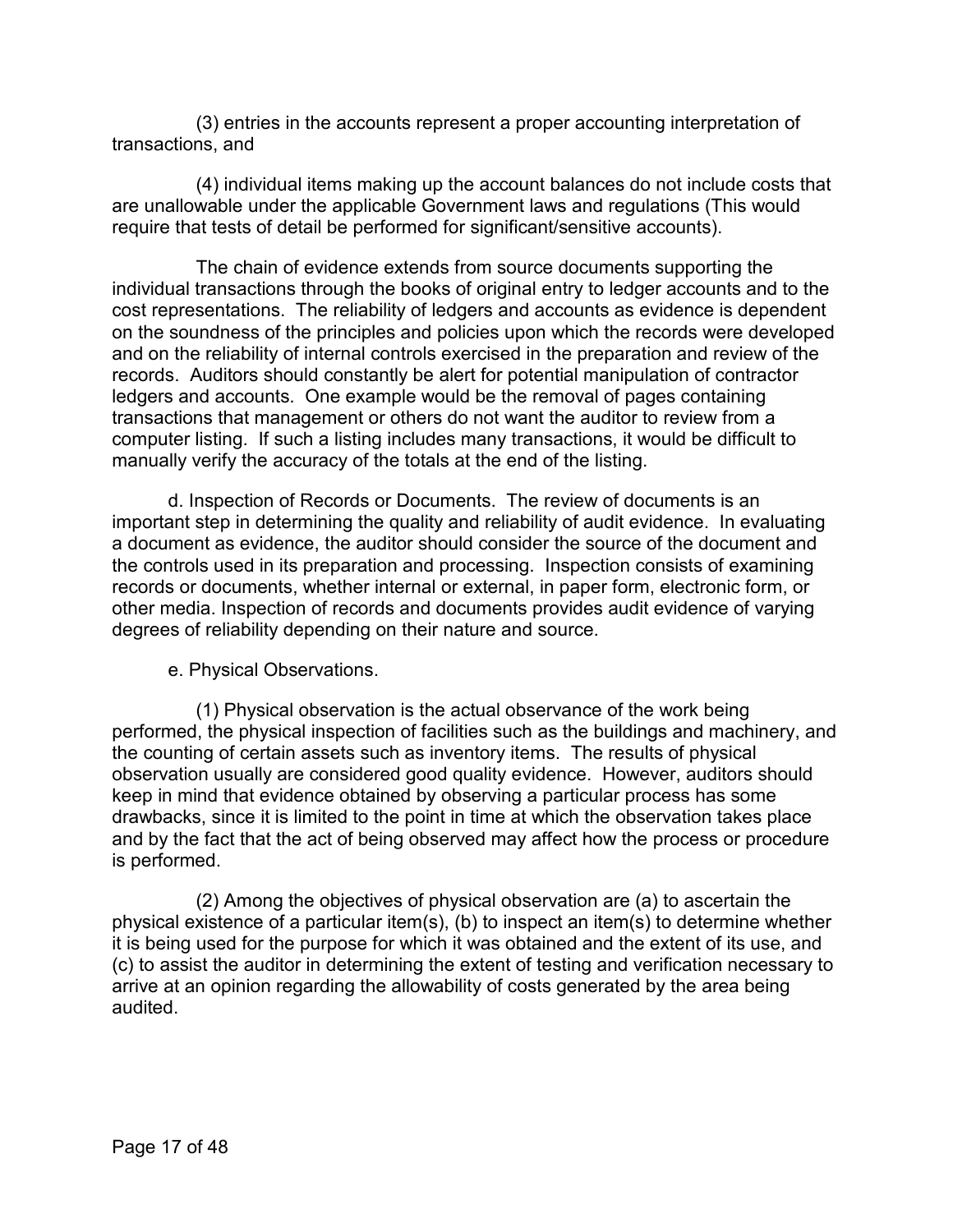(3) Physical observation may disclose idleness of facilities or personnel and uneconomical and inefficient operating methods. Actual observation is the best evidence of the physical existence of an item, but observation alone is not conclusive as to the reasonableness, allocability, or allowability of the related costs.

(4) Plant or functional observations, including inventory observations, employee interviews, floor checks, perambulations, purchases verification, and similar techniques of physical observation are integral parts of an audit and are applicable in the audit of costs, evaluations of proposals, and the audit of terminated contracts.

(a) Plant or Functional Observations. This term usually applies to the visual appraisal of functions in a contractor's offices, plant, and other work areas and is accomplished by on-site review of practices. The objectives of these observations are to (i) relate actual practices to prescribed procedures, (ii) ascertain the degree of internal control exercised during the actual performance of the function, (iii) assist in determining the extent of reliance that can be placed on the results generated by the function, and (iv) determine the degree to which the function contributes to the economy and efficiency of the contractor's operations as a whole. Well-planned plant or functional observations are important steps in carrying out the auditor's responsibility for designing tests and procedures which will detect fraud. Unannounced physical observations should be programmed as an integral part of the audit. The auditor should be alert for evidence of fraud, waste, or mismanagement (abuse) (see [4-803\)](https://viper.dcaa.mil/guidance/cam/3130/general-audit-requirements#Sec4803). This technique is especially useful in audits of receiving, production, material control, and engineering areas. (Also see [6-310,](https://viper.dcaa.mil/guidance/cam/3136/incurred-cost-audit-procedures#Sec6310) [6-312,](https://viper.dcaa.mil/guidance/cam/3136/incurred-cost-audit-procedures#Sec6312) [6-405,](https://viper.dcaa.mil/guidance/cam/3136/incurred-cost-audit-procedures#Sec6405) and [6-608.2.](https://viper.dcaa.mil/guidance/cam/3136/incurred-cost-audit-procedures#Sec66082)) Record the details and conclusions of the observations in the working papers and promptly compare them with the related accounting records. Specific guidelines for each of the major cost elements are contained in Chapter 6.

(b) Employee Interviews and Floor Checks. This term usually applies to the physical verification of labor charges. Specific guidelines for performing employee interviews and floor checks are in [6-400.](https://viper.dcaa.mil/guidance/cam/3136/incurred-cost-audit-procedures#Sec6400)

(c) Perambulation. This term usually applies to an informal type of plant observation which affords a good opportunity to uncover inefficient and uneconomical practices that might otherwise go unnoticed. It permits the auditor to observe activities and note anything that is unusual. Planning for perambulation requires a determination as to the frequency and geographical area of coverage, but does not contemplate specific objectives. For example, the auditor may observe a major plant rearrangement of which he/she was previously unaware. The auditor should make further inquiries and ascertain the circumstances leading to the plant rearrangement and determine its effect on Government contracts.

(d) Tour of the Manufacturing Floor. This term applies to a type of plant observation which affords a good opportunity to view manufacturing processes and practices on a periodic basis to develop a better understanding of the processes and monitor trends in manufacturing processes and practices. Some contractors have established substantial technological advancements on the factory floor, causing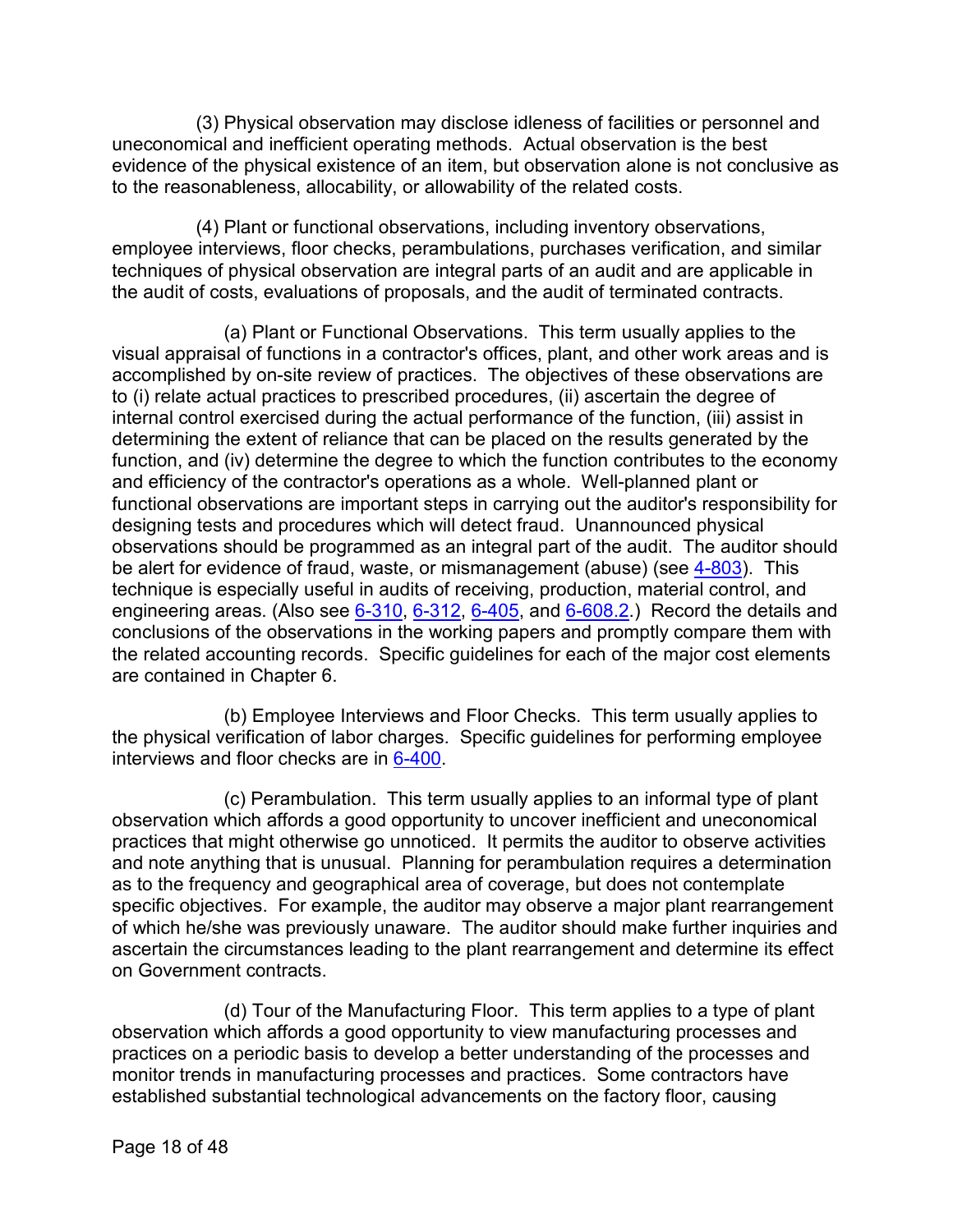changes in the processes and the machinery by which they manufacture their products. These changes in manufacturing operations can cause changes to the flow of costs, raising the question as to whether the contractor's cost allocation practices continue to provide equitable distribution of costs to final cost objectives. As a result auditors need to enhance their awareness and understanding of the implications of technical changes on the factory floor. Auditors should tour the contractor's manufacturing facilities periodically (several times a year) to view the machinery and manufacturing practices currently in use. If possible, have the contractor participate in at least one tour a year to explain both its current practices and the evolving changes. This will aid the auditor in developing a better understanding of the manufacturing process and in developing a baseline to determine if the contractor has changed its manufacturing methods.

(e) Purchases Verification. This term usually applies to the physical verification of purchased materials and services. Specific guidance for performing purchases verification is in [6-305.](https://viper.dcaa.mil/guidance/cam/3136/incurred-cost-audit-procedures#Sec6305)

f. Inquiry. Inquiry consists of seeking information of knowledgeable persons, both internal and external. It is an audit procedure that is used extensively throughout the audit and often is complementary to performing other audit procedures. In determining who within the entity inquiries may be directed, or the extent of those inquiries, the auditor should consider what information may be obtained that might help the auditor in identifying risks of noncompliances. For example:

(1) Inquiries directed toward internal audit personnel may relate to their activities concerning the design and effectiveness of the entity's internal control and whether management has satisfactorily responded to any findings from these activities.

(2) Inquiries of employees involved in initiating, authorizing, processing, or recording complex or unusual transactions may help the auditor in evaluating the appropriateness of the selection and application of certain accounting policies.

(3) Inquiries directed toward in-house legal counsel may relate to such matters as litigation, compliance with laws and regulations, knowledge of fraud or suspected fraud affecting the entity, arrangements (such as joint ventures) with business partners, and the meaning of contract terms. Inquiry alone does not provide sufficient appropriate audit evidence to detect a material noncompliance. Auditors should perform audit procedures in addition to the use of inquiry to obtain sufficient appropriate audit evidence.

g. Analytical Procedures.

(1) Analytical procedures are used in planning the audit to assist in understanding the contractor and its environment and to identify areas that may represent specific risks relevant to the audit. For example, analytical procedures may be helpful in identifying the existence of unusual transactions or events, and amounts, ratios, and trends that might indicate matters that have audit implications.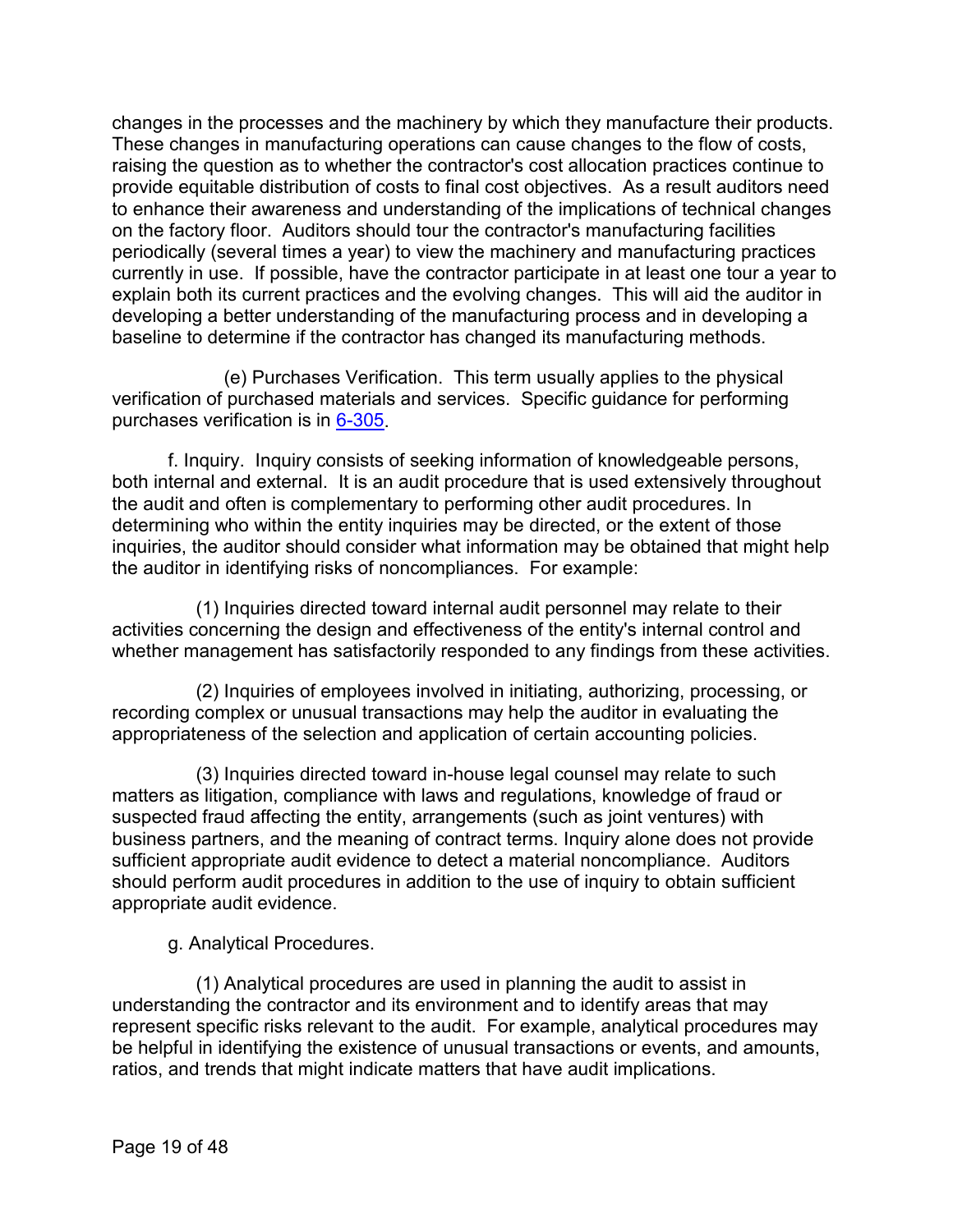(2) Analytical procedures include scanning, which is the auditor's use of professional judgment to review accounting data to identify significant or unusual items and then to test those items. This includes the identification of irregular individual items within account balances or other data through the analysis of entries in transactions listings, subsidiary ledgers, and general ledgers, reconciliations or other detailed reports.

(3) Analytical procedures also involve comparisons of recorded amounts, or ratios developed from recorded amounts, to expectations developed by the auditor. The auditor develops such expectations by identifying and using plausible relationships that are reasonably expected to exist based on the auditor's understanding of the contractor and of the industry in which the contractor operates. For example, comparing the amount of an expense for the current period with the corresponding amount for the preceding periods develops corroborative evidence. A comparison of costs by element can provide an overview, an order-of-magnitude frame of reference for direction of audit effort, and other audit planning/performance considerations. For example, assume that certain individual expense elements for prior fiscal periods were determined to be reasonable and acceptable; if the expenses of the current fiscal period compare favorably with those for prior fiscal periods, and if the level of operations and other factors are comparable, such a condition could be considered as a basis on which to form an opinion as to the reasonableness of current expenses. On the other hand, if comparison indicates that a particular expense element had been maintained at a relatively steady level over an extended period, but increased significantly in the current period without any apparent increase in the production volume or an offsetting decrease in another related cost element, it would indicate that further audit effort is necessary to prove the validity of the current costs.

(4) In addition to comparing the same cost elements between periods, the auditor should also consider the correlation of cost items with appropriate bases. However, analytical procedures alone are not sufficient to support the high level of assurance provided in examination engagements. Therefore, the auditor should perform tests of detail for significant/sensitive accounts or other areas (e.g., control activities) identified for further evaluation based on the risk assessment.

h. Oral Evidence.

(1) Generally, oral evidence is useful in disclosing situations that may require examination or may corroborate other types of evidence already obtained by the auditor. Oral evidence can determine audit direction and, when appropriate, should be recorded and made part of the audit file.

(2) Do not rely on this type of evidence to completely support an audit conclusion or opinion; use other confirming evidence, particularly where the matter is significant.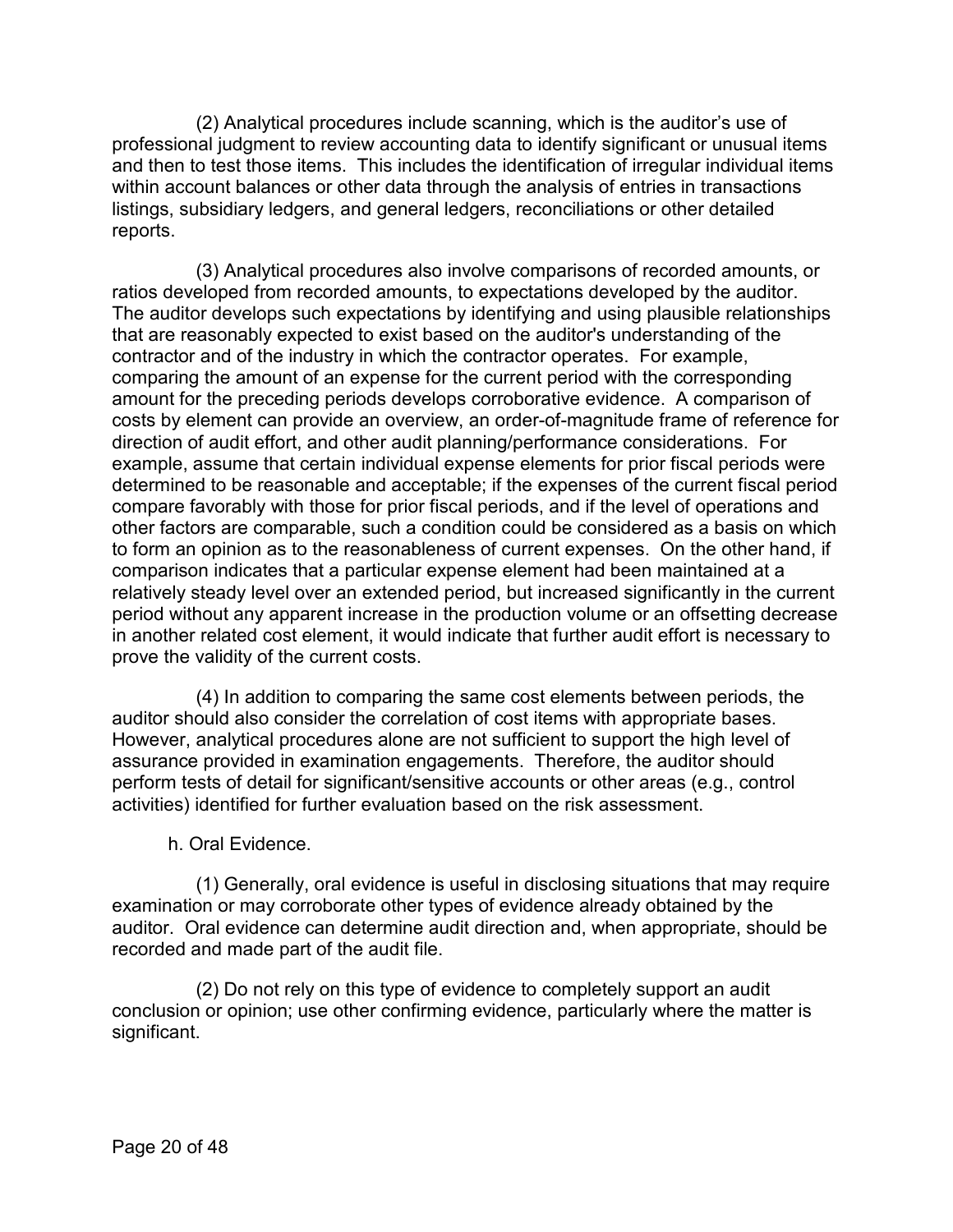i. Other Sources of Evidence. Industry statistics, Government and independent studies and publications, and other sources of audit evidence may be available as indicated by the nature of the specific assignment and the auditor's resourcefulness (see 4-1003).

#### **3-204.16 Planning in Connection with Cost Accounting Standards [\\*\\*](#page-1-9)**

<span id="page-20-0"></span>Audits performed in connection with the contractor's disclosure statement and compliance with CAS (see [Chapter 8\)](https://viper.dcaa.mil/guidance/cam/3141/cost-accounting-standards#Section) can be extremely useful in establishing the audit scope of other assignments by providing improved visibility into the contractor's organizational cost structure, the relationship between direct and indirect costs, and other cost accounting policies, procedures, and practices. DMIS CAS Compliance Testing Reports included in the permanent files provides an overview of the status of a contractor's compliance with CAS and helps identify specific areas needing consideration.

## **3-204.17 Mandatory Annual Audit Requirements (MAARs) Accomplishment [\\*\\*](#page-1-10)**

<span id="page-20-1"></span>A general discussion of MAARs appears in  $6-105$ ; a tabulation of the MAARs, which includes title, objectives, purpose, and principle CAM reference, appears in [6-](https://viper.dcaa.mil/guidance/cam/3136/incurred-cost-audit-procedures#Sec61S1) [1S1.](https://viper.dcaa.mil/guidance/cam/3136/incurred-cost-audit-procedures#Sec61S1)

a. Many MAARs require transaction testing and other auditing procedures that are most likely to be covered in historical audit assignments. The scope of such evaluations is affected by the strength of the controls in the area and how current the audit is. Controls affecting each of these MAARs are evaluated in at least one of the internal control areas mentioned in [Chapter 5.](https://viper.dcaa.mil/guidance/cam/3135/audit-of-contractor-compliance-with-defense-federal-acquisition-regulation-supplement-for-contractor-business-systems-and-subsystems#Sec) It is often possible to reduce the scope of a mandatory audit when controls in the area are strong, or to expand the scope of any audit for the purpose of resolving other vulnerabilities identified through risk assessment procedures.

b. Procedures associated with updating the permanent file and with reconciliation of contractor data may be budgeted and accomplished as a part of the control or summary assignment for the audit. Updating the permanent file is generally performed as part of routine audit assignments.

c. The evaluation of the contractor's financial statements, corporate minutes, tax returns (see 3-2S2), reports filed with regulatory bodies, such as the Securities and Exchange Commission (SEC) (see 3-2S1), and data available on the corporate web site, if any, will assist the auditor in planning the audit more effectively. MAAR 4 requires the auditor to evaluate applicable tax returns and financial statements, including the statements of cash flow, and other publicly available data of the contractor, on an annual basis. Government auditing standards place different relative weights on various types of evidence. Greater weight should be placed on corporate reports to regulatory bodies and Federal tax returns because of the potential for severe penalties for noncompliance with reporting requirements. Further discussion of the relative quality of audit evidence is contained in [2-306.4](https://viper.dcaa.mil/guidance/cam/3128/auditing-standards#Sec23064) and 3-204.14.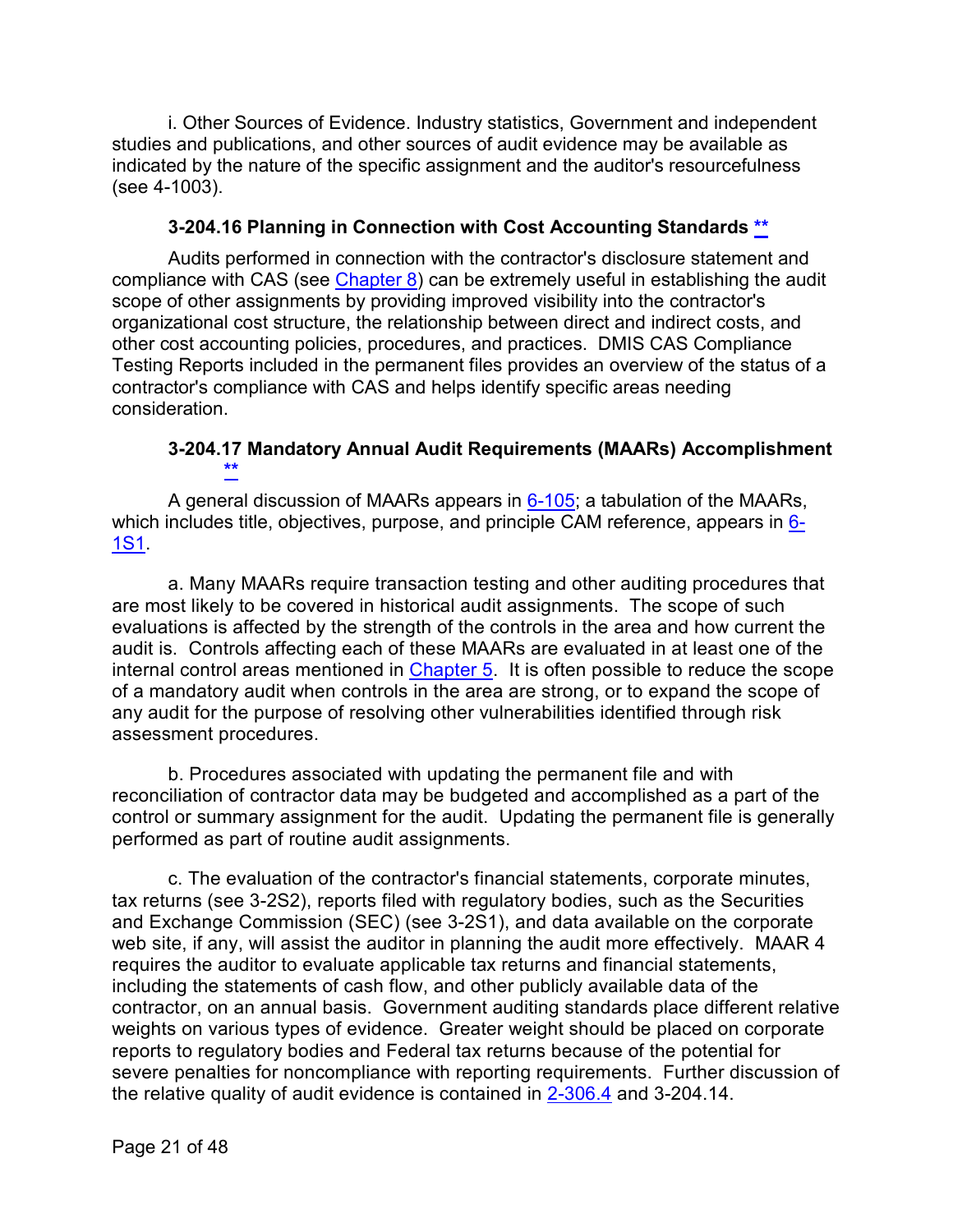## **3-204.18 Use of Quantitative Methods and IT in Contract Audits [\\*\\*](#page-1-11)**

<span id="page-21-0"></span>Make optimum use of all audit techniques which will increase the efficiency and effectiveness of the audit effort. These include the use of statistical sampling, the use of improvement curves and techniques, and the evaluation of costs and accounting systems making use of information technology (IT) equipment. Suggestions for applying these techniques to various audit situations are provided throughout the manual.

a. Statistical Sampling. DCAA policy on the use of statistical sampling is in [4-](https://viper.dcaa.mil/guidance/cam/3130/general-audit-requirements#Sec4600) [600.](https://viper.dcaa.mil/guidance/cam/3130/general-audit-requirements#Sec4600)

b. Information technology (IT). Because of the ever increasing use of electronic data processing equipment, the auditor must become knowledgeable in the operations of such systems. Develop the audit program with due consideration to the part that IT equipment contributes to the contractor's overall accounting system. Similarly, in conducting the audit, make full use of DCAA's CaseWare software (word processing, spreadsheet analysis, and database management). Guidance is provided in [4-500.](https://viper.dcaa.mil/guidance/cam/3130/general-audit-requirements#Sec4500)

c. Use of Graphic and Computational Analysis Techniques.

Wherever appropriate, auditors should make full use of graphic and computational analysis techniques [\(Graphic & Regression Analysis](https://viper.dcaa.mil/guidance/guidebooks/graphic-and-regression-analysis) guidebook). The Guidebook suggests instances where the auditor could productively use these techniques.

The use of graphic and computational analysis techniques can help in incurred cost audits as well as future cost estimates and is encouraged. These techniques might, for example, provide a basis for the traditional audit selectivity in reviewing accounts or cost items. That is, the auditor may detect trends or correlations which permit her or him to focus attention on indirect expense accounts or other costs being audited which appear to be unreasonable or out of line. However, the use of these techniques in the audit of incurred cost does not lessen the auditor's responsibility to obtain pertinent evidential matter, as in 3-204.14 and to accomplish appropriate testing and verification of such data.

d. Improvement Curve Techniques.

An understanding by the auditor of improvement (learning) curve techniques (see EZ-Quant) is essential, particularly in the evaluation of projected costs. Situations where these techniques are to be used are discussed in [Chapter 9,](https://viper.dcaa.mil/guidance/cam/3144/audits-of-cost-estimating-and-pricing-proposals#Sec) as well as in Chapter 12 where the evaluation of a reasonable profit or loss under a terminated contract is discussed.

## **3-204.19 RFP/RFQ and Contract Provisions [\\*\\*](#page-1-12)**

<span id="page-21-1"></span>Review of contract provisions may indicate areas of audit emphasis. For instance contracts with both fixed price and cost type provisions may require additional emphasis in floor check or other direct cost reviews. See 3-300 for further guidance on reviewing RFP/RFQ and contract provisions.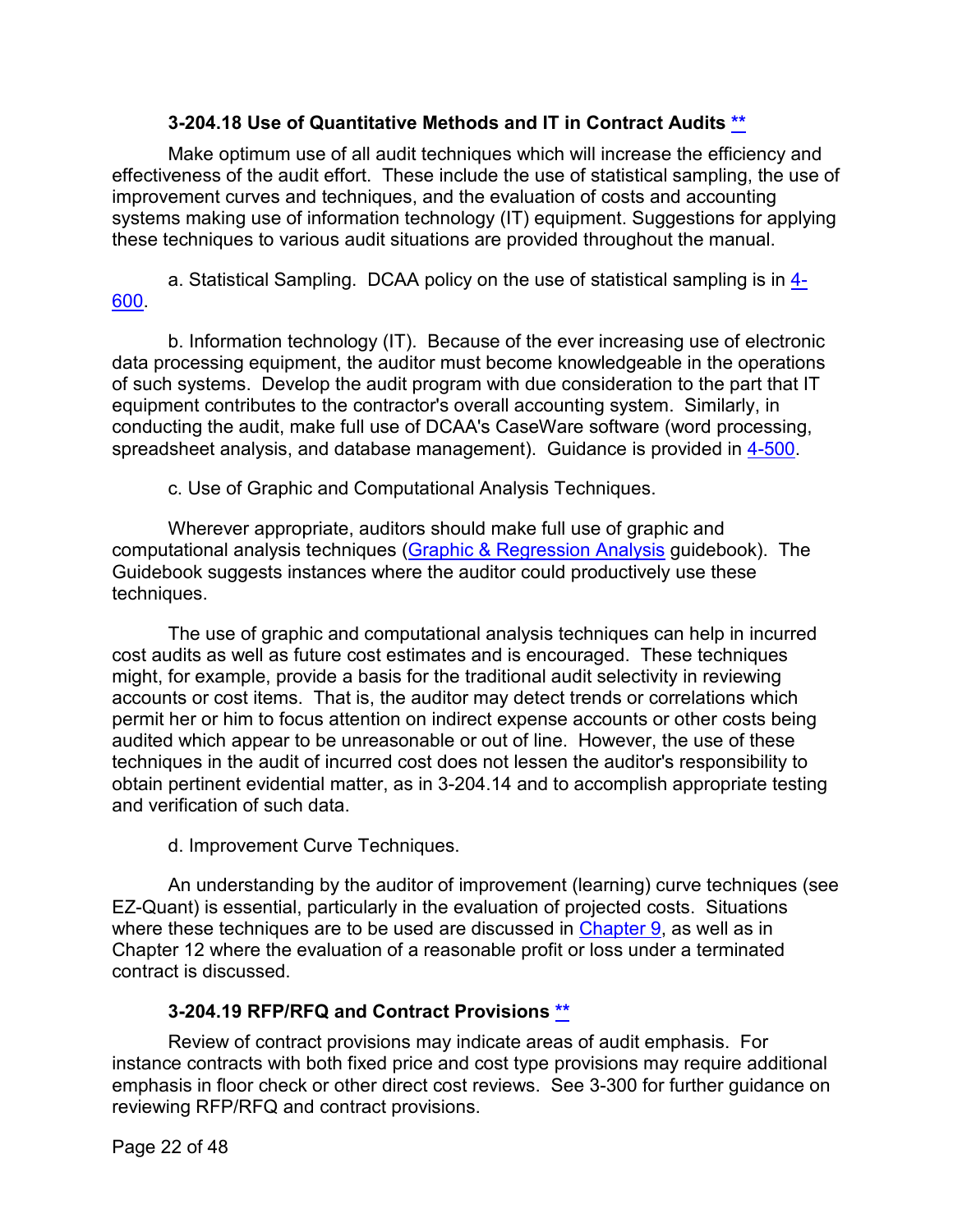## **3-204.20 Assessment of Internal Controls at Service Organizations \*\***

<span id="page-22-0"></span>a. A service organization is an entity (or in some cases, the segment of an entity) that provides financial services to the user organization (affects the user organization's financial data). While performing a risk assessment for incurred cost or systems audits, the auditor should determine if a contractor (user organization) uses any service organizations, and if so, whether or not there is a need to gain an understanding of the service organization's controls. There is a need to gain this understanding only if:

- transactions processed by the service organization are material; and
- the service organization is part of the user organization's information system; and
- the degree of interaction between the service organization and the user organization is low. The degree of interaction is low if the service organization exercises independent judgment in initiating, processing, or reporting transactions without prior authorization of each transaction by the user organization.

b. To obtain this understanding, the auditor should review the service agreement (contract) and the service auditor's report (if any). If necessary, other information available at the user organization should be reviewed, including user manuals, system descriptions, technical manuals, other policies and procedures, and any reports prepared by the user or service organization's internal auditors relating to internal controls over transactions and processes. Also, if necessary, and with appropriate permission, the user auditor may visit the service organization and perform procedures or request an assist audit. The auditor should summarize the effects of this review on the scope of audit.

## **3-204.21 Contractors Use of Scanned Images [\\*\\*](#page-1-13)**

<span id="page-22-1"></span>a. **[FAR 4.703\(](http://162.140.57.127/cgi-bin/text-idx?SID=cb86dae619fff3beb1817bf953cfdb30&mc=true&node=se48.1.4_1703&rgn=div8)c)** allows contractors to duplicate and store original records in electronic form. Contractors are not required to maintain or produce original records during an audit if the contractor provides photographic or electronic images of the original records and the contractor meets the requirements of FAR 4.703(c) as follows:

(1) The contractor has established procedures to ensure that the imaging process preserves accurate images of the original records, including signatures and other written or graphic images, and that the imaging process is reliable and secure so as to maintain the integrity of the records;

(2) The contractor maintains an effective indexing system to permit timely and convenient access to the imaged records; and

(3) The contractor retains the original records for a minimum of one year after imaging to permit periodic validation of the imaging systems.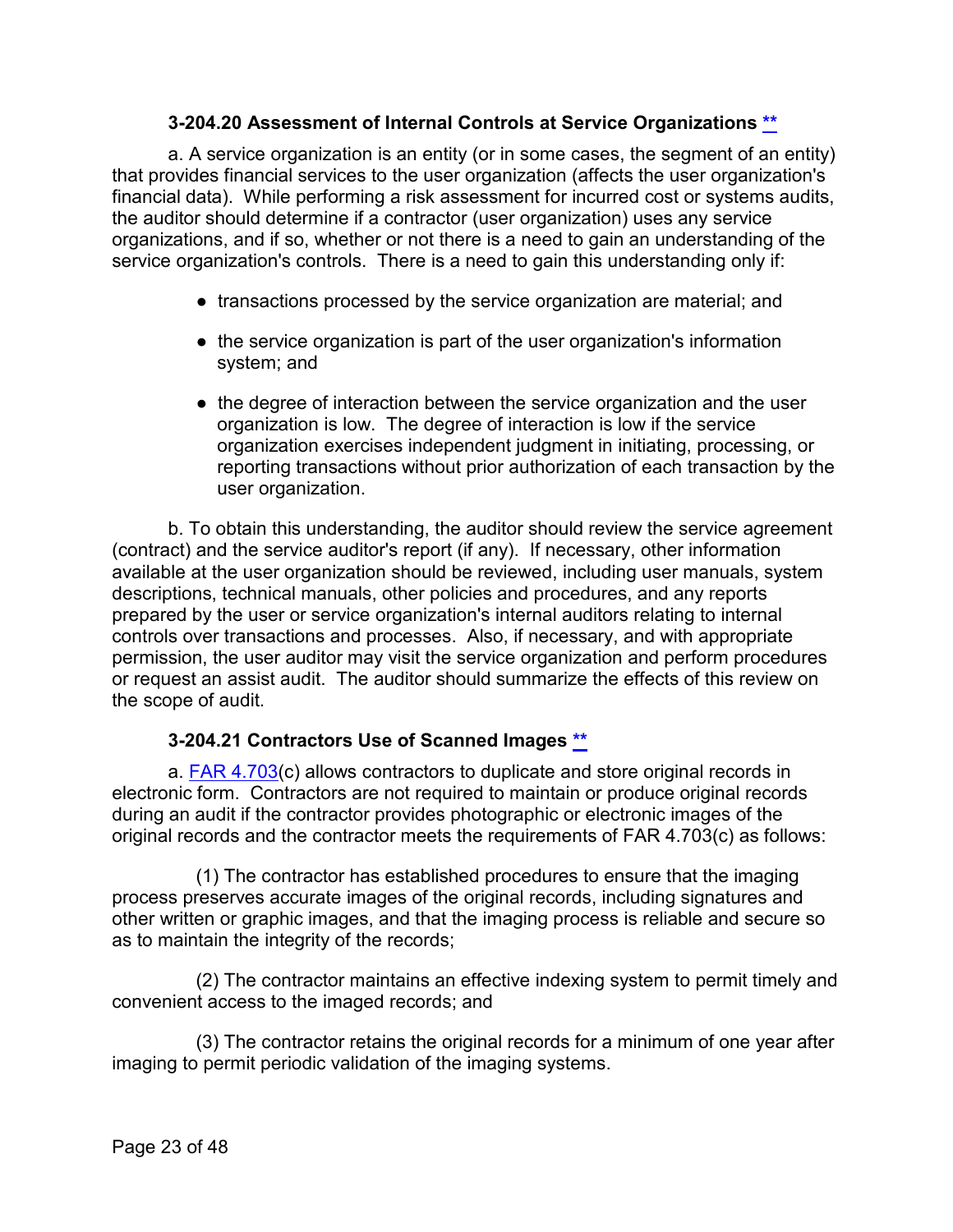b. FAR 4.703(d) allows contractors to transfer images from one reliable computer medium to another if the transfer process maintains the integrity, reliability, and security of the original data and an audit trail is retained.

c. FAOs should test the contractor's scanned images annually as part of an ongoing audit being performed at the contractor (e.g., incurred cost, proposal audit, etc.). The testing should cover the previous 12-month period. Testing of scanned images should be performed at all contractors with over \$100M Auditable Dollar Value (ADV) and select contractors with ADV below \$100M based on a risk assessment documented in the FAO's permanent file under Section B-04, Audit Planning – Audit History. Examples of factors to consider when determining if these procedures should be applied include the amount of firm-fixed-price work, the contractor's assessment as high risk for incurred cost sampling purposes, and whether the contractor typically provides scanned images as supporting documentation.

d. The procedures performed during the testing of scanned images are intended to provide reasonable assurance that we can rely on the scanned images during the course of our audits (e.g., incurred cost, forward pricing, etc.). We generally will not perform testing to the level required to determine the adequacy of system internal controls. If an auditor believes these tests of controls are necessary, the auditor should elevate their concerns to management to determine if it is appropriate to perform such tests. Without testing internal controls (access and storage controls) related to the contractor's imaging process, there is going to be a risk that the records reviewed could have been altered since the time the testing was performed. This risk is similar to the risk that the contractor has altered their hardcopy documents from the time of creation to the time of audit. Therefore, if no IT system audit has been performed to test the contractor's internal controls, the auditor must consider fraud risk indicators and other known risk factors in determining whether there is a material chance that the scanned images have been altered since the time of testing. If the auditor identifies significant concerns, the auditor will need to make a decision as to whether a scope limitation exists relevant to the lack of testing access and storage controls.

e. If we have not tested the contractor's scanned images, auditors should determine if the contractor has preserved the original documents. If the original documents were preserved, auditors should test a sample of scanned documents to original documents to determine reliability. If the contractor did not preserve the original documents, auditors must consider the contractor's environment and review the permanent files for risk factors to ensure there is no obvious reason we should not rely on the scanned documents. Assuming no significant risk factors are identified, the auditor should complete the assignment with the scanned images, and determine if there is an impact on the audit opinion.

f. The Auditor should prepare a Memorandum for Record or summary detailed working paper if the testing did not disclose a noncompliance. If the testing discloses a deficiency, perform procedures to fully develop the finding and make a determination if a noncompliance with [DFARS 252.242-7006](https://www.gpo.gov/fdsys/pkg/CFR-2011-title48-vol3/pdf/CFR-2011-title48-vol3-sec252-242-7006.pdf) exists. If it is determined that a significant deficiency/material weakness exists, open a 11090 Deficiency Report assignment to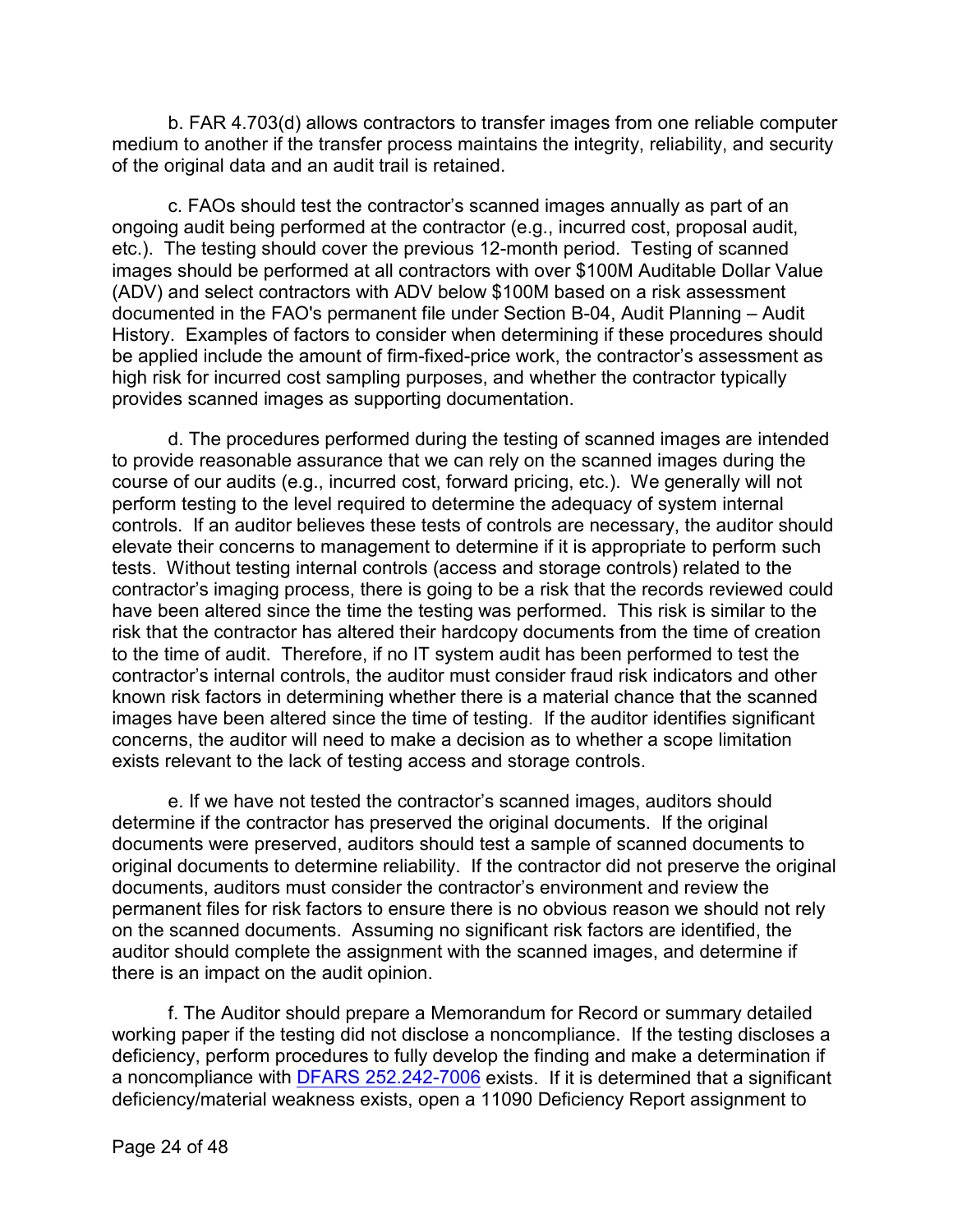report your findings. The report should, at a minimum, cite noncompliance with DFARS 252.242-7006(c)(1), Accounting System Administration, incorporating language into the notes on how the noncompliances with [FAR 4.703\(](http://162.140.57.127/cgi-bin/text-idx?SID=e5369fbe766171fd918b5e9b93699369&mc=true&node=se48.1.4_1703&rgn=div8)c) and/or 4.703(d) caused the DFARS noncompliance. Additionally, the report should comment on how the deficiency affects the reliability of the scanned images. The memorandum, detailed working paper, or report will be maintained in the respective permanent file under Section B-04, Audit Planning – Audit History.

## <span id="page-24-0"></span>**3-2S1 Supplement - Contractor Securities and Exchange Commission Reports [\\*\\*](#page-1-14)**

The Securities and Exchange Commission (SEC) is an independent Government Agency created by [the Securities Exchange Act of 1934.](https://www.sec.gov/about/laws/sea34.pdf) The laws administered by the SEC relate in general to the field of securities and finance, and seek to protect investors in their securities transactions. In addition to the 1934 Act, these laws include [the](https://www.sec.gov/about/laws/sa33.pdf)  [Securities Act of 1933](https://www.sec.gov/about/laws/sa33.pdf)[,the Trust Indenture Act of 1939,](https://www.sec.gov/about/laws/tia39.pdf) [the Investment Company Act of](https://www.sec.gov/about/laws/ica40.pdf)  [1940,](https://www.sec.gov/about/laws/ica40.pdf) and [the Investment Advisor's Act of 1940,](https://www.sec.gov/about/laws/iaa40.pdf) the Sarbanes-Oxley Act of 2002, Dodd-Frank Wall Street Reform and Consumer Protection Act of 2010, and the Jumpstart Our Business Startups Act of 2012.

Under the 1934 Act, companies listing and registering securities on public trading exchanges are required to register with the SEC. Following registration, such companies must file annual and other periodic reports to keep information in the original filing current. These reports are for public review and can be accessed on the SEC's EDGAR (Electronic Data Gathering, Analysis and Retrieval) system at [https://www.sec.gov/edgar.shtml.](https://www.sec.gov/edgar.shtml)

In practice, major Government contractor registrants report in rather broad segments and large dollar amounts. As a result, there may be differences in the type and depth of information in periodic statements filed with the SEC and statements issued directly to stockholders and the public. Accordingly, audits involving evaluation of contractor financial presentations should include a review of the relevant statements filed with the SEC.

A brief summary of the various SEC reports most likely to be of interest to DCAA auditors follows:

a. Form 8-K (1934 Act) - Current Report. This form is required four business days after which any one or more of certain specified events occur. Some of the events which, if significant, require a report include:

- (1) changes in control of registrant,
- (2) acquisition or disposition of assets,
- (3) bankruptcy or receivership, and
- (4) changes in registrants certifying accountant.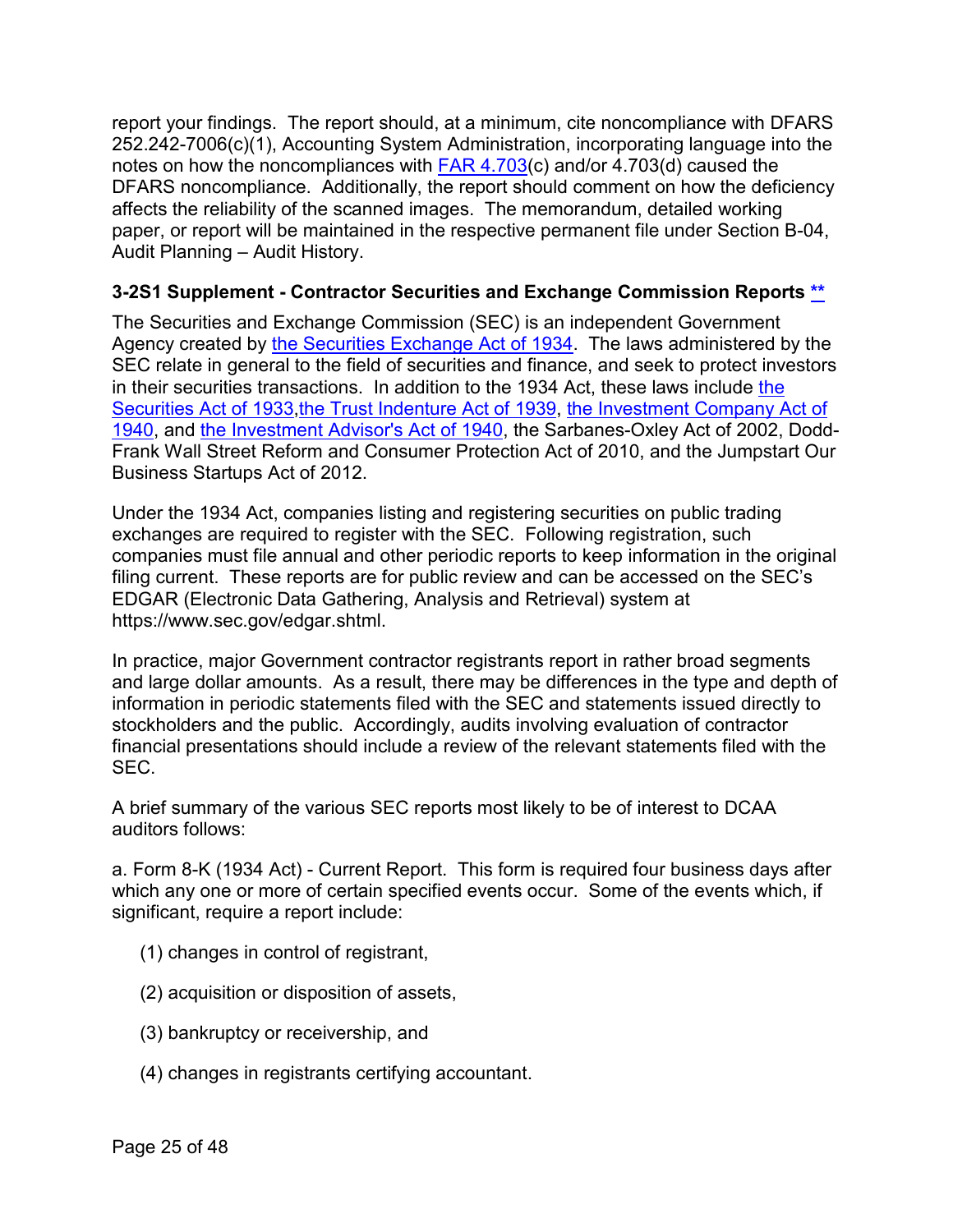b. Form 10-K (1934 Act)-Annual Report. This is an annual report by companies having securities registered pursuant to the 1934 Act and companies which are required to file reports under the Securities Act of 1933. Form 10-K is to annually provide information which, together with the proxy or information statement sent to security holders, will furnish a reasonably complete and up-to-date statement of the business and operations of the registrant.

c. Form S-1 (1933 Act) - Registration Statement (of Securities). This form is used for registration under the Securities Act of 1933 of securities of all issuers for which no other form is specifically authorized or prescribed, except that the form is not used for securities of foreign governments or political subdivisions. The form includes a prospectus to inform investors. It also includes other items which are required but need not be included in the prospectus, such as expenses of issuance and distribution, indemnification of directors and officers, and recent sales of unregistered securities.

d. Form S-8 (1933 Act) - Registration of Securities to be Offered to Employees Pursuant to Certain Plans. This form is used for stock purchase, savings, or similar plans, and for registering the interests in such plans when required.

## <span id="page-25-0"></span>**3-2S2 Supplement – Contractor Internal Revenue Service and State Taxes Reports [\\*\\*](#page-1-15)**

State and Federal Tax returns are external reporting documents that are independently reviewed and carry substantial penalties for misstatement. As such, they provide excellent confirmation of costs claimed on contracts. Mandatory annual audit requirement No.4 on tax returns and financial statements requires the auditor to review these returns and have written confirmation of this review in the incurred cost audit files.

A brief summary of the various corporate Federal income tax return forms and schedules to be reviewed follows:

a. Form 1120 ("U.S. Corporation Income Tax Return"). Every domestic corporation not expressly exempt from tax must file an annual income tax return. A tax return is an important source of information and is required even if there is no income tax due. Most corporations submit tax returns on Form 1120. Certain contract cost principles in FAR (depreciation, compensation costs, tax accruals and credits, etc.) contain reasonableness and allowability criteria directly related to the following Federal income tax schedules which are part of the Form 1120.

(1) Form 1125-A, "Cost of Goods Sold," provides data used in the computation of a total cost input (TCI) base and may be compared to the indirect cost rate proposal(s) if the contractor is not filing a consolidated return. The "Other Costs" section of Form 1125-A should be of particular interest to the auditor for unallowable costs. Form 1125- A also furnishes the method used for valuing closing inventory, which may be compared to permanent file data and to prior returns to identify any changes.

(2) Form 1125-E, "Compensation of Officers," discloses executive compensation. This compensation may be reviewed for reasonableness and may be compared to SEC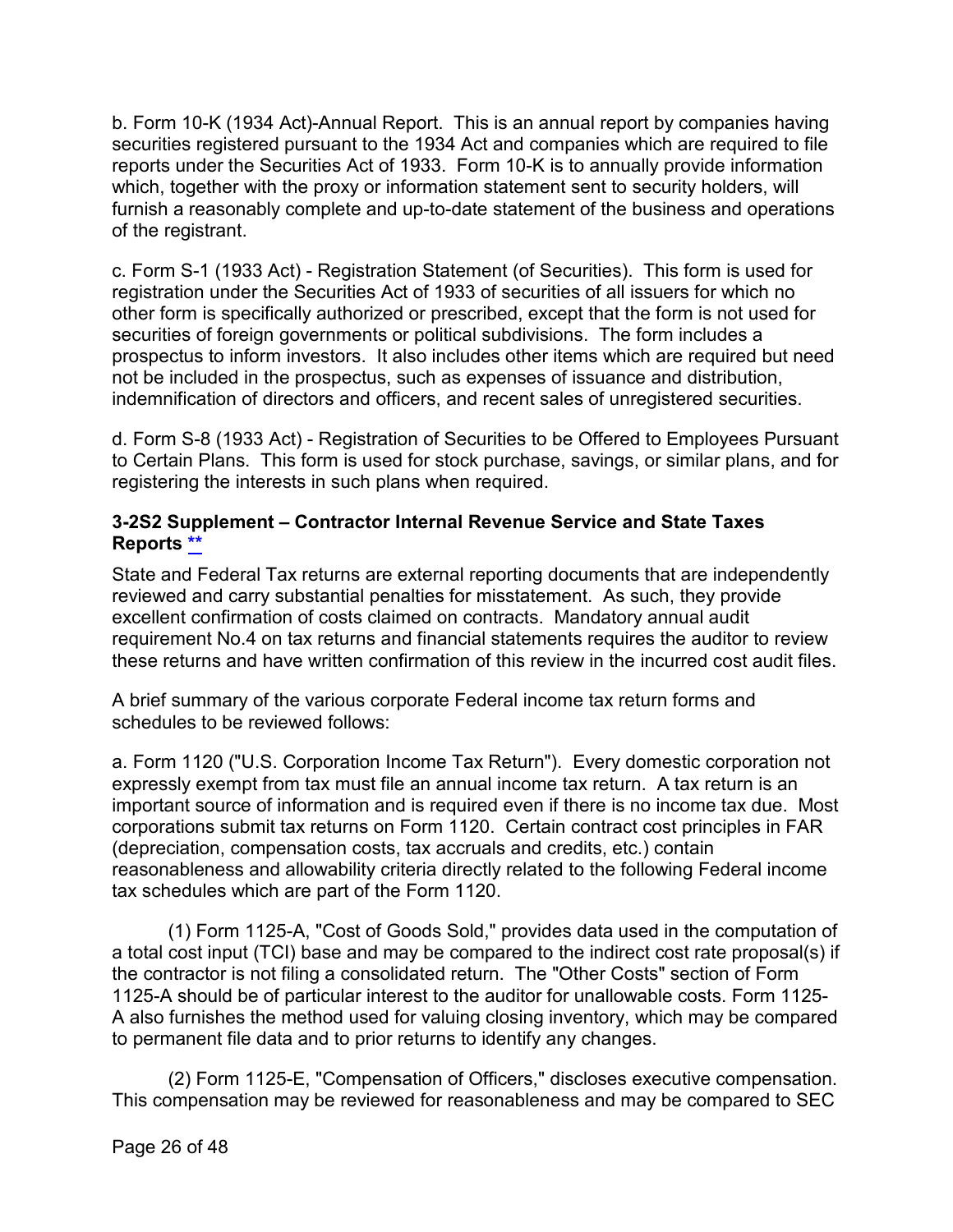filing (Form 10-K) for any differences.

(3) Schedule J, "Tax Computation and Payment," may be compared to prior years' returns for any possible organizational changes.

(4) Schedule L, "Balance Sheet per Books," may be reconciled to the general ledger. Net assets may be compared to [CAS 414](http://162.140.57.127/cgi-bin/text-idx?SID=94013e881784a07be113726dbbfd6b00&mc=true&node=pt48.7.9904&rgn=div5) submissions.

(5) Schedules M-1 or M-3, "Reconciliation of Income (Loss) per Books With Income per Return" or "Net Income (Loss) Reconciliation for Corporations With Total Assets of \$10 Million or More," respectively, may be reviewed for any unusual entries.

b. Form 1065 ("U.S. Return of Partnership Income"). A partnership tax return on Form 1065 is required even though the firm has no taxable income for a taxable year. No tax is ever paid by a partnership; Form 1065 is an informational return. The partnership return contains data similar to Form 1120 above.

c. Form 1120S ("U.S. Income Tax Return for an S Corporation"). An S corporation (commonly referred to as a Sub S Corporation) is a domestic corporation that has elected to be taxed as an S corporation. The election permits the income of the S corporation to be taxed to the shareholders of the corporation rather than to the corporation itself.

d. Form 5500, "Annual Return/Report of Employee Benefit Plan" is the basic annual reporting requirement for employee benefit plans with 100 or more participants at the beginning of the plan year (prior to 1999). Form 5500-SF, the so-called "short form", was used for employee benefit plans with fewer than 100 participants, none of whom was an owner-employee. This tax form, along with payroll tax return forms (940/941), should be considered in reviewing contractor pension costs. The IRS segment interest rate used by the contractor to compute the pension costs under "harmonized" [CAS](http://162.140.57.127/cgi-bin/text-idx?SID=94013e881784a07be113726dbbfd6b00&mc=true&node=pt48.7.9904&rgn=div5)  [9904.412](http://162.140.57.127/cgi-bin/text-idx?SID=94013e881784a07be113726dbbfd6b00&mc=true&node=pt48.7.9904&rgn=div5) can be located on Schedule SB to Form 5500.

e. Form 941 ("Employer's Quarterly Federal Tax Return"). A contractor or employer subject to either income tax withholding or Social Security taxes, or both, must file a quarterly return. Form 941 is the quarterly return form which combines the reporting of income and FICA taxes withheld from wages, annuities, supplemental unemployment compensation benefits, third party payments of sick pay, and other sources of income. It may also be used to verify total payroll and FICA tax expense. This form should also be reviewed to disclose any possible inclusion of unallowable interest or penalties. This tax information is reliable because it can be reconciled to total employee salaries reported to the IRS. Also, the individual W-2 forms are reviewed by the employees.

f. Form 940 ("Employer's Annual Federal Unemployment (FUTA) Tax Return"). This Federal tax form lists the actual state unemployment taxes paid. The Federal unemployment tax grants a credit for state tax payments, which are assessed by the state on the basis of historical probability that terminated employees of the contractor will file for unemployment compensation. The review of this form can be used to verify both Federal and state unemployment taxes and may also disclose the inclusion of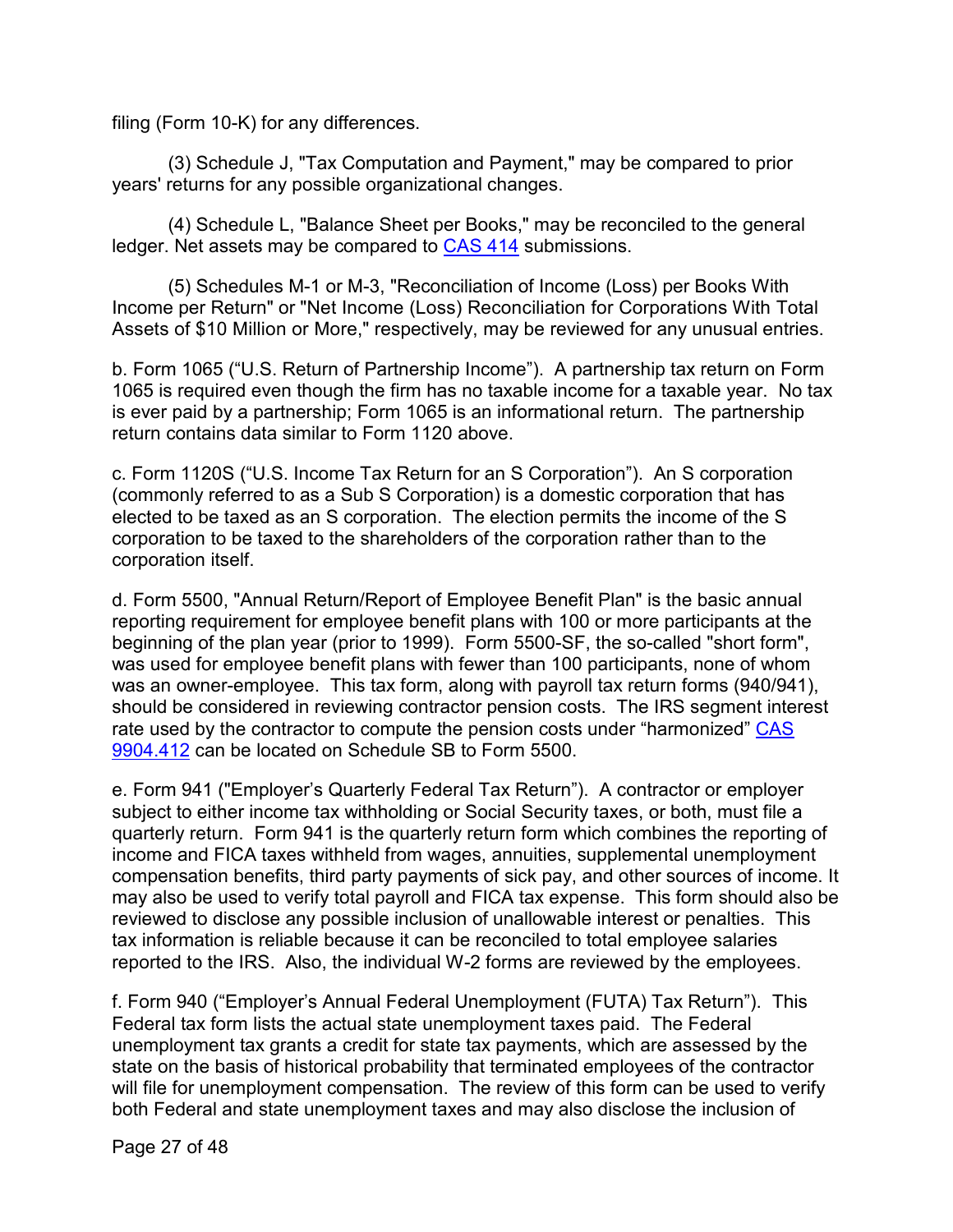unallowable penalties or interest.

g. State Tax Returns – The contractor's state tax returns should be reviewed to compare the amounts proposed by the contractor to the amounts paid, excluding penalties and interest [\(FAR 31.205-41\)](http://162.140.57.127/cgi-bin/text-idx?SID=94013e881784a07be113726dbbfd6b00&mc=true&node=se48.1.31_1205_641&rgn=div8).

## <span id="page-27-0"></span>**3-300 Section 3 – Briefing of Contracts and Requests for Proposals [\\*\\*](#page-1-16)**

## <span id="page-27-1"></span>**3-301 Introduction \*\***

This section, as part of the chapter on audit planning, presents guidance on:

(1) briefing the provisions of contracts and requests for proposals which may affect the contract audit workload or other aspects of the FAO's work;

(2) notifying contracting officers of contract provisions which may impede effective contract audit or contract administration; and

(3) implementing the DoD operations security (OPSEC) program.

## <span id="page-27-2"></span>**3-302 Contract Briefing System [\\*\\*](#page-1-17)**

## **3-302.1 Objective of a Contract Briefing System [\\*\\*](#page-1-18)**

<span id="page-27-3"></span>Contract clauses are reviewed to determine the specific requirements for each contract to be utilized in determining allowability, allocability and reasonableness of costs billed to the Government. Complete copies of contracts and contract modifications are usually available from the contractor, Government contract administrators, and Electronic Data Access (EDA). EDA is a database which provides electronic access to the majority of recent DoD contracts. Contract briefs are prepared to abstract, condense, or summarize pertinent contract provisions for specific audit purposes. To facilitate repetitive reviews of contracts, briefs may be maintained in a permanent file (MAAR 3) and updated on a continuous basis as contract modifications are received, or at the time of each audit depending on the frequency and type of reviews being performed. Generally, such briefs summarize information required in progress payment audits, interim voucher advisory services, incurred cost audits, and Truth in Negotiations (TIN) compliance audits.

## **3-302.2 Auditor Reliance on Contractor Prepared Briefs [\\*\\*](#page-1-19)**

<span id="page-27-4"></span>a. If the contractor's policies and procedures require contract briefs be prepared and it is cost effective to do so, evaluate this function to determine if reliance can be placed on the contractor's briefs (see 3-302.3 below). If reliability of the contractor briefs has not been determined for the period under audit, the auditor should test a sample of contractor briefs for significant contracts to contract documents or EDA for accuracy. Any significant contracts that the contractor has not adequately briefed should be briefed by the auditor. The auditor should review contract briefs for any special/significant contract terms or provisions that impact the reimbursement or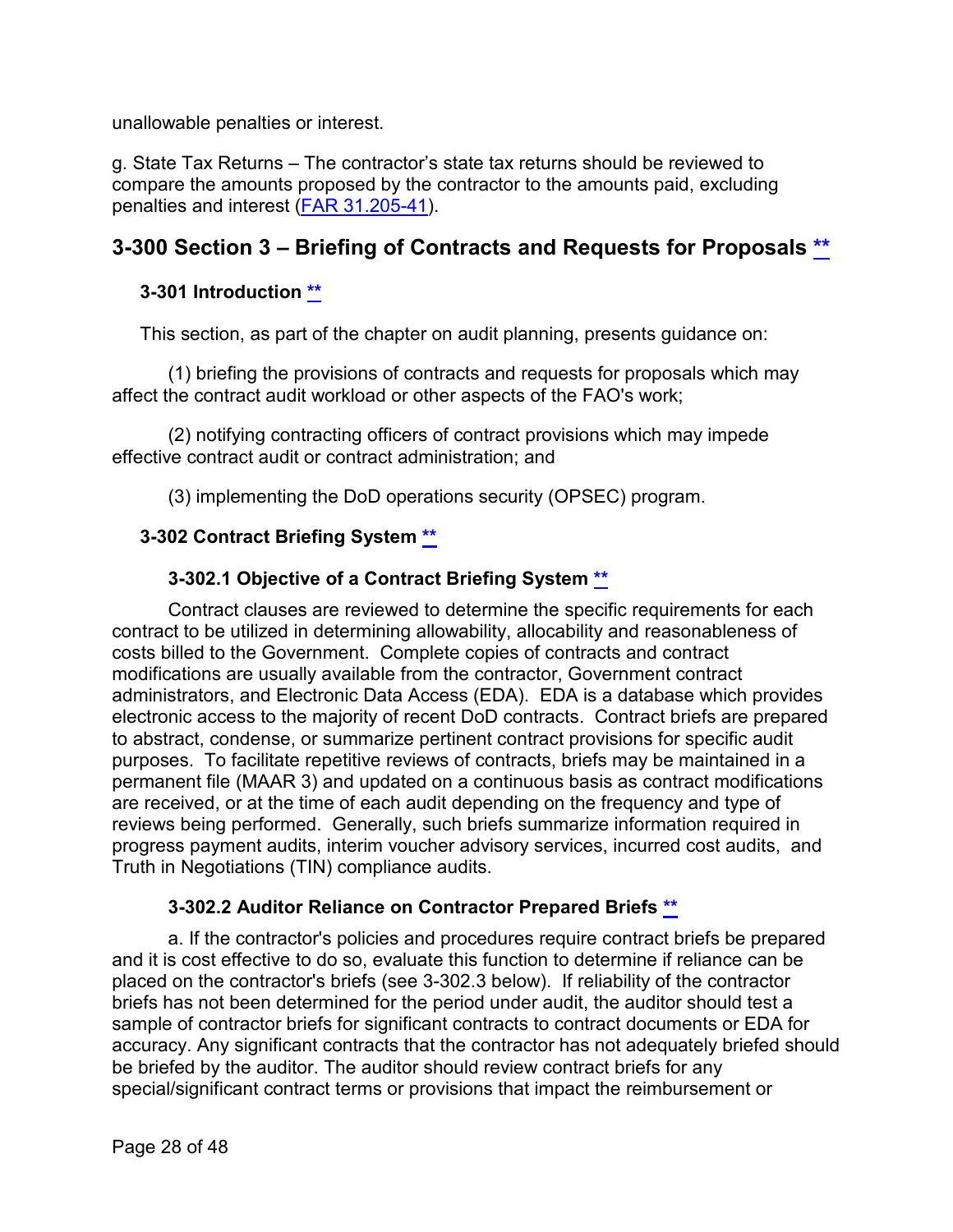allowability of costs incurred and should be considered in the audit scope. If reliance can be placed on the contractor's briefs, the basis for that reliance should be documented and placed in the permanent file, (MAAR 3).

b. If the contractor does not brief contracts, or if reliance cannot be placed on the contractor's briefing function, the auditor should consider reporting this condition to the administrative contracting officer as a business system deficiency. Also, if reliance cannot be so placed, the auditor will need to prepare briefs of the contracts. Special considerations in audits of selected contract types are provided in 3-3S1.

c. The FAO-prepared contract brief or the auditor's documentation of the contractor's brief will be maintained in the permanent files or audit working papers as appropriate. The briefs should be reviewed by the auditor or administrative personnel to assure that required clauses are included, and clauses that are contradictory or confusing are clarified. Examples of such provisions are discussed in 3-304.1. Audit leads for special audit analysis can also be identified at this time. Contracts which have a mixture of cost-type and fixed-price provisions may be candidates for additional emphasis in floor checks or accounting systems audits. Likewise, contracts with extraordinary terms affecting allowability may require special emphasis during audits of direct or indirect costs or accounting systems audits.

## **3-302.3 Adequacy of the Contractor's Briefing System [\\*\\*](#page-1-20)**

<span id="page-28-0"></span>It is not appropriate to review the contractor's briefing function if it is determined that it is more economical and cost effective to have the auditor or administrative personnel brief the contract than it is to perform testing to place reliance on the contractor's briefs. Consider the following when evaluating the contractor's briefing function.

a. Training. The contractor should provide adequate training to the employees involved in the briefing of contracts. Written policies and procedures should describe the content and frequency of the training. The course should include explanations of the types of contracts, the types of FAR unallowable costs, the special requirements for classified contracts and the attributes of the contractor's particular system. When evaluating the adequacy of the training, the auditor may review course material, review written documentation that the employees have been trained, review personnel records to determine prior qualifications, or interview employees to determine the extent of their training. Because the same personnel may be responsible for briefings as well as the preparation of billings, review of this area may be performed simultaneously.

b. Policies and Procedures. The contractor should have policies and procedures to describe what should be included in briefs, who will prepare briefs, who will approve them, and how they will be utilized for the various purposes for which they are prepared. The contractor may prepare preprinted or computerized forms which prompt the employee for common briefing items. Contract briefings generally include a synopsis of all pertinent contract provisions, such as contract type, amount, product or services to be provided, applicable cost principles, performance period, OPSEC measures (3-305), rate ceilings, advance approval requirements, precontract cost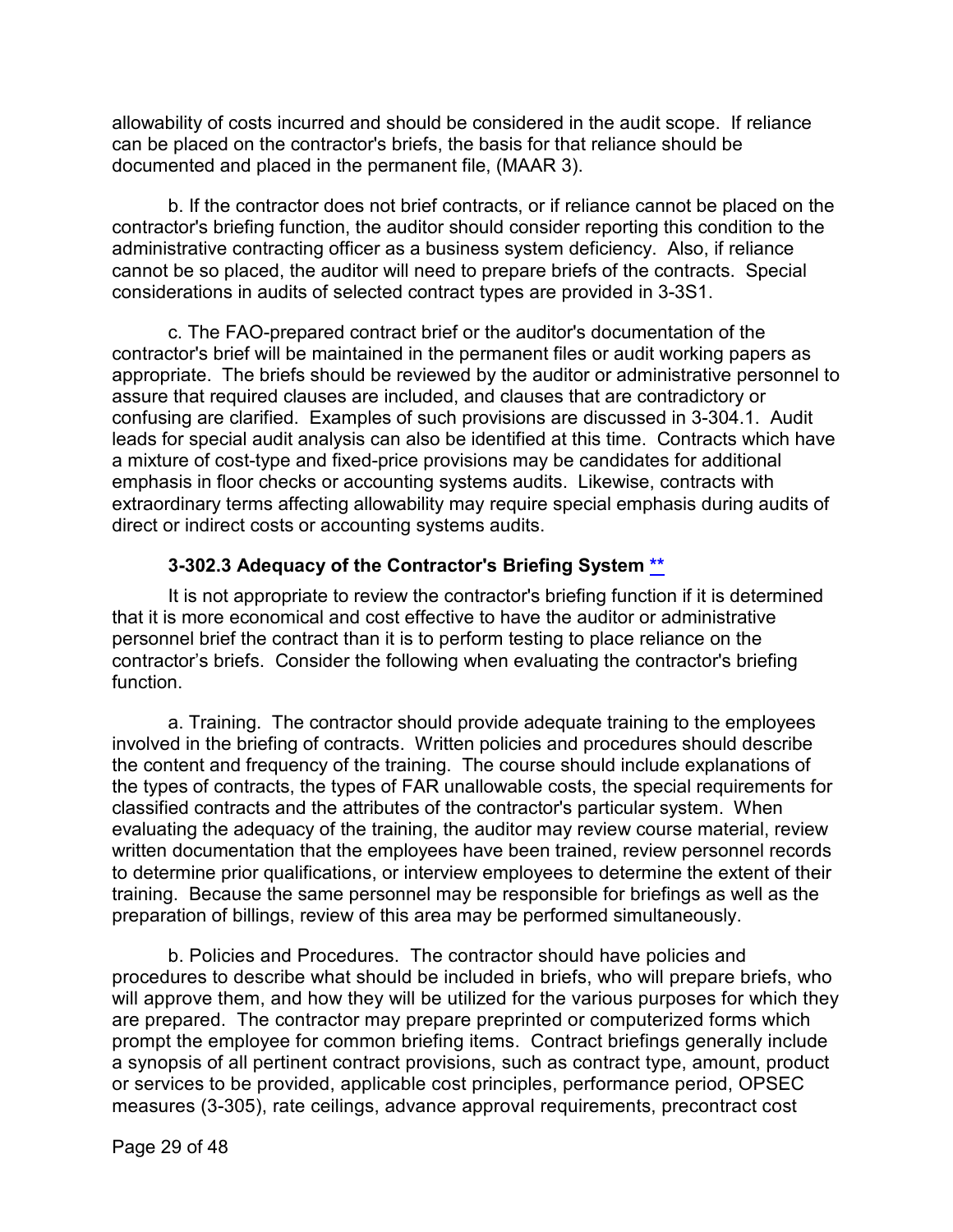allowability or limitations, and billing limitations. When evaluating the briefs, the auditor should review the special considerations identified in 3-3S1 to determine adequacy. (For guidance on provisions impeding contract administration see 3-304.) The contractor may not brief all provisions of the contract, but may have alternate procedures. For example, if the contractor has adequate procedures for excluding unpaid costs from all interim vouchers, the applicable contract clause or reference to it may not be needed on the brief.

## <span id="page-29-0"></span>**3-303 Requests for Proposals [\\*\\*](#page-1-21)**

a. When audit of a contractor's price proposal has been requested (see [9-100\)](https://viper.dcaa.mil/guidance/cam/3144/audits-of-cost-estimating-and-pricing-proposals#Sec9100), the FAO will brief the related request for proposal (RFP) to identify requirements that may affect the audit. The PCO should provide the applicable portions of the solicitation (RFP or request for quotations (RFQ)) with the audit request, particularly those describing requirements and delivery schedules.

b. Include the auditor's briefing notes in the working papers for the proposal assignment. If OPSEC measures (3-305) are required, promptly inform all DCAA personnel who may be affected.

## <span id="page-29-1"></span>**3-304 Reporting on Provisions Impeding Effective Contract Audit or Administration [\\*\\*](#page-1-22)**

## **3-304.1 Examples of Impeding Provisions [\\*\\*](#page-2-1)**

<span id="page-29-2"></span>The following are provisions of contracts or RFP/RFQs that may impede effective contract audit or contract administration and are therefore subject to special reporting:

a. Defects in or omissions of required contractual provisions, such as omission of contract clauses requiring contractors to maintain adequate accounting records when cost determinations are a factor or providing the Government the right to audit.

b. Undesirable or ambiguous provisions, such as provisions for rate changes or price redeterminations at times or under conditions which cannot be implemented or efficiently administered.

c. Provisions which exclude portions of costs from verification, limit in any way the Government's right to audit, or restrict the scope of the audit.

d. The award of a contract type incompatible with the contractor's accounting system (see [FAR 16.104\(](http://162.140.57.127/cgi-bin/text-idx?SID=b8d436abc1dc0fe51df4f87e910be5b6&mc=true&node=se48.1.16_1104&rgn=div8)h)).

e. Contracts having the characteristics of cost-plus-a-percentage-of-cost contracts, such as negotiation of contract value after contract completion.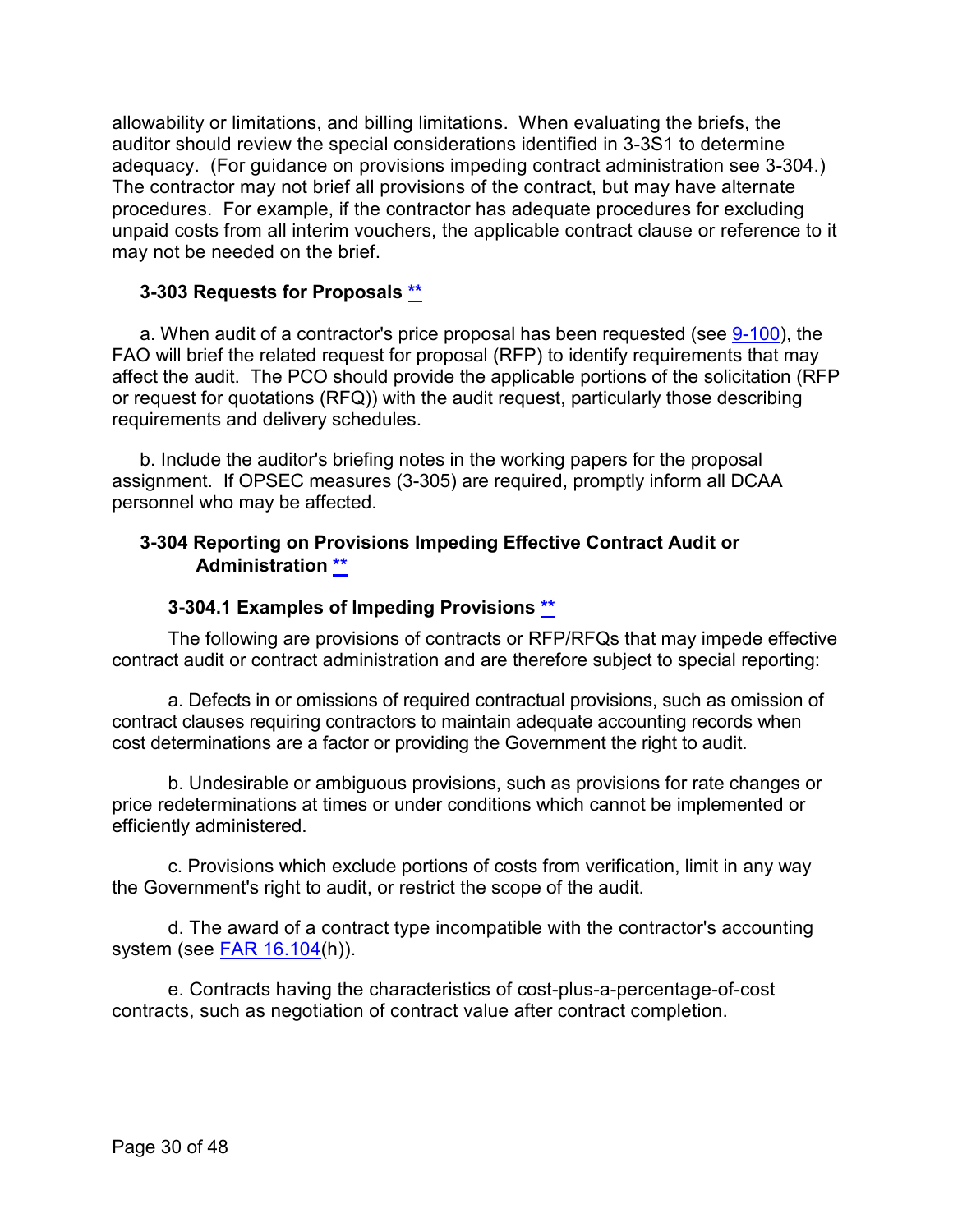f. Any other provisions which are not clearly stated and which may lead to subsequent misunderstanding or dispute in the audit or in the administration of the pricing provisions of the contract.

g. Provisions which are contradictory to or inconsistent with existing statutes or regulations, including Cost Accounting Standards, and/or contractor practices, such as requiring that direct contract costs be allocated to multiple contracts.

## **3-304.2 Reporting to the Contracting Officer [\\*\\*](#page-2-2)**

<span id="page-30-0"></span>If you find provisions in a contract or RFP/RFQ that may impede effective contract audit or administration, promptly notify the contracting officer, suggesting appropriate action. You should also coordinate with the ACO to obtain clarification on contract terms that are new to you, unclear, or you have questions on intent.

## **3-304.3 Internal DCAA Reporting \*\***

<span id="page-30-1"></span>a. Differences between the contracting officer and the auditor which cannot be resolved locally will be referred to the regional director by way of the regional audit manager. The referral will advise the regional director regarding the basis of the disagreement and the actions taken to resolve the issue. The regional director will then decide whether direct communication with the responsible procurement office is needed.

b. Where corrective action is not taken within a reasonable time and where the issue involved is deemed to have policy impact or may have a significant monetary impact, the regional director will submit a report to Headquarters, Attention PPD, containing the following information:

(1) Summary of the situation and actions taken by the regional director.

(2) Summary of discussions with the contracting officer.

(3) Any other pertinent information.

(4) The regional director's recommendations.

c. Headquarters will advise the regional director of the actions taken on each case and the final resolution of the problem area.

## <span id="page-30-2"></span>**3-305 DCAA Implementation of the DoD Operations Security (OPSEC) Program [\\*\\*](#page-2-3)**

a. The [DoD](https://www.esd.whs.mil/Portals/54/Documents/DD/issuances/dodd/520502e.pdf?ver=2018-05-11-103259-050) OPSEC program, policy, and responsibilities are contained in DoD [Directive 5205.02E](https://www.esd.whs.mil/Portals/54/Documents/DD/issuances/dodd/520502e.pdf?ver=2018-05-11-103259-050). The OPSEC program applies to DoD contractors participating in the DoD Industrial Security Program when such measures have been determined essential for the adequate protection of classified information with respect to a specific classified contract. The Head of the responsible DoD Component makes the determination as to the applicability of the OPSEC program requirements to the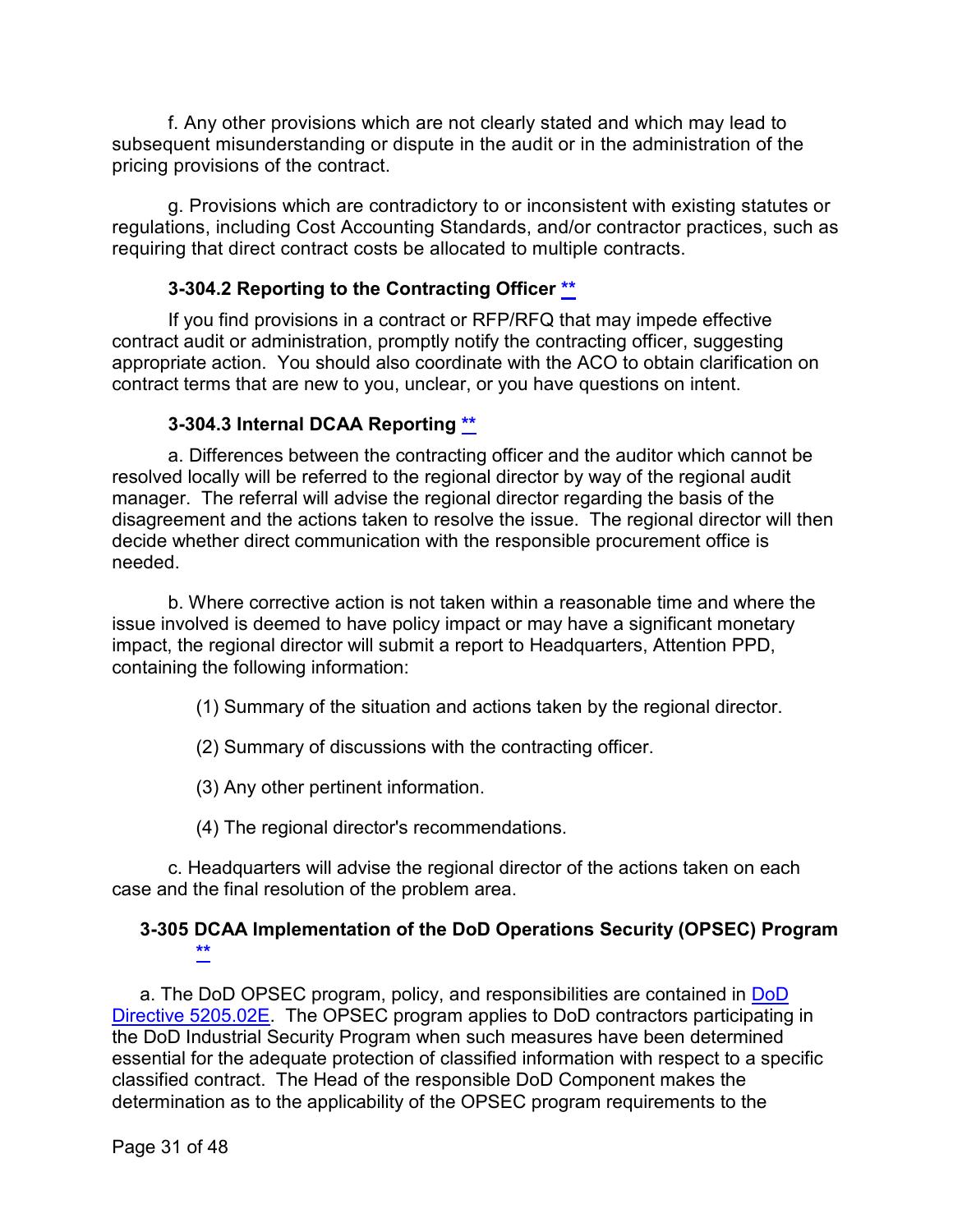contract. Thus, the OPSEC program ensures the protection of DoD programs, operations, and activities by maintaining essential secrecy through the protection of classified materials and information. The guidance which follows constitutes DCAA's implementation of DoD Directive 5205.02E.

b. Normally, FAOs will not need to have direct access to information in the DoD Directive. When briefing any classified contract or RFP/RFQ, carefully note any OPSEC measures required of the contractor. Required OPSEC measures may have an impact on the contractor's pricing and costing of a contract. Also, DCAA personnel must comply with any OPSEC measures required by a contract or RFP/RFQ. Direct questions concerning OPSEC measures to either the regional security officer or contract administration officials.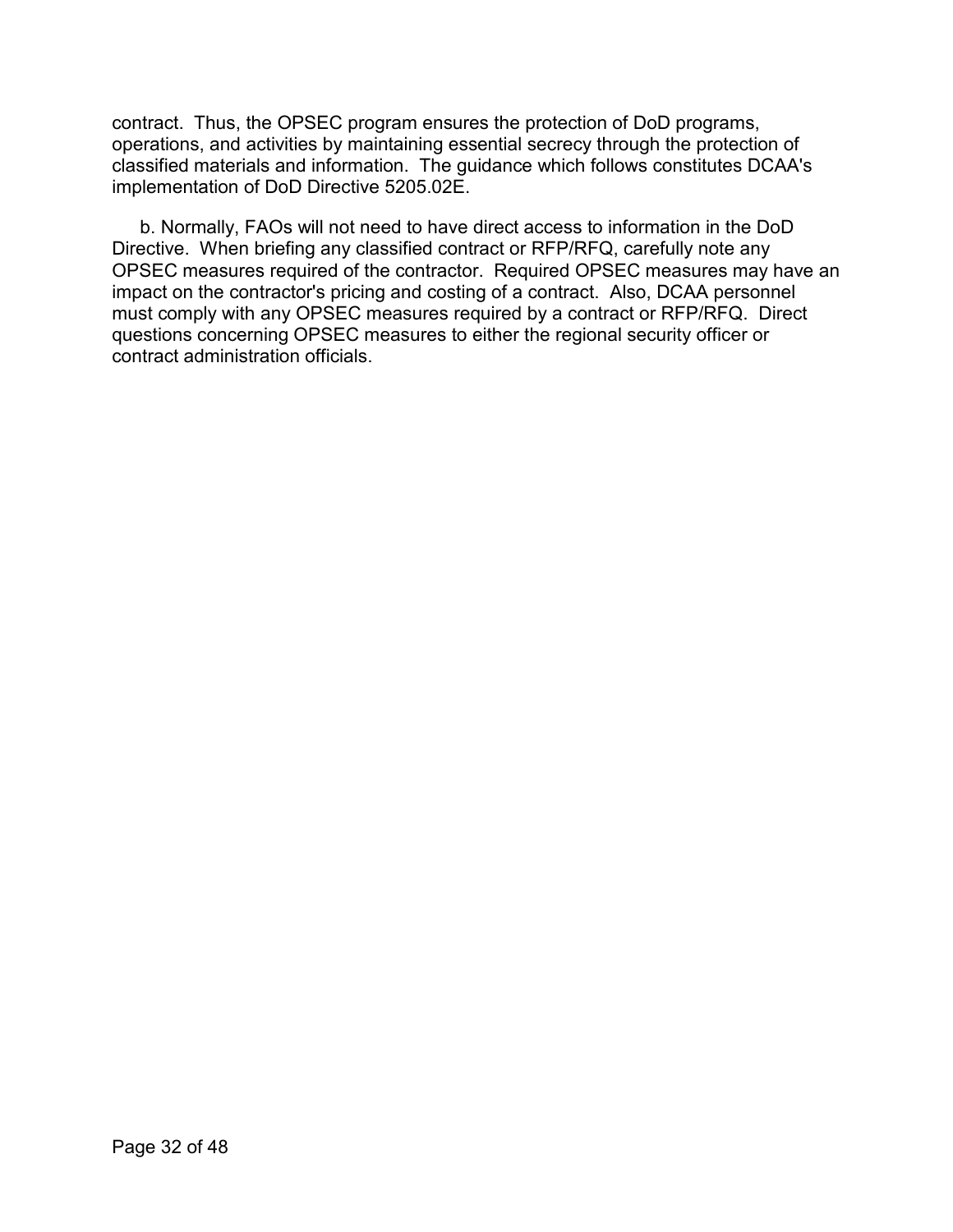## <span id="page-32-0"></span>**3-3S1 Supplement - Special Considerations in Audits of Selected Contract Types [\\*\\*](#page-2-4)**

| <b>Cost Reimbursable Contracts</b>                                                                                                                                                                                                                                                                                                                                                                                                                                                                                                                                                          | <b>T&amp;M and Labor-Hour</b><br><b>Contracts</b>                                                                                                                                                        | <b>Fixed Price Contracts</b>                                                                                               |
|---------------------------------------------------------------------------------------------------------------------------------------------------------------------------------------------------------------------------------------------------------------------------------------------------------------------------------------------------------------------------------------------------------------------------------------------------------------------------------------------------------------------------------------------------------------------------------------------|----------------------------------------------------------------------------------------------------------------------------------------------------------------------------------------------------------|----------------------------------------------------------------------------------------------------------------------------|
| 1.FAR Citations                                                                                                                                                                                                                                                                                                                                                                                                                                                                                                                                                                             | 1.FAR Citations                                                                                                                                                                                          | 1.FAR Citations                                                                                                            |
| FAR 52.216-7                                                                                                                                                                                                                                                                                                                                                                                                                                                                                                                                                                                | FAR 52.232-7                                                                                                                                                                                             | FAR 52.232-16. 32.5. 42.7                                                                                                  |
| <b>Accrued Versus Paid Cost</b>                                                                                                                                                                                                                                                                                                                                                                                                                                                                                                                                                             | <b>Accrued Versus Paid Cost</b>                                                                                                                                                                          | <b>Accrued Versus Paid Cost</b>                                                                                            |
| Billed costs do not include accrued costs (not paid)<br>for items or services purchased directly for the<br>contract.                                                                                                                                                                                                                                                                                                                                                                                                                                                                       | Same as cost reimbursable.                                                                                                                                                                               | Same as cost reimbursable.                                                                                                 |
| For purposes of interim reimbursement. Allowable<br>costs include recorded costs of items or services<br>purchased directly for the contract for which the<br>contractor has paid (small business concern may<br>bill these costs even though the concern has not yet<br>paid for them) and costs incurred, but not<br>necessarily paid for materials issued from the<br>inventory and placed into production, direct labor,<br>direct travel, other direct in-house costs, allowable<br>and allocable indirect costs, and progress payments<br>or interim vouchers paid to subcontractors. | Same as cost reimbursable for<br>the ODC or material portions of<br>the contract. Labor, applicable<br>burden and profit is billed at a<br>category rate applicable to actual<br>hours or man days, etc. | Same as cost reimbursable.                                                                                                 |
| For final vouchers. Allowable costs include all paid<br>costs, including reimbursable subcontracts and<br>interdivisional transactions which must have been<br>closed out and for which required final audits have<br>been performed.                                                                                                                                                                                                                                                                                                                                                       | Same as cost reimbursable for<br>the ODC or material portions of<br>the contract. Labor, applicable<br>burden and profit is billed at a<br>category rate applicable to actual<br>hours or man days, etc. | The allowable amount is the<br>excess of the contract price<br>over the amount required to<br>liquidate progress payments. |
| <b>Delinquent Payments</b>                                                                                                                                                                                                                                                                                                                                                                                                                                                                                                                                                                  | <b>Delinquent Payments</b>                                                                                                                                                                               | <b>Delinquent Payments</b>                                                                                                 |
| For interim vouchers. Billed costs do not include<br>accrued costs that the contractor is delinquent in<br>paying for in the ordinary course of business.                                                                                                                                                                                                                                                                                                                                                                                                                                   | Same as cost reimbursable for<br>the ODC and material portions of<br>the contract.                                                                                                                       | Same as cost reimbursable.                                                                                                 |
| <b>Unallowable Cost</b>                                                                                                                                                                                                                                                                                                                                                                                                                                                                                                                                                                     |                                                                                                                                                                                                          |                                                                                                                            |
| Billed costs do not include unallowable costs.                                                                                                                                                                                                                                                                                                                                                                                                                                                                                                                                              | Same as cost reimbursable for<br>the ODC and material portions of<br>the contract.                                                                                                                       | Same as cost reimbursable.                                                                                                 |
| Pensions, etc.                                                                                                                                                                                                                                                                                                                                                                                                                                                                                                                                                                              |                                                                                                                                                                                                          |                                                                                                                            |
| Billed costs do not include accrued costs of<br>pensions, post retirement benefits, profit-sharing or<br>employee stock ownership plans that have not been<br>paid at least quarterly (within 30 days after the end<br>of the quarter).                                                                                                                                                                                                                                                                                                                                                     | Same as cost reimbursable for<br>the ODC and material portions of<br>the contract.                                                                                                                       | Same as cost reimbursable.                                                                                                 |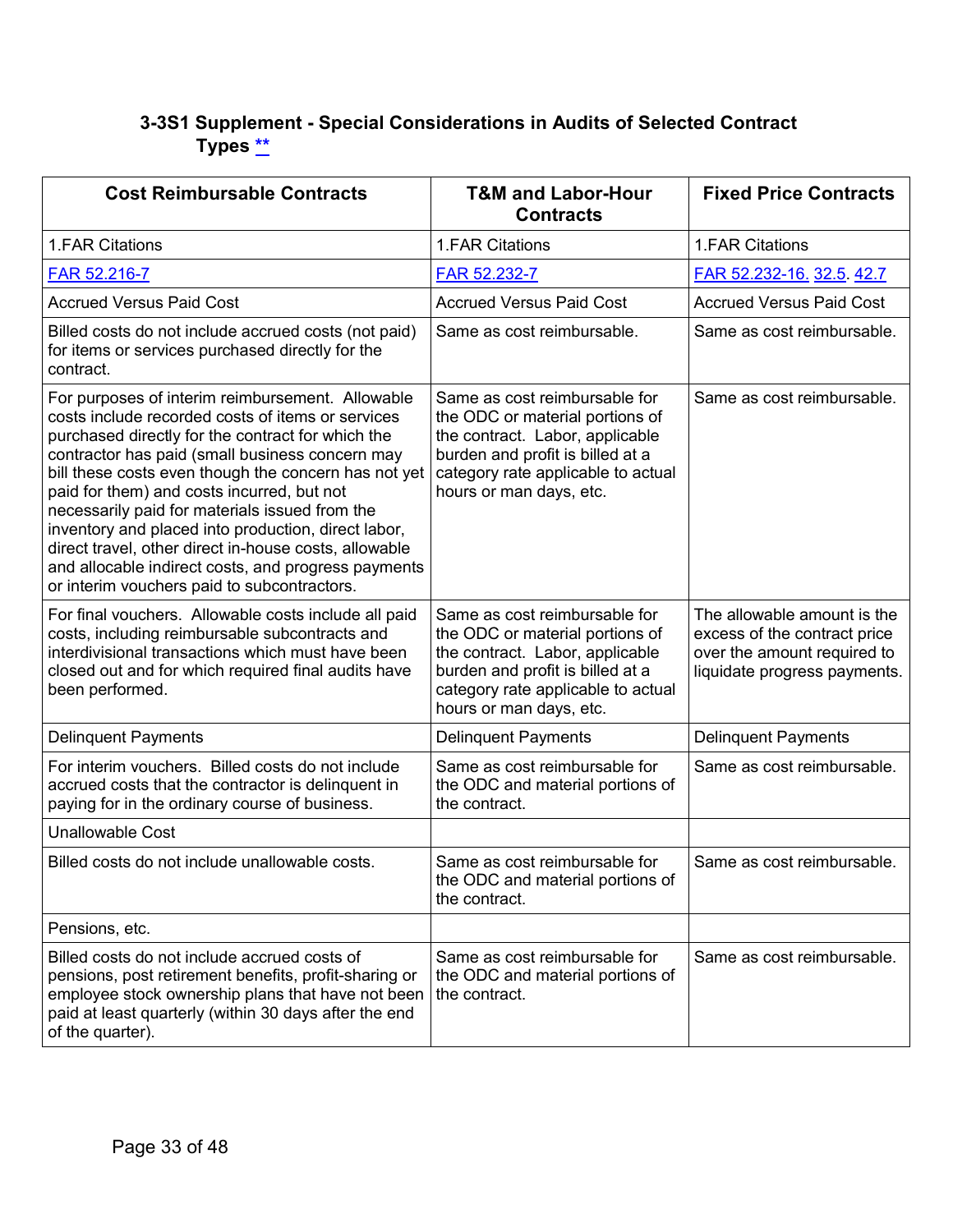| <b>Cost Reimbursable Contracts</b>                                                                                                                                                                                                                                                                                                       | <b>T&amp;M and Labor-Hour</b><br><b>Contracts</b> | <b>Fixed Price Contracts</b>                                                                                                                            |
|------------------------------------------------------------------------------------------------------------------------------------------------------------------------------------------------------------------------------------------------------------------------------------------------------------------------------------------|---------------------------------------------------|---------------------------------------------------------------------------------------------------------------------------------------------------------|
| 2. Ceiling or Funding Limitations                                                                                                                                                                                                                                                                                                        |                                                   |                                                                                                                                                         |
| Cost type contracts may set ceilings on indirect<br>rates, on specific elements, and on contract line<br>items. These ceilings may apply on an interim or<br>interim and final basis. The contractor cannot be<br>reimbursed for costs in excess of the identified<br>ceiling.                                                           | Same as cost reimbursable.                        | Not applicable.                                                                                                                                         |
| The contract will provide funding limitation amounts<br>which are less than the contract value until the<br>contract fully funded. These limitations are not to<br>be exceeded on an interim basis and on a final<br>basis the contract should not claim costs in excess<br>of the estimated total amount stipulated in the<br>contract. | Same as cost reimbursable.                        | Same as cost reimbursable.                                                                                                                              |
| See also 11-100 for guidance on the limitation of<br>cost clause.                                                                                                                                                                                                                                                                        | Not applicable.                                   | See also 11-100 for guidance<br>on the Limitation of Payments<br>Clause.<br>Progress Payment and<br>Liquidation rates are specified<br>in the contract. |
| 3. Cost Sharing Arrangements                                                                                                                                                                                                                                                                                                             |                                                   |                                                                                                                                                         |
| Contracts may identify percentages or absolute<br>values in excess of which the Government will not<br>reimburse costs.                                                                                                                                                                                                                  | Not applicable.                                   | Not applicable.                                                                                                                                         |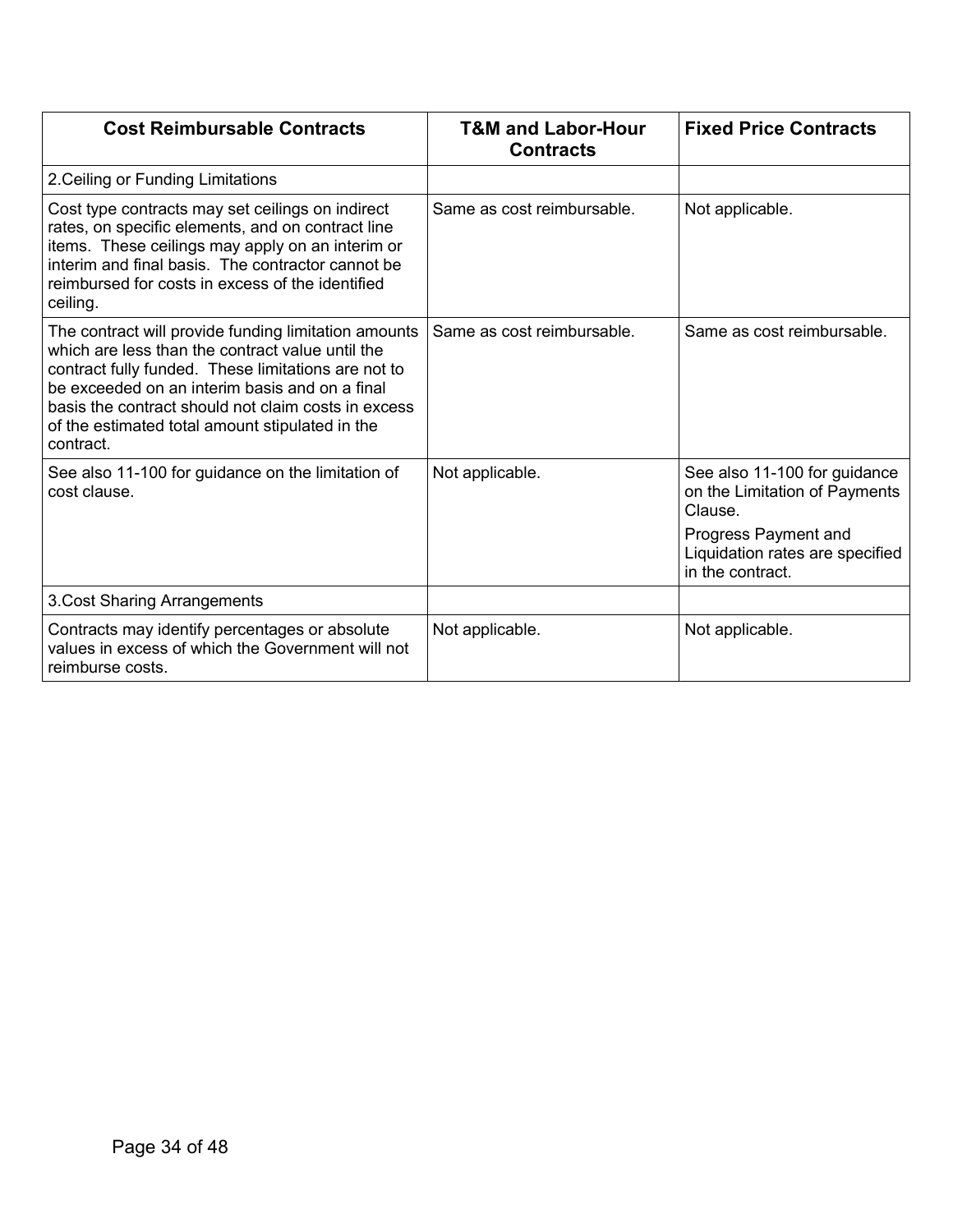| <b>Cost Reimbursable Contracts</b>                                                                                                                                                                                                                                                                                                                                                                                                                                                                                                                                                                                                                                                                                                                                                                                                                                                                                                                                                                                        | <b>T&amp;M and Labor-Hour</b><br><b>Contracts</b>                                                                                                                                                                                                                                                                                                                                                                                                                                                                                                                                                                                                                                                                                                               | <b>Fixed Price</b><br><b>Contracts</b> |
|---------------------------------------------------------------------------------------------------------------------------------------------------------------------------------------------------------------------------------------------------------------------------------------------------------------------------------------------------------------------------------------------------------------------------------------------------------------------------------------------------------------------------------------------------------------------------------------------------------------------------------------------------------------------------------------------------------------------------------------------------------------------------------------------------------------------------------------------------------------------------------------------------------------------------------------------------------------------------------------------------------------------------|-----------------------------------------------------------------------------------------------------------------------------------------------------------------------------------------------------------------------------------------------------------------------------------------------------------------------------------------------------------------------------------------------------------------------------------------------------------------------------------------------------------------------------------------------------------------------------------------------------------------------------------------------------------------------------------------------------------------------------------------------------------------|----------------------------------------|
| 4. Retentions and Withholds                                                                                                                                                                                                                                                                                                                                                                                                                                                                                                                                                                                                                                                                                                                                                                                                                                                                                                                                                                                               |                                                                                                                                                                                                                                                                                                                                                                                                                                                                                                                                                                                                                                                                                                                                                                 |                                        |
| Patent Rights and Technical Data Withholds. The contract<br>may provide for temporary withholding of amounts as<br>reserves from payments otherwise due to the contractor, to<br>assure performance of certain contractual requirements. <b>FAR</b><br>27.305-2(e) provides that if the contractor fails to furnish<br>certain reports relative to inventions developed by the<br>contractor under the contract, the contracting officer may<br>invoke the withholding of payments provision of the patent<br>rights clause $(52.227-13(g))$ which states that the Government<br>may withhold payment until a reserve not exceeding \$50,000<br>or 5 percent of the amount of the contract, whichever is less<br>has been set aside. Similarly, the clause in <b>DFARS 252.227-</b><br>7030 provides for withholding of 10 percent of the allowable<br>costs and fixed fee from payment on an interim basis when<br>the contractor does not deliver certain technical data required<br>by the provisions of the contract. | Not applicable.                                                                                                                                                                                                                                                                                                                                                                                                                                                                                                                                                                                                                                                                                                                                                 | Not applicable.                        |
| Fee Withholds. For payments of the fixed fee under cost-<br>reimbursement contracts, <b>FAR 52.216-8(b)</b> , 52.216-9(c) and<br>$52.216 - 10(c)$ all provide for the withholding of the fee on an<br>interim basis after payment of 85 percent of the fixed fee until<br>a reserve is set aside in an amount that the contracting officer<br>considers necessary to protect the Government's interest.<br>The reserve will be from 0-15 percent of the total fixed fee or<br>\$100,000, whichever is less. Based on the contract terms, the<br>percent will be specified or determined at the discretion of the<br>contracting officer.                                                                                                                                                                                                                                                                                                                                                                                  | Not applicable.                                                                                                                                                                                                                                                                                                                                                                                                                                                                                                                                                                                                                                                                                                                                                 | Not applicable.                        |
| Not applicable.                                                                                                                                                                                                                                                                                                                                                                                                                                                                                                                                                                                                                                                                                                                                                                                                                                                                                                                                                                                                           | Hours Withhold. FAR 52.232-<br>$\overline{7}$ (a)(7) states that unless otherwise<br>prescribed in the Schedule, the<br>contracting officer may unilaterally<br>issue a contract modification<br>requiring the contractor to withhold<br>5 percent of the amounts related to<br>the billable hours, not to exceed a<br>total of \$50,000 for the entire<br>contract. The withholding will apply<br>to the billable hour portion only, and<br>not to direct material or subcontract<br>amounts. The same provision for<br>time-and-materials contracts also<br>applies to indefinite-delivery-type<br>contracts which may be identified<br>by a "D" in the ninth position of the<br><b>Procurement Instrument</b><br>Identification Number (contract<br>number). | Not applicable.                        |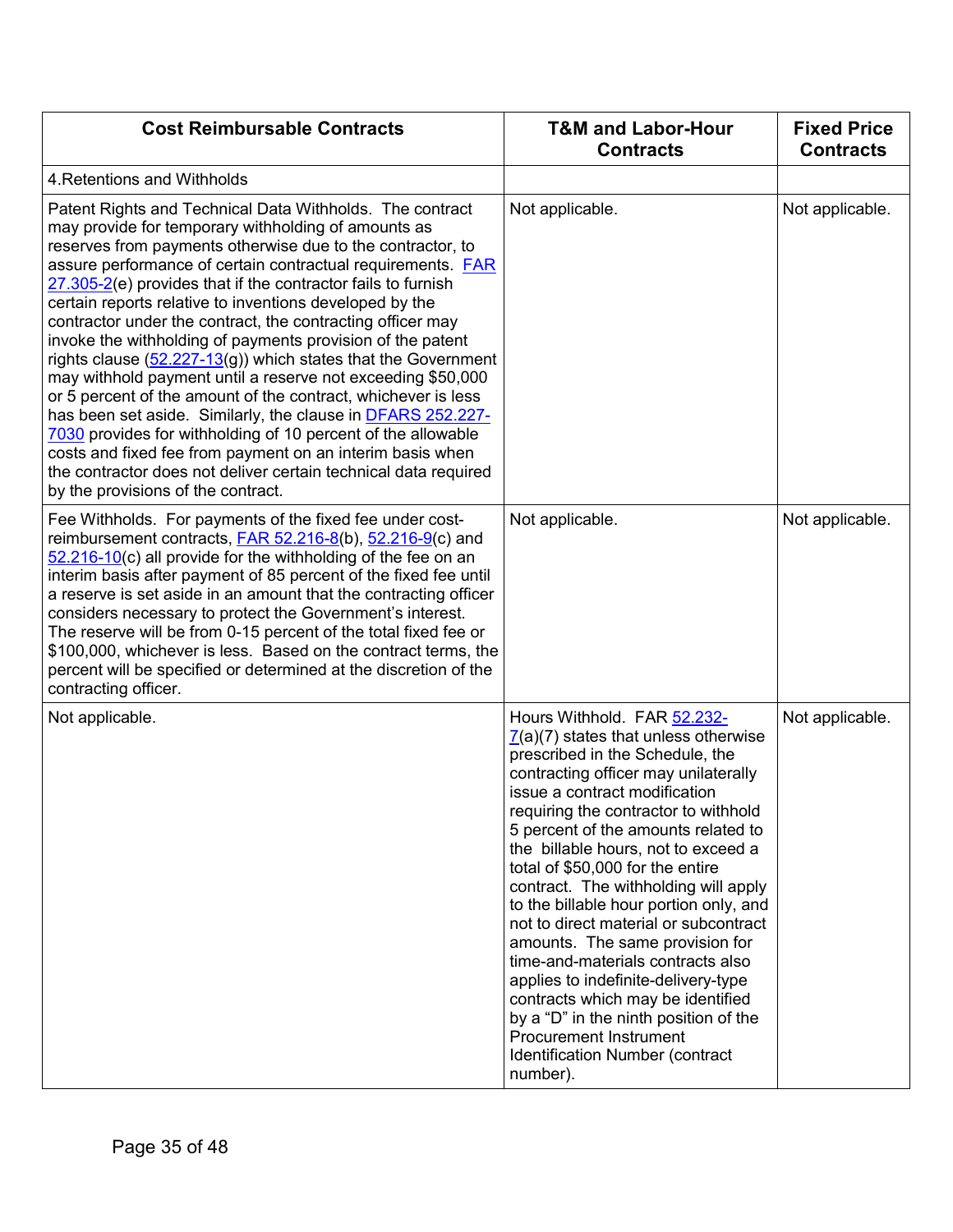| <b>Cost Reimbursable Contracts</b>                                                                                                                                                                                                                                                                                                                                                                                                                                                                                                                    | <b>T&amp;M and Labor-Hour</b><br><b>Contracts</b>                                                                                                           | <b>Fixed Price</b><br><b>Contracts</b>                |
|-------------------------------------------------------------------------------------------------------------------------------------------------------------------------------------------------------------------------------------------------------------------------------------------------------------------------------------------------------------------------------------------------------------------------------------------------------------------------------------------------------------------------------------------------------|-------------------------------------------------------------------------------------------------------------------------------------------------------------|-------------------------------------------------------|
| 5. Required Frequency of Billing                                                                                                                                                                                                                                                                                                                                                                                                                                                                                                                      |                                                                                                                                                             |                                                       |
| Interim vouchers and final vouchers on completed<br>or terminated contracts and subcontracts are<br>submitted for payment on time intervals provided<br>for by the contract for both negative and positive<br>billings. The contractor may have threshold<br>criteria that must be met in order to bill besides the<br>time intervals provided below, such as a dollar<br>value threshold. Gain an understanding of the<br>reasons for these other thresholds.                                                                                        |                                                                                                                                                             |                                                       |
| Interim Vouchers. The contractor may submit an<br>interim invoice or voucher as work progresses (but<br>generally not more often than once every two<br>weeks for large contractors) in amounts supported<br>by a statement of the claimed allowable costs for<br>the period.                                                                                                                                                                                                                                                                         | Vouchers may be submitted not more<br>than once every two weeks. A small<br>business concern may receive more<br>frequent payments than every two<br>weeks. | Vouchers may be<br>submitted only once a<br>month.    |
| Final vouchers on completed contracts. The<br>contractor shall submit a final voucher to reflect<br>the settled amounts and rate within 120 days (or<br>longer, as the contracting officer may approve in<br>writing) after settlement of the final annual indirect<br>costs rates for all years of the physically<br>completed contract per <b>FAR 52.216-7(d)(5)</b> . Care<br>should be taken that final or quick close-out rates<br>(6-1010) are determined, and subcontract or<br>interdivisional transactions have been properly<br>closed out. | Same as cost reimbursable.                                                                                                                                  | Final invoices are<br>submitted only once a<br>month. |
| Final vouchers on terminated contracts. On<br>terminated contracts the final voucher may be<br>submitted at the end of the vouchering out period<br>(12-402) or after completion of the termination<br>negotiations.                                                                                                                                                                                                                                                                                                                                  | Same as cost reimbursable.                                                                                                                                  | Not applicable.                                       |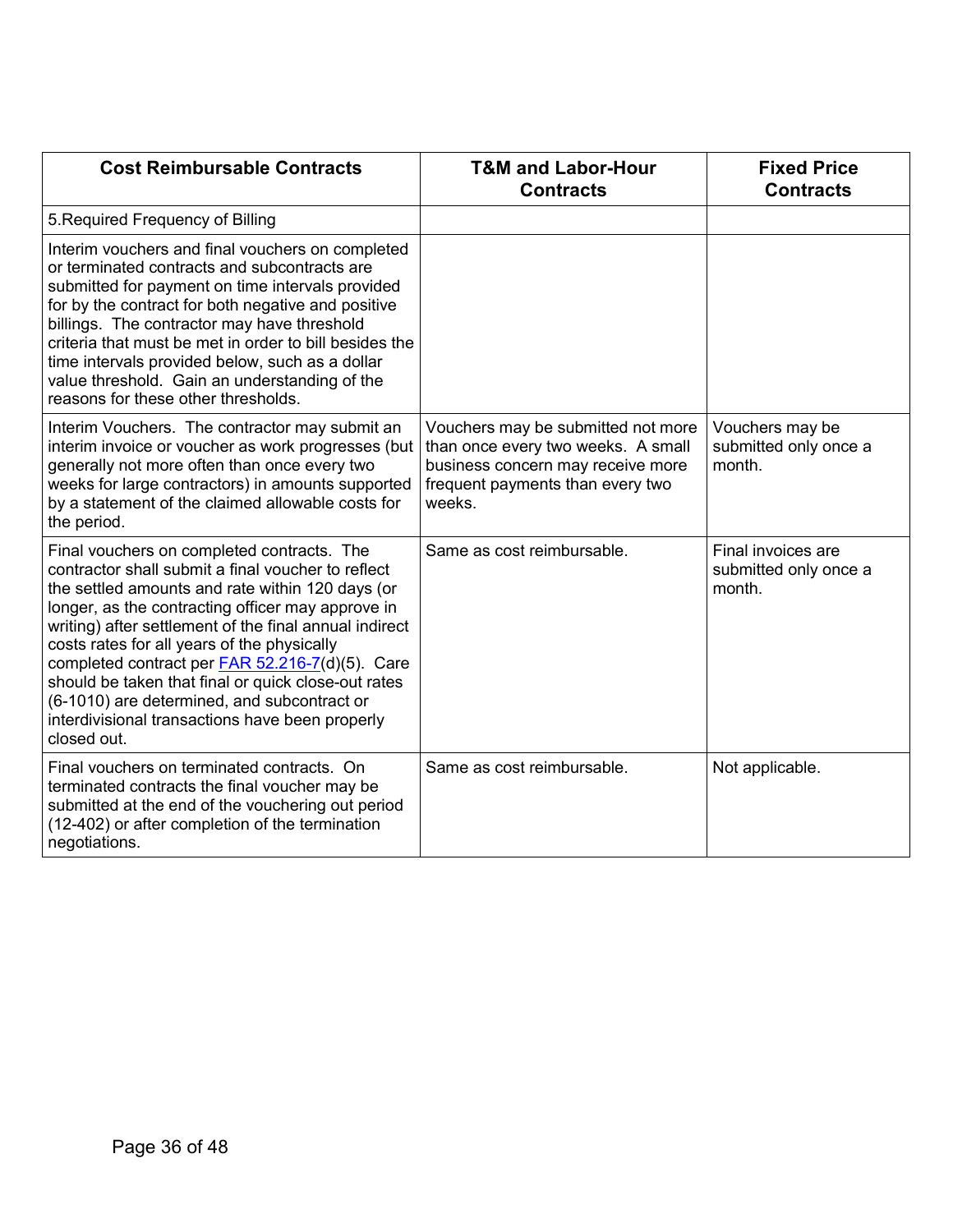| <b>Cost Reimbursable Contracts</b>                                                                                                                                                                                                                                                                                                                                                                           | <b>T&amp;M and Labor-Hour</b><br><b>Contracts</b>                                                                                                                                                                                                                                                                                                                                                                                                                                                                                              | <b>Fixed Price</b><br><b>Contracts</b>                                                                                                                                                                         |
|--------------------------------------------------------------------------------------------------------------------------------------------------------------------------------------------------------------------------------------------------------------------------------------------------------------------------------------------------------------------------------------------------------------|------------------------------------------------------------------------------------------------------------------------------------------------------------------------------------------------------------------------------------------------------------------------------------------------------------------------------------------------------------------------------------------------------------------------------------------------------------------------------------------------------------------------------------------------|----------------------------------------------------------------------------------------------------------------------------------------------------------------------------------------------------------------|
| 6. Profit or Fee                                                                                                                                                                                                                                                                                                                                                                                             | Profit or Fee                                                                                                                                                                                                                                                                                                                                                                                                                                                                                                                                  | Profit or Fee                                                                                                                                                                                                  |
| Fees may be of the fixed, award or incentive type.<br>Contract types and computational methodology are<br>discussed in detail in FAR Part 16 and DLAM Fees<br>may be billed with cost or may be separately<br>vouchered.                                                                                                                                                                                     | These contracts provide for (1) billing<br>direct labor (including subcontractor<br>direct labor for T&M/LH contracts<br>awarded on or after February 12,<br>2007) at negotiated hourly labor<br>rates by labor category, which<br>include all applicable burden and<br>profit, and (2) billing other direct<br>costs (ODCs); direct materials on<br>T&M contracts, and subcontract<br>costs (including subcontractor direct<br>labor for T&M/LH contracts awarded<br>before February 12, 2007) at cost<br>plus applicable burden (no profit). | Profit may be fixed or<br>incentive or the contract<br>may require economic<br>price adjustments.<br>Contract types and<br>computational<br>methodology are<br>discussed in detail in FAR<br>Part 16 and DLAM. |
| For interim payments. The contract terms specify<br>how the fee will be computed on an interim basis.<br>Generally, fee is billed as a percentage of incurred<br>cost until it meets any funding withhold limitations.<br>(Fee withholds are explained in 4 above.)<br>However, Award fees are generally the subject of a<br>special contract modification and the specific<br>amount to be billed is given. | Profit is billed as part of the rate.                                                                                                                                                                                                                                                                                                                                                                                                                                                                                                          | Contract line items are<br>billed at price unless<br>progress payments or<br>advance payments are<br>allowed.                                                                                                  |
| For final vouchers. The fee is calculated in<br>accordance with the terms of the contract.                                                                                                                                                                                                                                                                                                                   | Profit is billed as part of the rate.                                                                                                                                                                                                                                                                                                                                                                                                                                                                                                          | Contract line items are<br>billed at price less any<br>credit for liquidating<br>progress payments.                                                                                                            |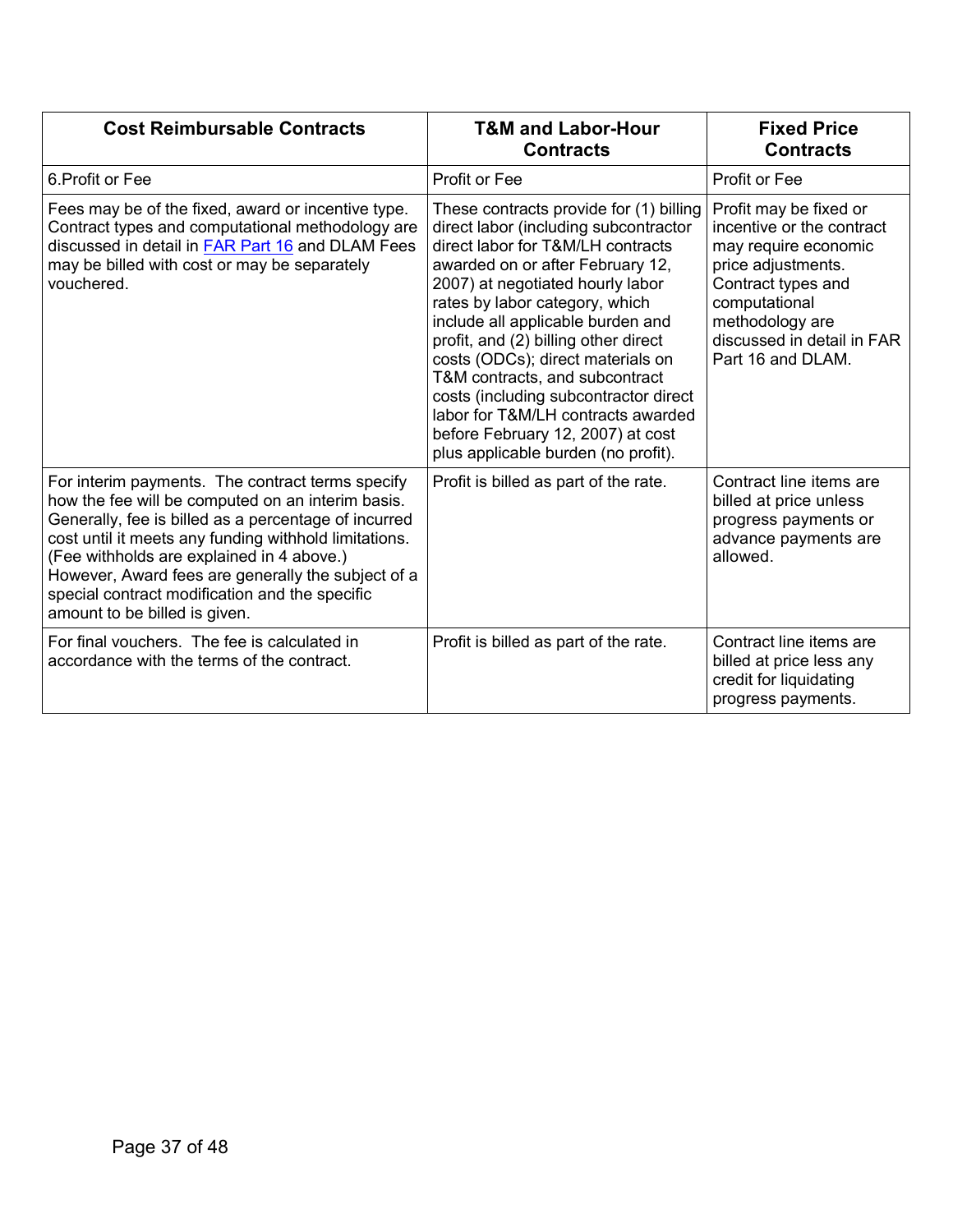| <b>Cost Reimbursable Contracts</b>                                                                                                                                                                                                                                                                                                                                                                                                                                                                                                                                    | <b>T&amp;M and Labor-</b><br><b>Hour Contract</b>                                                                                                                                                                                                        | <b>Fixed Price</b><br><b>Contracts</b>                                                                                           |
|-----------------------------------------------------------------------------------------------------------------------------------------------------------------------------------------------------------------------------------------------------------------------------------------------------------------------------------------------------------------------------------------------------------------------------------------------------------------------------------------------------------------------------------------------------------------------|----------------------------------------------------------------------------------------------------------------------------------------------------------------------------------------------------------------------------------------------------------|----------------------------------------------------------------------------------------------------------------------------------|
| 7. Forms and Documentation Requirements                                                                                                                                                                                                                                                                                                                                                                                                                                                                                                                               | Forms and<br>Documentation<br>Requirements                                                                                                                                                                                                               | Forms and<br>Documentation<br>Requirements                                                                                       |
| The submission form (SF 1034 for paper vouchers or 'Cost Voucher' in<br>Wide Area Workflow) is approved by the auditor or contracting officer.<br>Detailed information concerning the preparation, submission and<br>processing of these forms is presented in <b>DCAAP 7641.90</b> . This<br>pamphlet is available for distribution to contractors.                                                                                                                                                                                                                  | Same as cost<br>reimbursable.                                                                                                                                                                                                                            | For progress<br>payments the SF<br>1443 is used.<br>Instructions for the<br>SF 1443 are on the<br>back of the form.              |
| The contract generally identifies the cognizant DCAA office<br>responsible for processing vouchers.                                                                                                                                                                                                                                                                                                                                                                                                                                                                   | Same as cost<br>reimbursable.                                                                                                                                                                                                                            | Not applicable.                                                                                                                  |
| Special submission forms or data may also be identified at the same<br>time. COTRs (Contracting Officers Technical Representative) may be<br>identified and documentation and voucher routing requirements<br>specified for their approval of work performed.                                                                                                                                                                                                                                                                                                         |                                                                                                                                                                                                                                                          |                                                                                                                                  |
| 8. Performance Period.                                                                                                                                                                                                                                                                                                                                                                                                                                                                                                                                                |                                                                                                                                                                                                                                                          |                                                                                                                                  |
| A contract may provide that it expires on a specified date, unless<br>terminated before that date, and obligates the contractor to devote a<br>specified level of effort for a stated time period (FAR 16.306(D)(2) and<br>FAR 52.249-6(a)). The auditor shall not approve for reimbursement<br>any costs incurred by the contractor subsequent to the expiration data<br>stated in the contract, or in excess of contract limitations.                                                                                                                               | Same as cost<br>reimbursable.                                                                                                                                                                                                                            | A fixed price<br>contract requires<br>specific delivery<br>dates for item.<br>Missing these dates<br>may result in<br>penalties. |
| 9. Specified Completion or Delivered Product.                                                                                                                                                                                                                                                                                                                                                                                                                                                                                                                         |                                                                                                                                                                                                                                                          |                                                                                                                                  |
| A completion or delivered product specified in a cost-type contract<br>normally commits the contractor to complete and deliver the specified<br>product within the estimated cost. In the event the work cannot be<br>completed within the estimated cost, the Government may require<br>more effort without an increase in fee (FAR 16.306(D)(2) and FAR<br>52.249-6(a)). The auditor shall not approve for reimbursement any<br>costs incurred by the contractor subsequent to the expiration date<br>stated in the contract, or in excess of contract limitations. | Not applicable.                                                                                                                                                                                                                                          | Not applicable.                                                                                                                  |
| 10. Other Provisions                                                                                                                                                                                                                                                                                                                                                                                                                                                                                                                                                  |                                                                                                                                                                                                                                                          |                                                                                                                                  |
| Overtime Premium. Overtime premium is probably the most frequently<br>limited cost and is generally identified in the contract's FAR clauses<br>section, <b>FAR 52.222-2</b> . The clause identifies an amount from \$0<br>upward in excess of which the contractor cannot bill.                                                                                                                                                                                                                                                                                      | The contract may<br>provide a category rate<br>to be applied to<br>overtime hours, the<br>contract may specify<br>the number of hours<br>allowable, it may<br>specify the type of work<br>or type item it is<br>allowable on, or who<br>will approve it. | Not applicable.                                                                                                                  |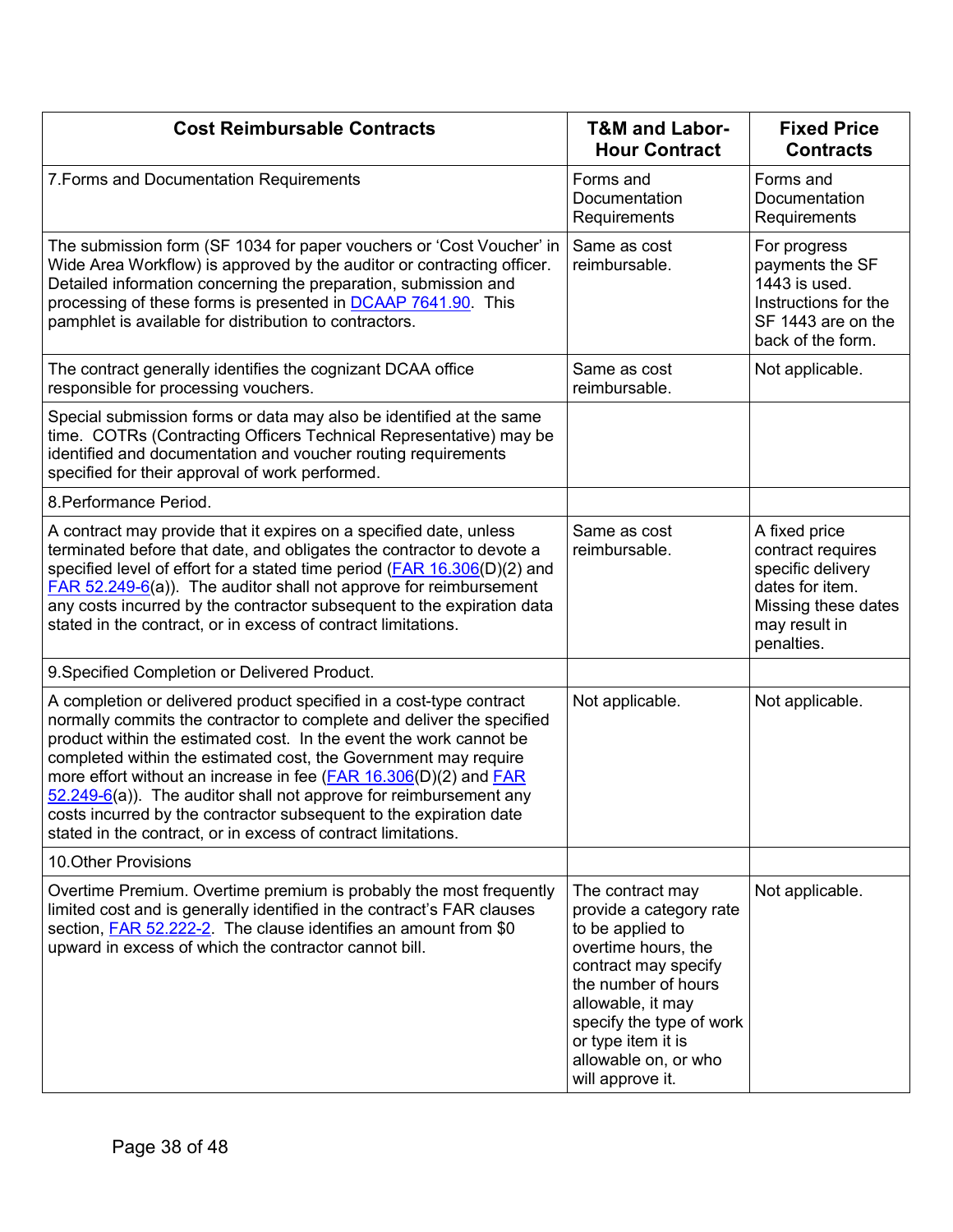<span id="page-38-0"></span>

| <b>Cost Reimbursable Contracts</b>                                                                                                                                                                                                                                                                                                                                                                     | <b>T&amp;M and Labor-</b><br><b>Hour Contract</b> | <b>Fixed Price</b><br><b>Contracts</b>                                                                                                                      |
|--------------------------------------------------------------------------------------------------------------------------------------------------------------------------------------------------------------------------------------------------------------------------------------------------------------------------------------------------------------------------------------------------------|---------------------------------------------------|-------------------------------------------------------------------------------------------------------------------------------------------------------------|
| Other. Other contract provisions are generally identified in the H-<br>section of the contract. They may include allowance criteria or<br>conditions (cost ceilings or time frames) for certain costs such as<br>precontract costs (also see FAR 31.205-32), costs incurred after the<br>completion or delivery date specified in the contract, or costs incurred<br>in excess of the contract amount. |                                                   |                                                                                                                                                             |
| First Article Approval. Not Applicable.                                                                                                                                                                                                                                                                                                                                                                | Not applicable.                                   | A fixed price<br>contract may require<br>first article approval<br>(FAR 52.209-3 or -<br>4) before the<br>contract is eligible<br>for progress<br>payments. |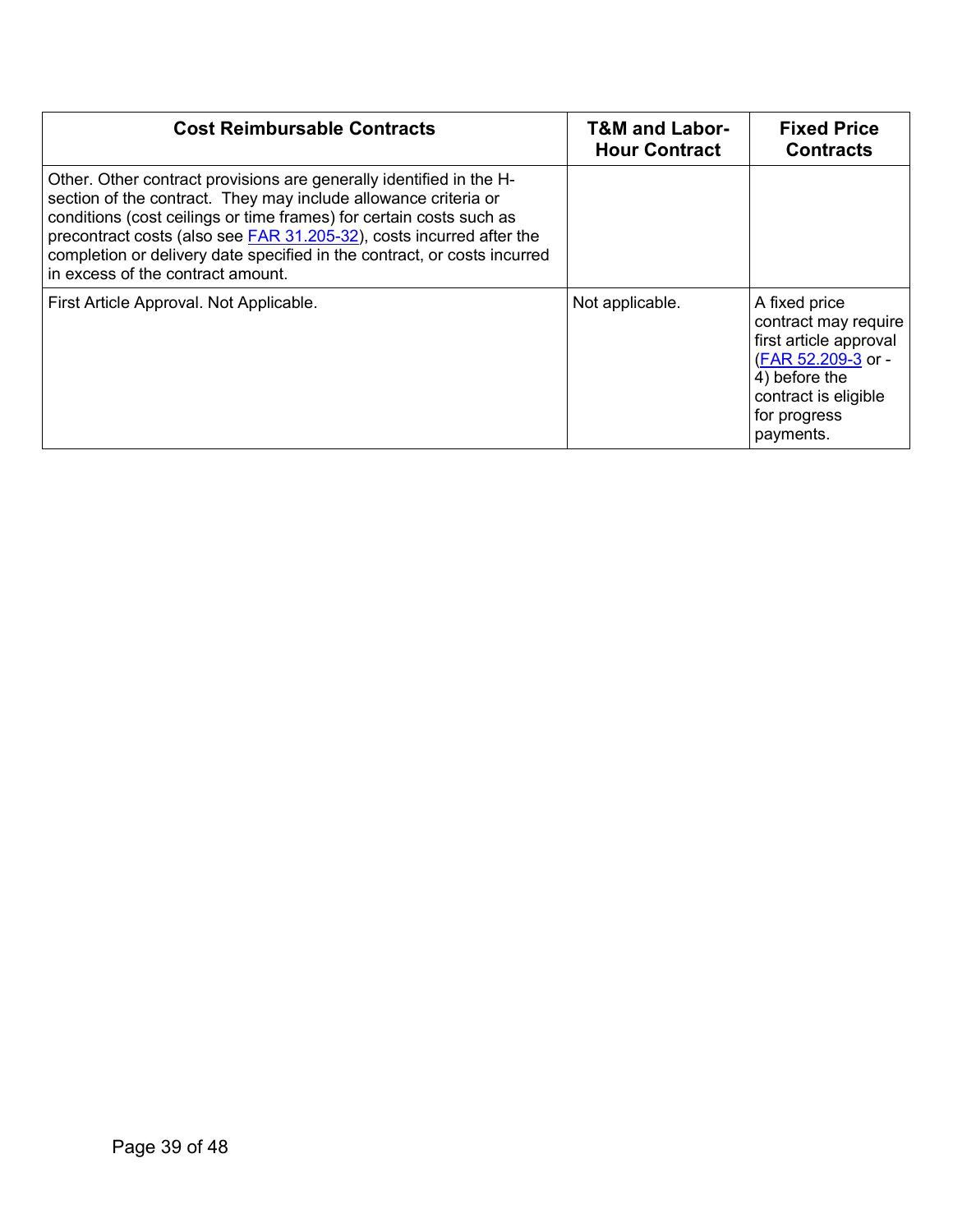## **3-400 Reserved [\\*\\*](#page-2-5)**

## <span id="page-39-0"></span>**3-S10 Supplement – Reserved [\\*\\*](#page-2-6)**

## <span id="page-39-1"></span>**3-S20 Supplement – Recommended Areas of Coverage for Audits of National Aeronautics and Space Administration Contracts (Ref. 15- 106) [\\*\\*](#page-2-7)**

#### <span id="page-39-2"></span>**3-S201 Introduction [\\*\\*](#page-2-8)**

a. The following paragraphs set forth areas of audit coverage considered to be of importance in the audit of large dollar value NASA contracts. These areas have been suggested and identified by NASA procurement personnel as particularly significant in view of that agency's contracting policies and procurement management programs. It will be noted that with the exception of the special coverage set forth for NASA Form 533, these areas would also normally be encompassed in the audit program of DoD major contractors. Consequently, the integration of proper coverage for these areas into the audit plan for contractors having a large volume of DoD and/or NASA auditable contracts should not present any additional work.

b. The scope of audit and the extent of coverage to be accorded to the individual areas will be determined by the DCAA auditor, who is fully responsible for the development of the audit plan and its performance. In any event, it would be expected that the DCAA auditor would have carefully considered the matters presented below, to the end that the overall audit plan will provide adequate coverage of the contractor's total auditable activities and contracts.

c. Where requests for special audit coverage or emphasis are received from NASA procurement or audit personnel, they should be considered in the light of the foregoing, for orderly performance in accordance with the audit plan. If performance of any such request will adversely affect accomplishment of the audit plan, the DCAA auditor will discuss the matter with the regional director prior to reaching a decision on the request. When deemed necessary, the regional director may also consult with Headquarters, DCAA, regarding the request.

#### <span id="page-39-3"></span>**3-S202 Performance Controls [\\*\\*](#page-2-9)**

In view of the technical ramifications of this area of activity, it is recommended that any performance problems disclosed be coordinated with responsible technical project personnel. Illustrative of the types of matters warranting attention and coverage are:

a. Disproportionate relationship of production schedules to contractual delivery requirements.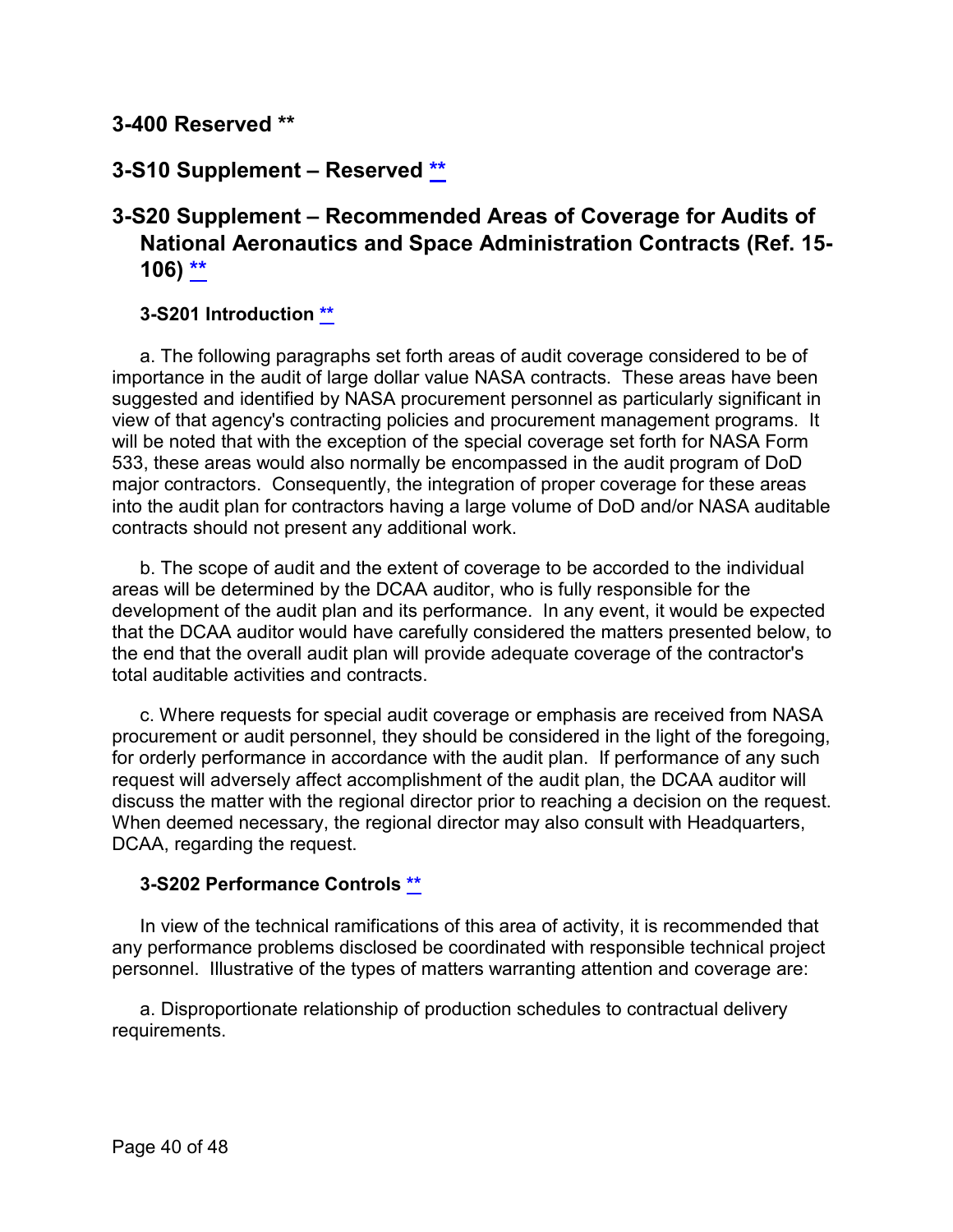b. Excessive rework of subsystems, component parts, etc. In this connection, ascertain whether vendor-fabricated components reworked by the company should have been returned to vendors for rework or replacement at their own expense because of failure to meet specifications.

c. Lack of consideration of available facilities and plant capacity in development of production schedules.

d. Significant production slippages. The related impact on costs and personnel utilization should be explored and emphasized. The steps taken or planned, if any, to recoup schedule losses, etc., should be reported.

## <span id="page-40-0"></span>**3-S203 Contractor Financial Management [\\*\\*](#page-2-10)**

a. All actual and potential cost overrun conditions should be appropriately analyzed for each contract. To the extent feasible, explore and report the contributing factors such as:

(1) Misunderstanding of work requirements.

(2) Inadequate cost estimating procedures.

(3) Ineffective coordination between the contractor's technical and administrative officials at the time that redirection of effort or changes in scope are undertaken.

(4) Poor communication to or reporting among the prime and subcontractor representatives. For example, subcontractors sometimes incur cost overruns long before the prime contractor or NASA knows. Reports between the above, if made on a timely basis, would in many instances predict the overrun or the underlying problems.

b. Audit coverage of this area should include an assessment of the contractor's policies and procedures for development and maintenance of historical costs and forecast data to be used in preparing financial management reports, price proposals, etc.

c. Review should also be made of the company's procedures for preparing annual company-wide budgets and for comparing on a periodic basis incurred costs with budget data. Matters which should be considered include the following: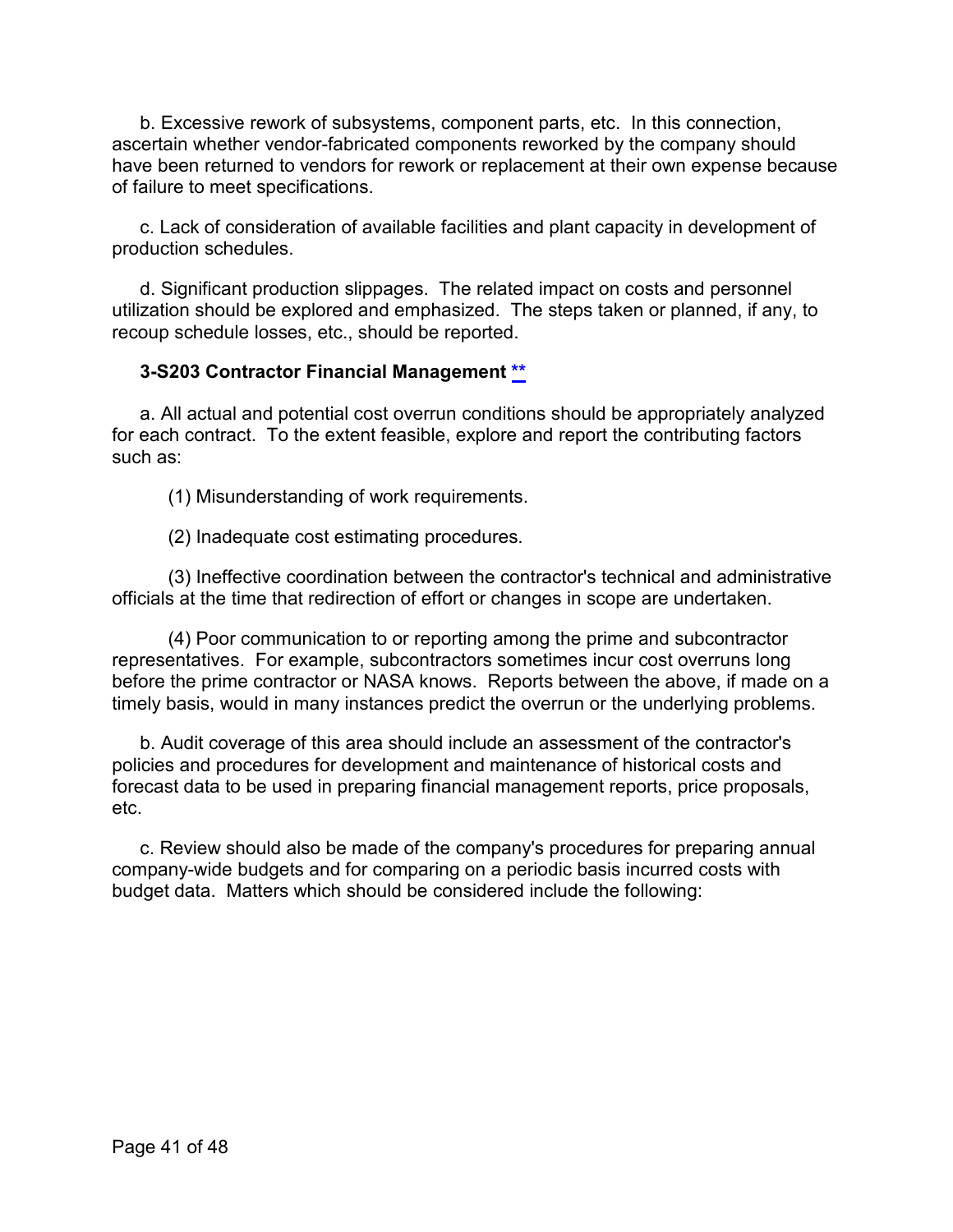(1) Adequacy of budgetary controls for individual NASA contracts. In this connection, determine whether the estimated costs of individual projects, tasks, and departments, as included in the contractor's bid proposals, agree with (a) the amounts budgeted for the individual projects, tasks, and departments and (b) the total estimated costs shown in the Forms 533 or equivalent reports. Also, ascertain whether costs incurred are accounted for in a manner to permit comparisons with the estimated costs of individual project tasks and departments, as shown on the contractor's price proposal and budget. The evaluation should cover the adequacy and reliability of the data generated by the contractor's system as well as the use made of these reports by the contractor.

(2) [The NASA FAR Supplement 1842.7201](https://www.ecfr.gov/cgi-bin/text-idx?SID=b4031ef1f47b7433a0605d97445749dc&mc=true&node=se48.6.1842_17001&rgn=div8) provides for contractors to report periodically on NASA Forms 533 (NASA Contractor Financial Management Report) to NASA field installations. This form series is designed for contractors to submit their financial and manpower experience and projections. Contractors are required to furnish a separate report periodically for each NASA cost-type, price redetermination, and fixed-price incentive contracts on which the estimated cost is expected to be \$500,000 or over and on which the period of performance is expected to be one year or more. Contracting officers may also require submission of this report, where deemed advisable, for contracts not meeting these criteria.

d. Auditors should selectively review the current reports for each contract as follows:

(1) Current cost experience and engineering estimates are normally required to be used in reporting the estimated cost to complete the contract. The auditor should ascertain whether such estimates were used and whether the amounts reported in the form agree with the estimates. There should be logical explanations for any differences.

(2) Where current cost experience and engineering estimates are not used, the auditor should evaluate the methods used for reporting the estimated cost to complete. In some instances, contractors arrive at these amounts by merely deducting the cumulative incurred cost to date from the total contract amount (exclusive of fee). This procedure is unrealistic, particularly where known cost overruns have already occurred in certain phases of contract performance. Since subcontract costs are often a substantial part of the total, it is particularly significant that the contractor's procedures for obtaining realistic subcontract data be reviewed for adequacy.

(3) The auditor should ascertain whether the contractor's procedures for internal review of NASA Forms 533 prior to their issuance are adequate. For example, if the reports are prepared by the accounting department, they should, as a minimum, be reviewed by the contractor's cognizant contract manager to insure their accuracy and currentness.

(4) Where there is a significant upward trend in labor costs, the reasons therefore should be ascertained and reported. Some of the reasons for this condition may be (a) improper controls over production methods, resulting in failure to detect inefficiencies or (b) increases in hourly rates without a corresponding increase in productivity.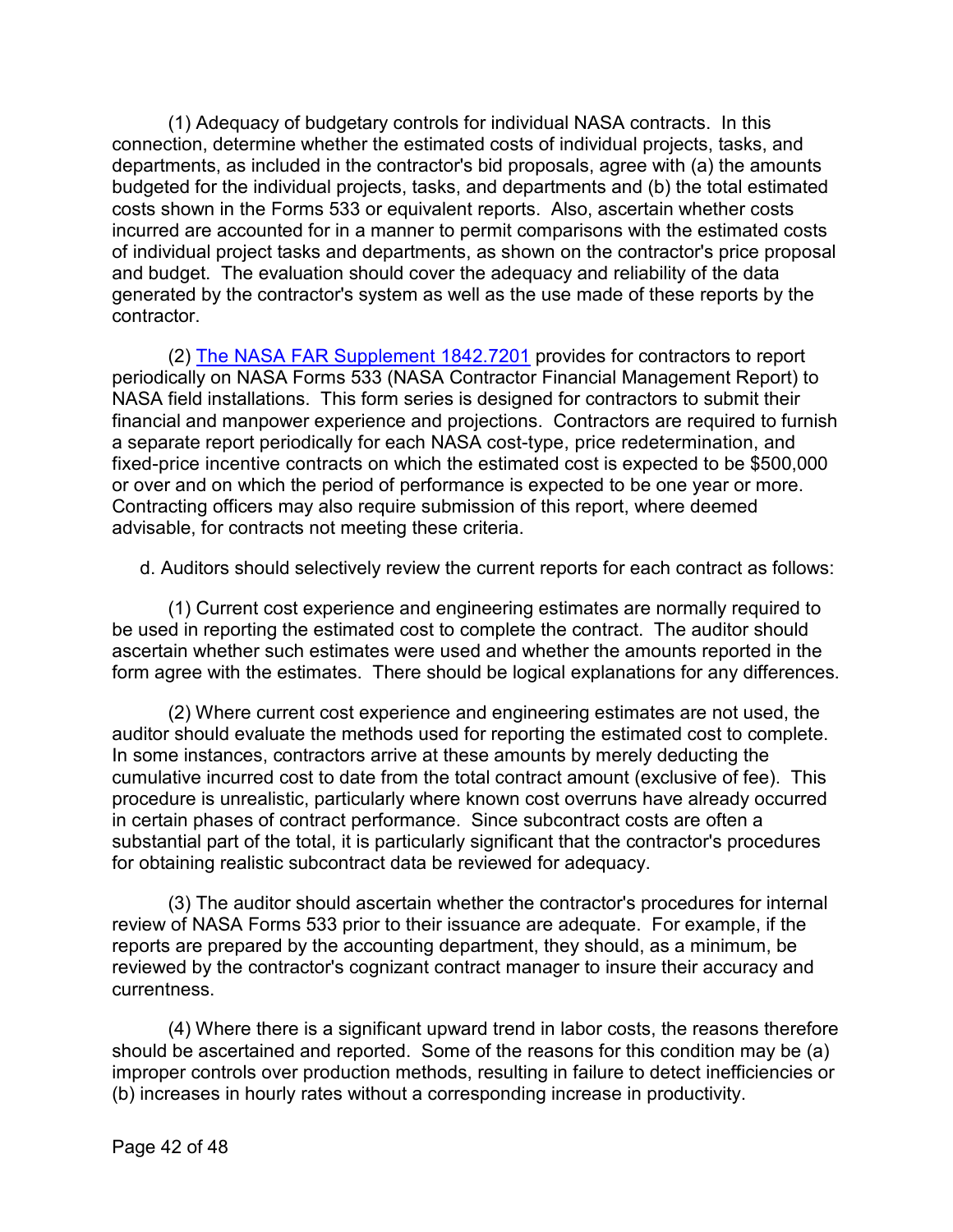(5) Causes for excessive or unusual increases in overhead and G&A expense rates during the course of contract performance should be analyzed. Evaluate action taken by the contractor to control the rates.

e. In some cases, the data and reports submitted to NASA are generated by a separate system from that used by the contractor for internal control of its functions and organizations. In these situations, the auditor should ascertain whether the data generated by the system used for contractor purposes are fully compatible with the data submitted in reports to NASA. All pertinent data should be reported to NASA regardless of whether required by the NASA reporting system.

f. In those cases where Program Evaluation and Review Technique (PERT) or an equivalent system is required by NASA for control of project operations, the auditor should evaluate the adequacy of the system to establish:

(1) Whether duplicate PERT or related systems are being used by the contractor. The basic NASA-PERT system policy requires establishment of only summary-type networks and cost reports thereon. Use of the PERT system at lower levels is generally optional to the contractor. However, if PERT networks are developed at a lower level of detail than that required by NASA, determine whether the contractor's project managers are actually using the more detailed PERT system or relying on a separate system of their own.

(2) Whether the costs of operating the NASA-PERT system are charged both as direct and indirect costs. Inasmuch as many of the activities associated with the operation of the system are closely related to the general process of management, that is, project management, planning, scheduling, accounting, etc., all or at least the major portion of the costs should normally be indirect. In those cases where NASA contract costs are charged direct for activities which are normally treated by the contractor as indirect costs, similar costs directly applicable to the contractor's other business should be excluded from indirect expense pools allocated to all work.

g. A comprehensive plan by the contractor to control work performance is essential for effective financial management of R&D contracts. The plan should establish under each task and project, to the extent appropriate, a method for work surveillance. The method usually provides for the establishment of milestones which represent definitized progressive targets or stages to be reached during the progress of the work. For each milestone, records should be maintained to determine the effectiveness of performance by considering variances between the target and actual dates and variances between estimated costs and actual costs. The following guidelines should be used to evaluate the contractor's efforts to manage work performance:

(1) For selected contracts, evaluate the adequacy of contractor management reviews of the progress of work performance. Audit evaluation should include an examination of reports and/or minutes prepared to cover the reviews. Ascertain the extent that the reviews considered the correlation of the physical or technical progress of the work with the costs incurred.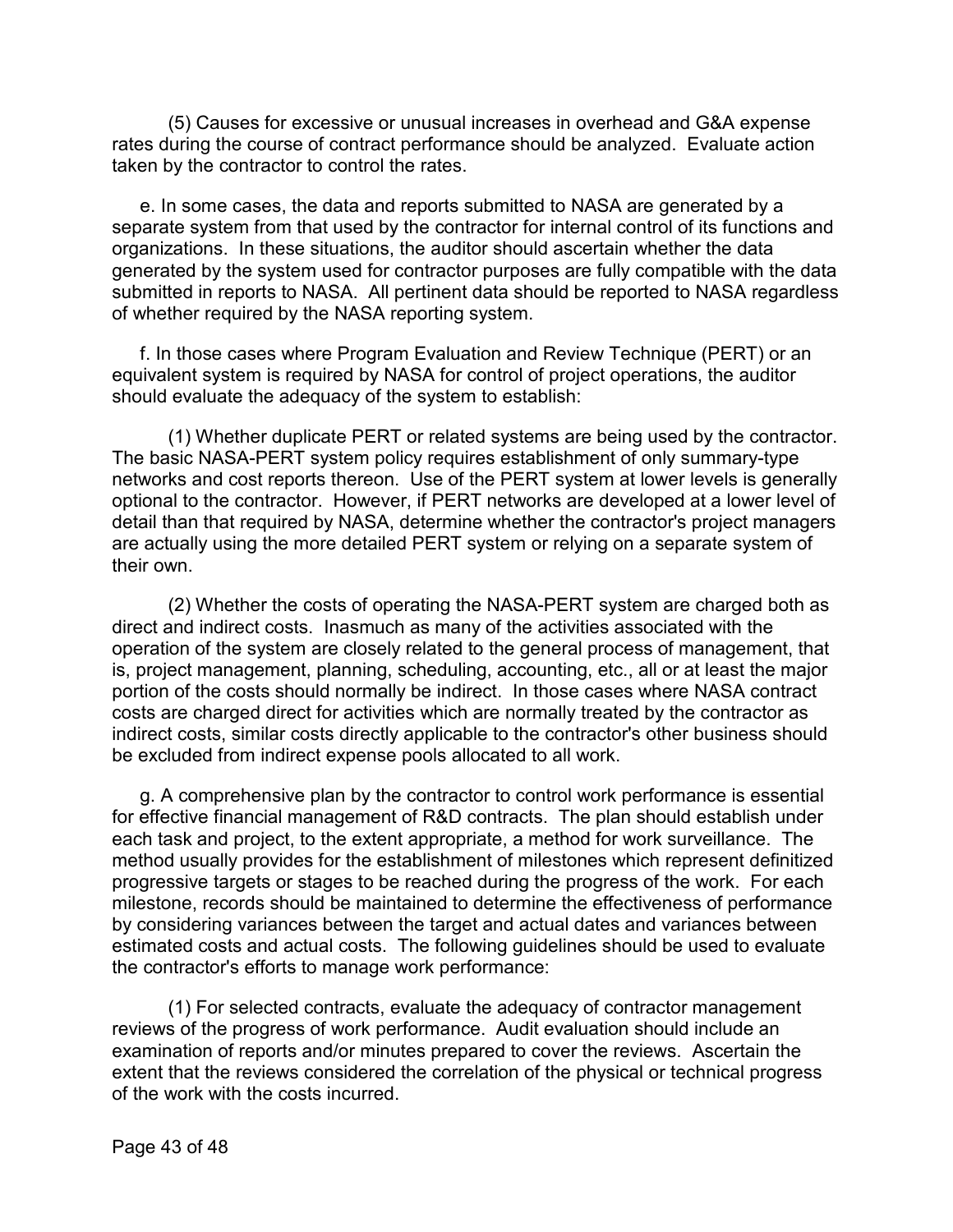(2) Where the deliveries of items or completion of the tasks under the contract were past due, determine whether contract costs increased as a result of the stretch-out of work.

(3) Ascertain whether time delays in completing phases of work were attributable to weaknesses in planning. For example, insufficient lead time may have been planned for the construction or acquisition of the necessary facilities to perform scheduled tests.

(4) Evaluate the number and significance of engineering changes, considering such factors as the number of change orders issued and the justification given for the changes. Determine whether fixed fees were increased or decreased commensurately with the change in the scope of work. If the fee was unchanged, determine whether a decrease was warranted.

(5) Examine the contents of technical reports issued under the contract to relate comments on technical progress to periodic financial reports. Is there evidence of technical difficulties which are not adequately reflected in estimated costs to complete the contract?

(6) Make arrangements to attend periodic NASA-contract or meetings on work progress. Relate problem areas discussed at these meetings with contents of periodic contractor reportings on costs and on status of funds.

(7) Ascertain and evaluate the extent that contractor representatives maintain surveillance over subcontractor operations. Do subcontractors furnish prime contractors with periodic reports on technical and financial progress? Are such reports prepared in a manner compatible with the data required in the NASA Form 533?

(8) Ascertain whether contractor representatives are required to prepare trip reports covering each visit to subcontractors. Evaluate the reports from the standpoint of business management functions. For example, where the need for additional funds to complete the work was reported, was appropriate action recommended and taken? Particular attention should be given to whether the reports covered the status of physical or technical progress in relation to costs incurred.

## <span id="page-43-0"></span>**3-S204 Purchasing and Subcontract Practices at NASA Contractors [\\*\\*](#page-2-11)**

#### a. Make-or-Buy Decisions

Audit inquiry should be made into the contractor's policies and procedures in arriving at make-or-buy decisions. Audit inquiry should cover the composition of the committee or group responsible for such decision-making, the guidelines or factors to be considered in the decision process, and the nature of the documentation maintained in support of the decisions. Evaluate selected make-or-buy decisions.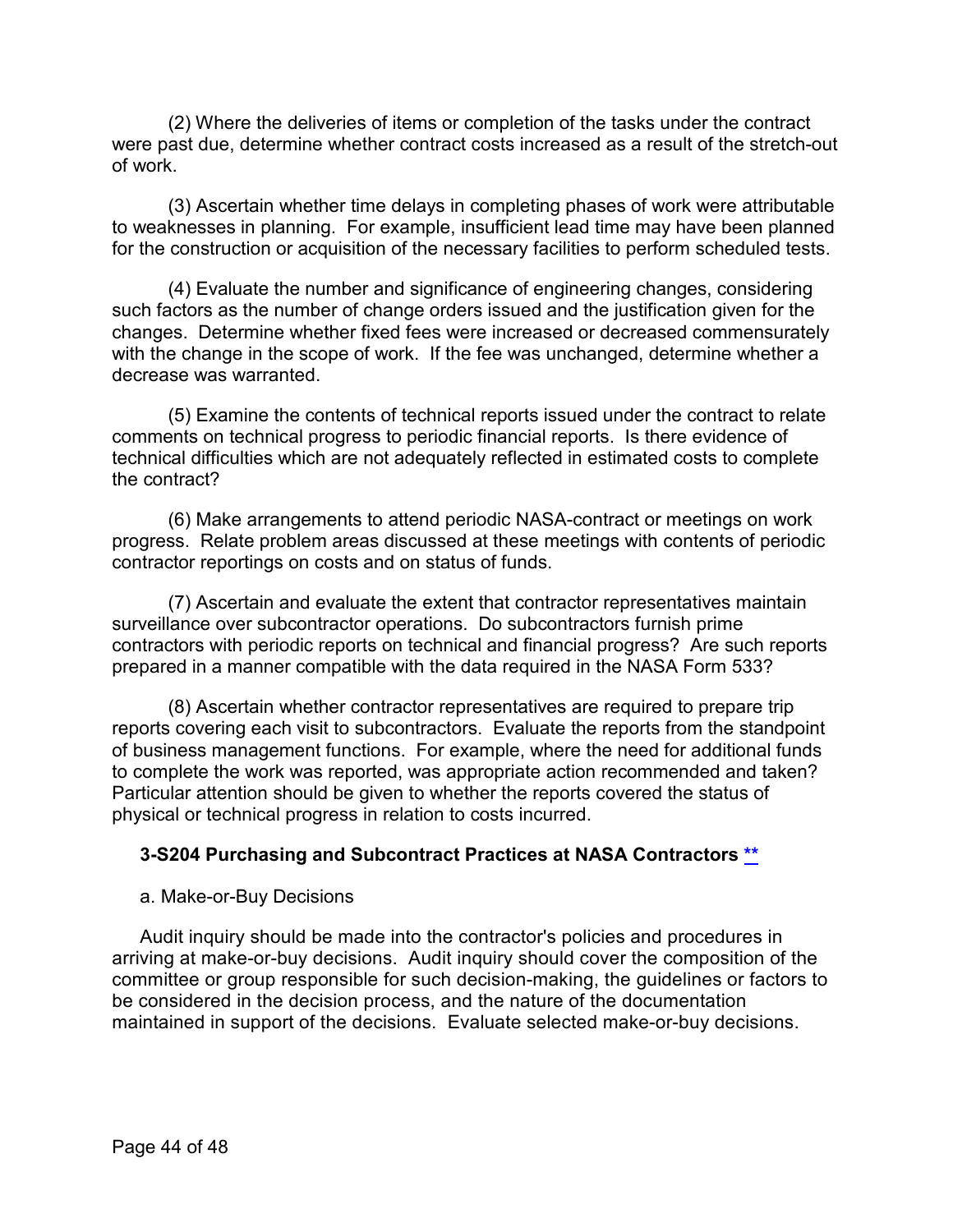b. Subcontractor Selection and Subcontract Administration

Many of the concepts relating to procurement activities by NASA in-house procurement elements have similar applicability to subcontracting and other purchasing actions by the prime contractor and higher tier subcontractors. The following are some of the significant points to be covered:

(1) The methods used by the contractor for selection of subcontractors and principal suppliers should be reviewed to assure that appropriate consideration is given to adequacy of subcontractor facilities, financial capabilities, and technical know-how.

(2) The type of subcontractual instruments used by the prime contractor should be evaluated as to their appropriateness in the individual circumstances (cost-type, incentive, time and materials, etc.).

(3) The audit should establish that the prime contractor conforms with the requirements of the contract by obtaining necessary contracting officer approvals of subcontracts.

(4) The sufficiency of cost and price analysis by contractor personnel should be examined in the light of the extent of competition obtained. It should be ascertained whether subcontractors were required to furnish adequate details of cost and profit make-up to permit evaluation and comparison of prices quoted. The nature and extent of further negotiations with the supplier awarded the subcontract should be reviewed. Special attention should be given to those cases where the successful bidder was other than the low bidder to ascertain that sufficient justification existed for the award.

(5) Selected subcontracts should be reviewed for possible ambiguities, absence of or revisions to standard clauses, contradictions of requirements, etc. For example, are delivery schedules in the subcontracts compatible with work requirements in the prime contract?

(6) Are engineering change orders promptly transmitted to subcontractors and are price changes due to such change orders negotiated promptly and at reasonable prices?

(7) Relative to (6) above, are delivery delays promptly pursued?

(8) Are required technical, administrative, and financial reports submitted by the subcontractors to the prime contractor? Are such reports being used for subcontract management purposes?

(9) Have necessary arrangements been made for contract administration, audit, etc., at the subcontractors for the interchange of pertinent information?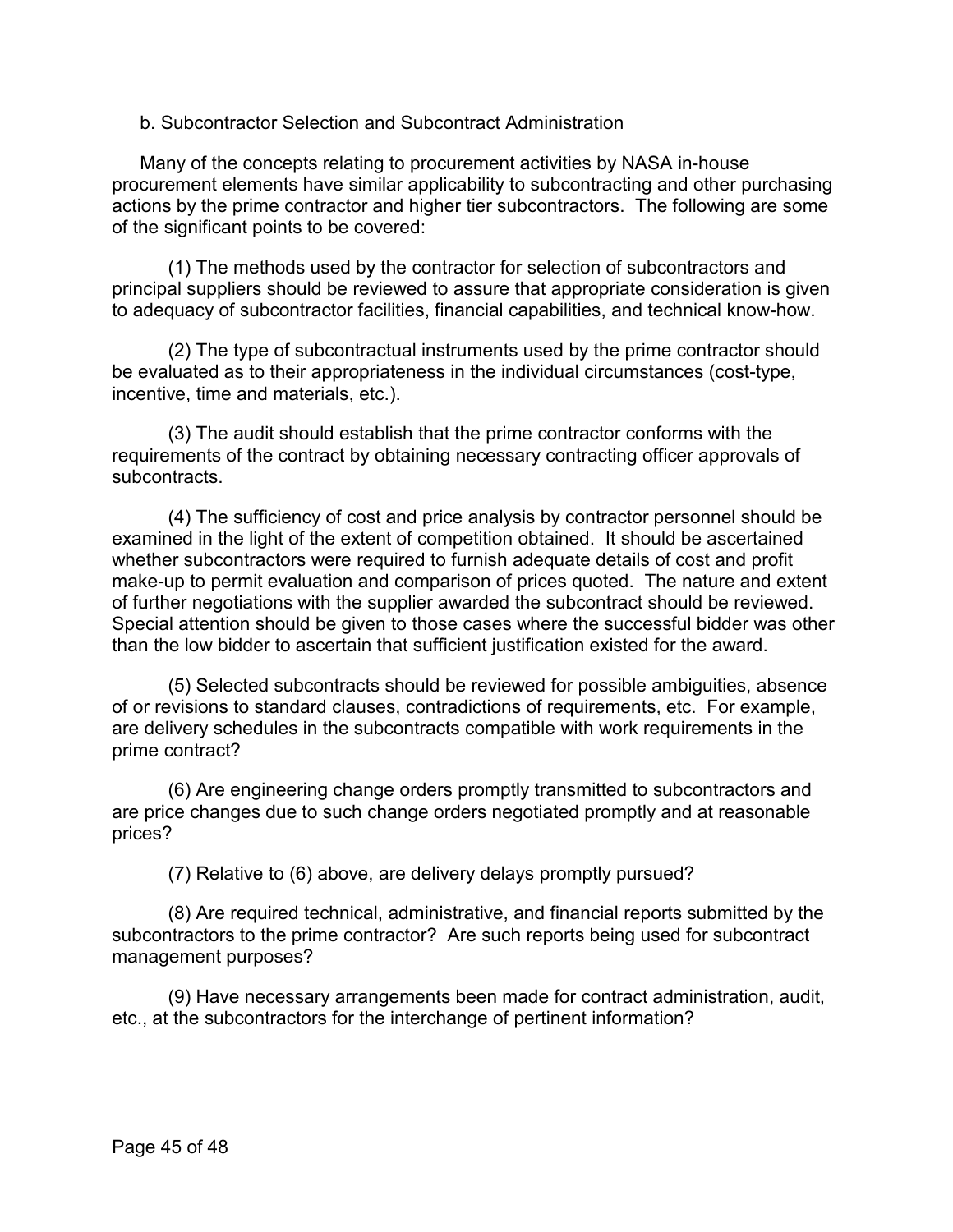#### <span id="page-45-0"></span>**3-S205 Inventory Management [\\*\\*](#page-2-12)**

Effective inventory control is essential to assure a proper balance between inventory supply and production requirements. Among the matters to be included in the review of this activity are:

a. Indications of overbuying, tying up funds in excess inventories which are not contributing directly to the current program.

b. In establishing inventory requirements, is consideration given to the problems of frequent change orders obsoleting certain items?

c. Does the contractor have a program for standardization of component parts as a means of reducing the need for separate buying for individual contracts?

d. Items of material identified as excess, obsolete, or otherwise in long supply should be examined as to the cause of these conditions. Conversely, items in short supply should be similarly reviewed for causes.

e. Are effective procedures used to evaluate the economic repairability of production rejects?

f. The contractor's procedures for disposal of scrap should be evaluated. For example, are classification procedures adequate to determine what is usable, salvage, or scrap; are competitive bids secured for sale of scrap?

#### <span id="page-45-1"></span>**3-S206 Engineering and Scientific Manpower Utilization [\\*\\*](#page-2-13)**

a. It is important to emphasize in this area that it is neither contemplated nor intended that the auditor evaluates technical performance as such. However, the auditor can, for example, be of substantial benefit in helping to ascertain whether the financial controls are adequate to assure that NASA is obtaining commensurate value, in terms of level of effort and output, from the cost input in this area.

b. In light of the above, review in this area should cover:

(1) The system of internal management controls established by the contractor to accumulate and report data with respect to time expended by engineering and scientific personnel and the progress made.

(2) The reliability and completeness of the recorded data and the reports submitted to contractor and NASA management.

(3) The action taken by the contractor's management to control direct engineering and scientific effort.

(4) Coordination between technical and administrative personnel.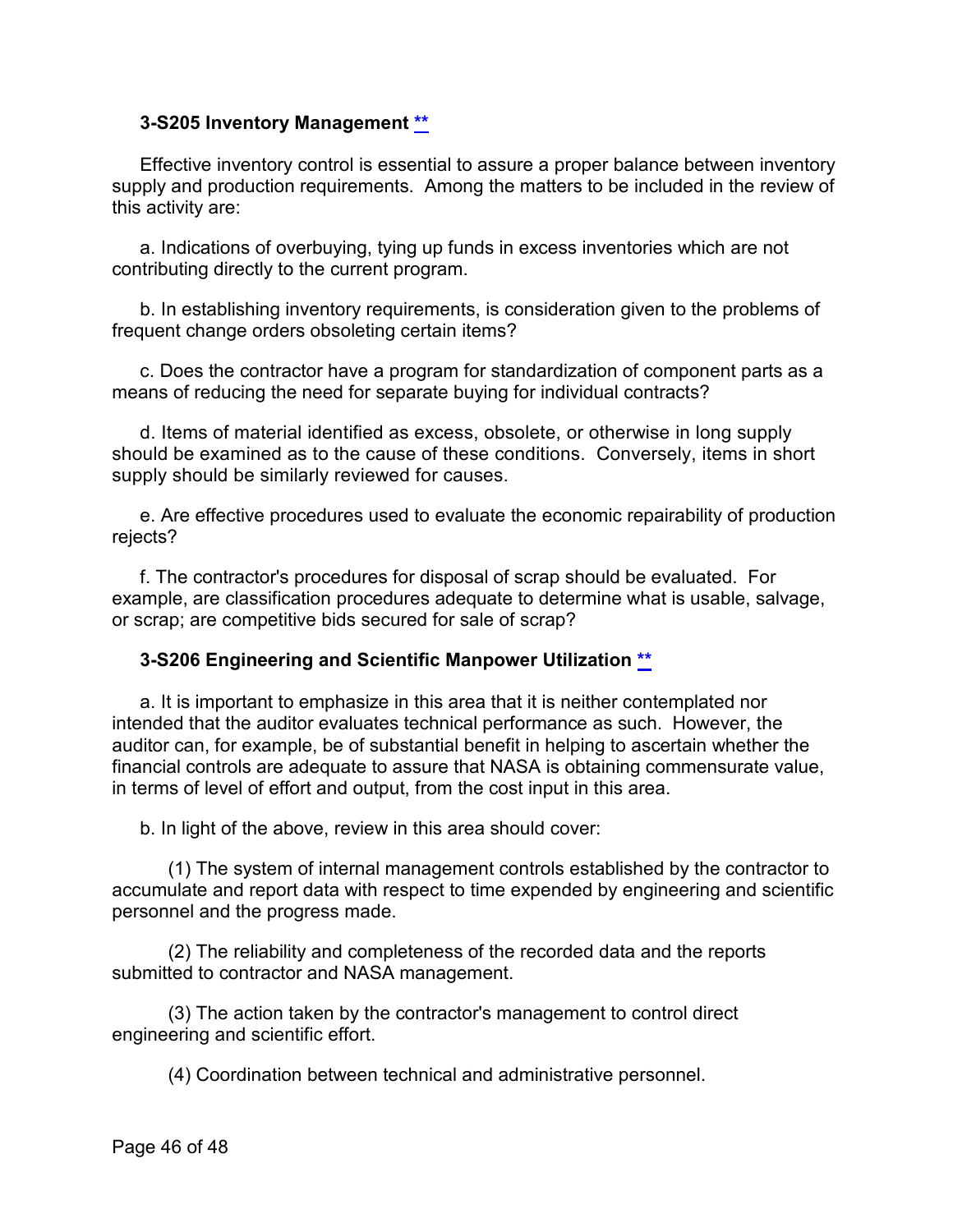#### <span id="page-46-0"></span>**3-S207 Facilities and Equipment [\\*\\*](#page-2-14)**

Audit inquiry in this area should include such matters as:

a. The relationship between the investment of the contractor and of the Government in facilities for contract performance. This relationship is significant in evaluating the reasonableness of fees in relation to estimated contract costs, since a relatively high Government investment should ordinarily be reflected in a lower rate of fee than would be the case where the contractor utilized its own facilities.

b. Procedures used by the contractor to secure new and unused production equipment. Do such procedures include provision for attempting to secure Government-owned equipment?

c. Are Government-owned facilities being used by contractors on commercial work for which a lease arrangement has not been effected?

d. Is there any idle Government equipment at the contractor's plant? If so, has it been reported to responsible NASA officials? If not reported promptly, delays could result in contractors at other locations procuring like equipment unnecessarily.

e. Is there evidence of unused or partially unused plant facilities? If so, what is the effect on the NASA contracts? For example, where only partial use is made of facilities, NASA may be inequitably sharing the fixed overhead applicable to the facilities. Review should also be made to ascertain whether the contractor is performing work on the same contract at more than one plant when adequate facilities and capacity are available at a single plant.

f. What controls are exercised to assure that previously acquired capital assets reimbursed by the Government are not considered in pricing subsequent procurement?

#### <span id="page-46-1"></span>**3-S208 Engineering Changes – NASA [\\*\\*](#page-2-15)**

This area is particularly significant in the light of its impact on costs and potential overruns. Audit analysis should therefore be directed toward:

a. Evaluation of the contractor's procedures for the implementation of engineering change orders. Do the procedures provide for measuring the cost of the change (upward or downward) against the nature of the technical modification?

b. Review of the contractor's estimating procedures to determine their reliability as a basis for negotiation of changes to the contract price.

c. Is effective coordination established with subcontractors affected by engineering changes? Are costs of making changes at subcontractor's plants appropriately considered?